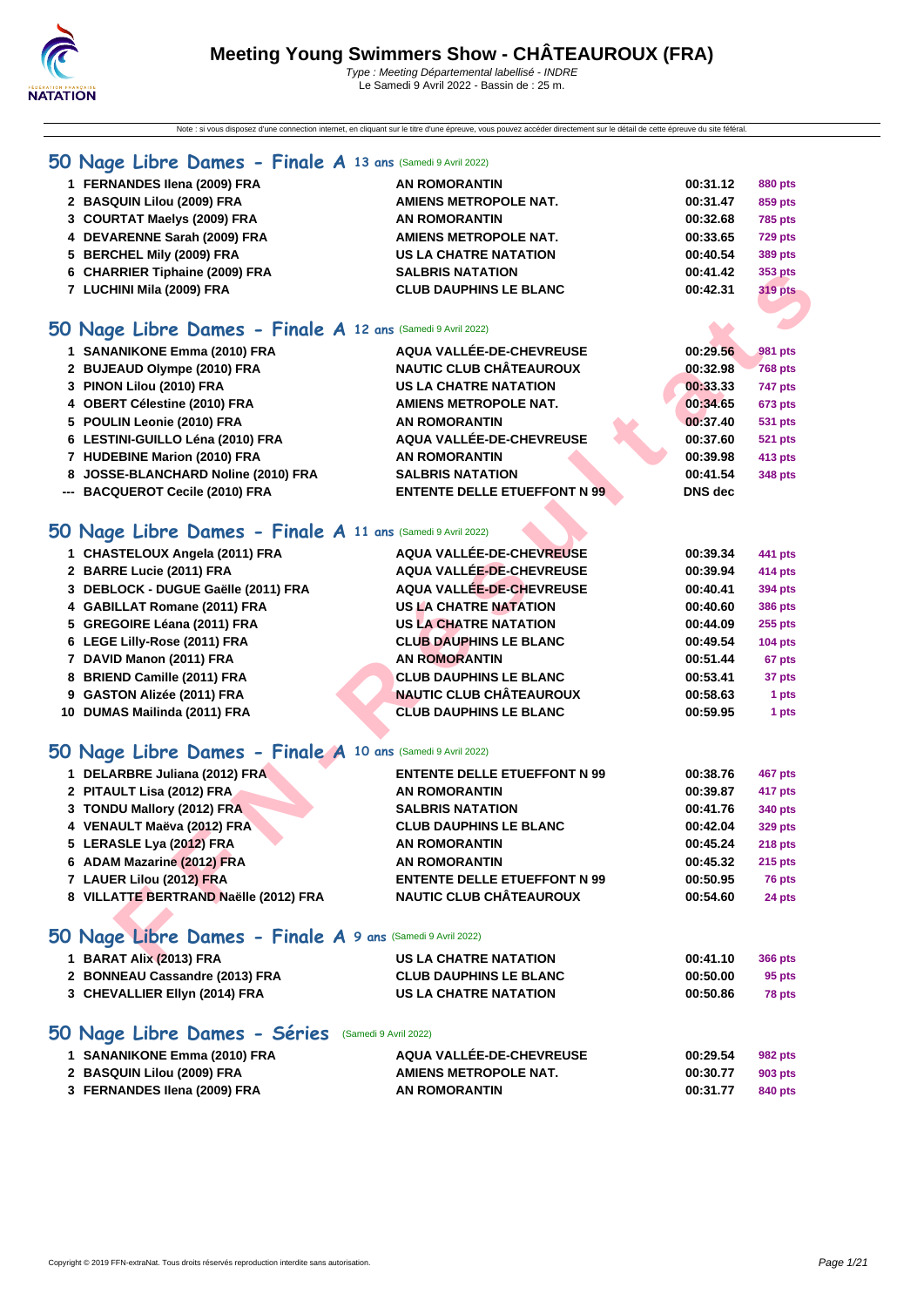

#### **[50 Nage L](http://www.ffnatation.fr/webffn/index.php)ibre Dames - Séries (suite)**

| 5 BUJEAUD Olympe (2010) FRA            | <b>NAUTIC CLUB CHÂTEAUROUX</b>      | 00:32.89       |
|----------------------------------------|-------------------------------------|----------------|
| 6 PINON Lilou (2010) FRA               | <b>US LA CHATRE NATATION</b>        | 00:33.56       |
| 7 DEVARENNE Sarah (2009) FRA           | <b>AMIENS METROPOLE NAT.</b>        | 00:33.81       |
| 8 OBERT Célestine (2010) FRA           | <b>AMIENS METROPOLE NAT.</b>        | 00:34.22       |
| 9 LESTINI-GUILLO Léna (2010) FRA       | AQUA VALLÉE-DE-CHEVREUSE            | 00:36.71       |
| 10 POULIN Leonie (2010) FRA            | <b>AN ROMORANTIN</b>                | 00:37.38       |
| 11 CHASTELOUX Angela (2011) FRA        | AQUA VALLÉE-DE-CHEVREUSE            | 00:38.68       |
| 12 GABILLAT Romane (2011) FRA          | <b>US LA CHATRE NATATION</b>        | 00:38.89       |
| 13 BACQUEROT Cecile (2010) FRA         | <b>ENTENTE DELLE ETUEFFONT N 99</b> | 00:39.67       |
| 14 BERCHEL Mily (2009) FRA             | <b>US LA CHATRE NATATION</b>        | 00:39.73       |
| 15 DELARBRE Juliana (2012) FRA         | <b>ENTENTE DELLE ETUEFFONT N 99</b> | 00:39.83       |
| 16 HUDEBINE Marion (2010) FRA          | <b>AN ROMORANTIN</b>                | 00:40.29       |
| 17 DEBLOCK - DUGUE Gaëlle (2011) FRA   | AQUA VALLÉE-DE-CHEVREUSE            | 00:40.59       |
| 18 BARRE Lucie (2011) FRA              | AQUA VALLÉE-DE-CHEVREUSE            | 00:40.64       |
| 19 CHARRIER Tiphaine (2009) FRA        | <b>SALBRIS NATATION</b>             | 00:40.70       |
| 20 BARAT Alix (2013) FRA               | <b>US LA CHATRE NATATION</b>        | 00:41.71       |
| 21 JOSSE-BLANCHARD Noline (2010) FRA   | <b>SALBRIS NATATION</b>             | 00:41.77       |
| 22 PITAULT Lisa (2012) FRA             | <b>AN ROMORANTIN</b>                | 00:41.99       |
| 23 TONDU Mallory (2012) FRA            | <b>SALBRIS NATATION</b>             | 00:42.66       |
| 24 VENAULT Maëva (2012) FRA            | <b>CLUB DAUPHINS LE BLANC</b>       | 00:43.32       |
| 25 LUCHINI Mila (2009) FRA             | <b>CLUB DAUPHINS LE BLANC</b>       | 00:43.65       |
| 26 LERASLE Lya (2012) FRA              | <b>AN ROMORANTIN</b>                | 00:43.77       |
| 27 ADAM Mazarine (2012) FRA            | <b>AN ROMORANTIN</b>                | 00:44.22       |
| 28 LEGE Lilly-Rose (2011) FRA          | <b>CLUB DAUPHINS LE BLANC</b>       | 00:45.26       |
| 29 GREGOIRE Léana (2011) FRA           | <b>US LA CHATRE NATATION</b>        | 00:46.53       |
| 30 BONNEAU Cassandre (2013) FRA        | <b>CLUB DAUPHINS LE BLANC</b>       | 00:50.78       |
| 30 DAVID Manon (2011) FRA              | <b>AN ROMORANTIN</b>                | 00:50.78       |
| 32 VILLATTE BERTRAND Naëlle (2012) FRA | <b>NAUTIC CLUB CHÂTEAUROUX</b>      | 00:52.14       |
| 33 LAUER Lilou (2012) FRA              | <b>ENTENTE DELLE ETUEFFONT N 99</b> | 00:52.95       |
| 34 CHEVALLIER Ellyn (2014) FRA         | <b>US LA CHATRE NATATION</b>        | 00:53.42       |
| 35 BRIEND Camille (2011) FRA           | <b>CLUB DAUPHINS LE BLANC</b>       | 00:54.39       |
| 36 GASTON Alizée (2011) FRA            | <b>NAUTIC CLUB CHÂTEAUROUX</b>      | 00:56.09       |
| 37 DUMAS Mailinda (2011) FRA           | <b>CLUB DAUPHINS LE BLANC</b>       | 01:02.24       |
| 38 MOHAMEDI Jihane (2011) FRA          | <b>NAUTIC CLUB CHÂTEAUROUX</b>      | 01:04.68       |
| 39 BONNENORGUE Leelou (2011) FRA       | <b>E.A ISSOLDUNOIS NATATION</b>     | 01:05.00       |
| --- GALABRUN Cloé (2011) FRA           | <b>US LA CHATRE NATATION</b>        | <b>DNS</b> dec |
| --- HOUCHAM Lina (2010) FRA            | <b>AMIENS METROPOLE NAT.</b>        | <b>DNS</b> dec |
|                                        |                                     |                |

| 4 COURTAT Maelys (2009) FRA            | <b>AN ROMORANTIN</b>                | 00:32.43       | <b>800 pts</b>  |
|----------------------------------------|-------------------------------------|----------------|-----------------|
| 5 BUJEAUD Olympe (2010) FRA            | <b>NAUTIC CLUB CHÂTEAUROUX</b>      | 00:32.89       | <b>773 pts</b>  |
| 6 PINON Lilou (2010) FRA               | <b>US LA CHATRE NATATION</b>        | 00:33.56       | <b>734 pts</b>  |
| 7 DEVARENNE Sarah (2009) FRA           | <b>AMIENS METROPOLE NAT.</b>        | 00:33.81       | <b>720 pts</b>  |
| 8 OBERT Célestine (2010) FRA           | <b>AMIENS METROPOLE NAT.</b>        | 00:34.22       | <b>697 pts</b>  |
| 9 LESTINI-GUILLO Léna (2010) FRA       | AQUA VALLÉE-DE-CHEVREUSE            | 00:36.71       | 565 pts         |
| 10 POULIN Leonie (2010) FRA            | <b>AN ROMORANTIN</b>                | 00:37.38       | <b>532 pts</b>  |
| 11 CHASTELOUX Angela (2011) FRA        | AQUA VALLÉE-DE-CHEVREUSE            | 00:38.68       | <b>470 pts</b>  |
| 12 GABILLAT Romane (2011) FRA          | <b>US LA CHATRE NATATION</b>        | 00:38.89       | <b>461 pts</b>  |
| 13 BACQUEROT Cecile (2010) FRA         | <b>ENTENTE DELLE ETUEFFONT N 99</b> | 00:39.67       | 426 pts         |
| 14 BERCHEL Mily (2009) FRA             | <b>US LA CHATRE NATATION</b>        | 00:39.73       | <b>423 pts</b>  |
| 15 DELARBRE Juliana (2012) FRA         | <b>ENTENTE DELLE ETUEFFONT N 99</b> | 00:39.83       | <b>419 pts</b>  |
| 16 HUDEBINE Marion (2010) FRA          | <b>AN ROMORANTIN</b>                | 00:40.29       | 399 pts         |
| 17 DEBLOCK - DUGUE Gaëlle (2011) FRA   | AQUA VALLÉE-DE-CHEVREUSE            | 00:40.59       | <b>387 pts</b>  |
| 18 BARRE Lucie (2011) FRA              | AQUA VALLÉE-DE-CHEVREUSE            | 00:40.64       | 385 pts         |
| 19 CHARRIER Tiphaine (2009) FRA        | <b>SALBRIS NATATION</b>             | 00:40.70       | <b>382 pts</b>  |
| 20 BARAT Alix (2013) FRA               | <b>US LA CHATRE NATATION</b>        | 00:41.71       | 342 pts         |
| 21 JOSSE-BLANCHARD Noline (2010) FRA   | <b>SALBRIS NATATION</b>             | 00:41.77       | 339 pts         |
| 22 PITAULT Lisa (2012) FRA             | <b>AN ROMORANTIN</b>                | 00:41.99       | 331 pts         |
| 23 TONDU Mallory (2012) FRA            | <b>SALBRIS NATATION</b>             | 00:42.66       | <b>306 pts</b>  |
| 24 VENAULT Maëva (2012) FRA            | <b>CLUB DAUPHINS LE BLANC</b>       | 00:43.32       | <b>282 pts</b>  |
| 25 LUCHINI Mila (2009) FRA             | <b>CLUB DAUPHINS LE BLANC</b>       | 00:43.65       | <b>270 pts</b>  |
| 26 LERASLE Lya (2012) FRA              | <b>AN ROMORANTIN</b>                | 00:43.77       | <b>266 pts</b>  |
| 27 ADAM Mazarine (2012) FRA            | <b>AN ROMORANTIN</b>                | 00:44.22       | <b>251 pts</b>  |
| 28 LEGE Lilly-Rose (2011) FRA          | <b>CLUB DAUPHINS LE BLANC</b>       | 00:45.26       | 217 pts         |
| 29 GREGOIRE Léana (2011) FRA           | <b>US LA CHATRE NATATION</b>        | 00:46.53       | <b>179 pts</b>  |
| 30 BONNEAU Cassandre (2013) FRA        | <b>CLUB DAUPHINS LE BLANC</b>       | 00:50.78       | 79 pts          |
| 30 DAVID Manon (2011) FRA              | <b>AN ROMORANTIN</b>                | 00:50.78       | 79 pts          |
| 32 VILLATTE BERTRAND Naëlle (2012) FRA | <b>NAUTIC CLUB CHÂTEAUROUX</b>      | 00:52.14       | 56 pts          |
| 33 LAUER Lilou (2012) FRA              | <b>ENTENTE DELLE ETUEFFONT N 99</b> | 00:52.95       | 44 pts          |
| 34 CHEVALLIER Ellyn (2014) FRA         | <b>US LA CHATRE NATATION</b>        | 00:53.42       | 37 pts          |
| 35 BRIEND Camille (2011) FRA           | <b>CLUB DAUPHINS LE BLANC</b>       | 00:54.39       | 26 pts          |
| 36 GASTON Alizée (2011) FRA            | <b>NAUTIC CLUB CHÂTEAUROUX</b>      | 00:56.09       | 11 pts          |
| 37 DUMAS Mailinda (2011) FRA           | <b>CLUB DAUPHINS LE BLANC</b>       | 01:02.24       | 1 pts           |
| 38 MOHAMEDI Jihane (2011) FRA          | <b>NAUTIC CLUB CHÂTEAUROUX</b>      | 01:04.68       | 1 pts           |
| 39 BONNENORGUE Leelou (2011) FRA       | <b>E.A ISSOLDUNOIS NATATION</b>     | 01:05.00       | 1 pts           |
| --- GALABRUN Cloé (2011) FRA           | <b>US LA CHATRE NATATION</b>        | <b>DNS</b> dec |                 |
| --- HOUCHAM Lina (2010) FRA            | <b>AMIENS METROPOLE NAT.</b>        | <b>DNS</b> dec |                 |
|                                        |                                     |                |                 |
| 00 Nage Libre Dames - Séries           | (Samedi 9 Avril 2022)               |                |                 |
| 1 LECHEVALIER Jeanne (2009) FRA        | AMIENS METROPOLE NAT.               | 01:01.02       | <b>1074 pts</b> |
| 2 FERNANDES Ilena (2009) FRA           | <b>AN ROMORANTIN</b>                | 01:09.55       | 803 pts         |
| 3 COURTAT Maelys (2009) FRA            | <b>AN ROMORANTIN</b>                | 01:10.54       | 774 pts         |
| 4 DEVARENNE Sarah (2009) FRA           | <b>AMIENS METROPOLE NAT.</b>        | 01:15.57       | 635 pts         |
| 5 PINON Lilou (2010) FRA               | <b>US LA CHATRE NATATION</b>        | 01:15.89       | <b>626 pts</b>  |
| C. BEBOUEL MILL (0000) EBA             | <b>HOLLA OUATRE MATATION</b>        | 04.24.05       | 0.04            |

## **100 Nage Libre Dames - Séries** (Samedi 9 Avril 2022)

| 1 LECHEVALIER Jeanne (2009) FRA | AMIENS METROPOLE NAT.          | 01:01.02 | 1074 pts       |
|---------------------------------|--------------------------------|----------|----------------|
| 2 FERNANDES Ilena (2009) FRA    | <b>AN ROMORANTIN</b>           | 01:09.55 | <b>803 pts</b> |
| 3 COURTAT Maelys (2009) FRA     | <b>AN ROMORANTIN</b>           | 01:10.54 | 774 pts        |
| 4 DEVARENNE Sarah (2009) FRA    | <b>AMIENS METROPOLE NAT.</b>   | 01:15.57 | 635 pts        |
| 5 PINON Lilou (2010) FRA        | <b>US LA CHATRE NATATION</b>   | 01:15.89 | <b>626 pts</b> |
| 6 BERCHEL MIIy (2009) FRA       | <b>US LA CHATRE NATATION</b>   | 01:31.05 | <b>294 pts</b> |
| 7 GABILLAT Romane (2011) FRA    | <b>US LA CHATRE NATATION</b>   | 01:31.77 | <b>281 pts</b> |
| 8 VENAULT Maëva (2012) FRA      | <b>CLUB DAUPHINS LE BLANC</b>  | 01:37.49 | 190 pts        |
| 9 LEGE Lilly-Rose (2011) FRA    | <b>CLUB DAUPHINS LE BLANC</b>  | 01:42.57 | $124$ pts      |
| 10 BONNEAU Cassandre (2013) FRA | <b>CLUB DAUPHINS LE BLANC</b>  | 01:59.35 | 6 pts          |
| 11 CHEVALLIER Ellyn (2014) FRA  | <b>US LA CHATRE NATATION</b>   | 02:06.20 | 1 pts          |
| 12 DUMAS Mailinda (2011) FRA    | <b>CLUB DAUPHINS LE BLANC</b>  | 02:09.67 | 1 pts          |
| 13 MOHAMEDI Jihane (2011) FRA   | <b>NAUTIC CLUB CHÂTEAUROUX</b> | 02:25.44 | 1 pts          |
|                                 |                                |          |                |

### **200 Nage Libre Dames - Séries** (Samedi 9 Avril 2022)

 **SANANIKONE Emma (2010) FRA AQUA VALLÉE-DE-CHEVREUSE 02:22.35 946 pts** 50m : 00:32.68 (00:32.68) 100m : 01:09.10 (00:36.42) 150m : 01:46.50 (00:37.40) 200m : 02:22.35 (00:35.85)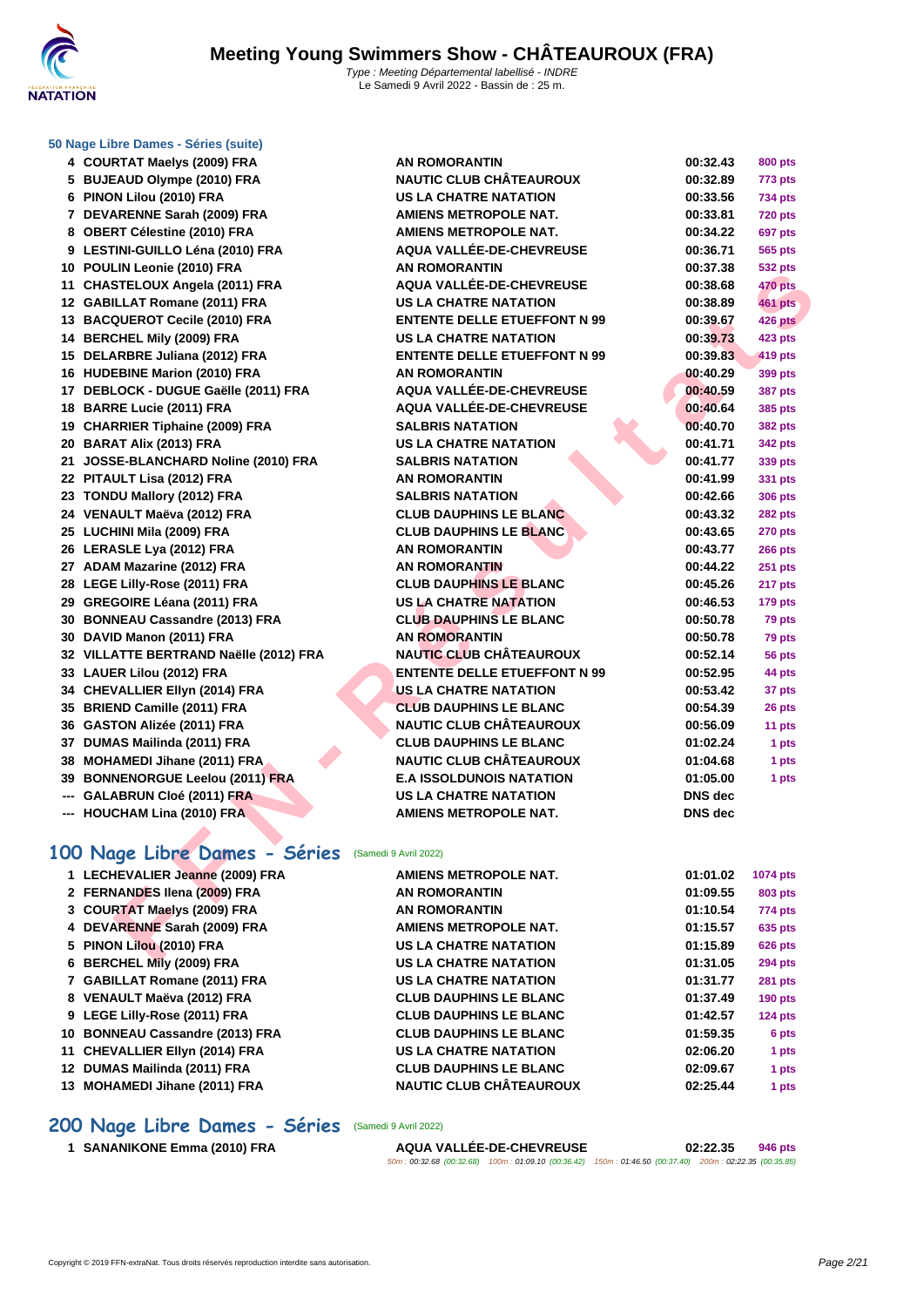50m : 00:38.04 (00:38.04) 100m : 01:21.20 (00:43.16) 150m : 02:04.42 (00:43.22) 200m : 02:44.42 (00:40.00)

50m : 00:40.14 (00:40.14) 100m : 01:22.43 (00:42.29) 150m : 02:05.85 (00:43.42) 200m : 02:46.38 (00:40.53)

50m : 00:43.34 (00:43.34) 100m : 01:29.65 (00:46.31) 150m : 02:16.56 (00:46.91) 200m : 03:00.81 (00:44.25)

50m : 00:41.80 (00:41.80) 100m : 01:30.13 (00:48.33) 150m : 02:21.27 (00:51.14) 200m : 03:10.69 (00:49.42)

#### **[200 Nage](http://www.ffnatation.fr/webffn/index.php) Libre Dames - Séries (suite)**

- **DEVARENNE Sarah (2009) FRA AMIENS METROPOLE NAT. 02:44.42 659 pts**
- **LESTINI-GUILLO Léna (2010) FRA AQUA VALLÉE-DE-CHEVREUSE 02:46.38 636 pts**
- **DEBLOCK DUGUE Gaëlle (2011) FRA AQUA VALLÉE-DE-CHEVREUSE 03:00.81 480 pts**
- **BACQUEROT Cecile (2010) FRA ENTENTE DELLE ETUEFFONT N 99 03:10.69 385 pts**
- **DELARBRE Juliana (2012) FRA ENTENTE DELLE ETUEFFONT N 99 03:15.31 345 pts**
- **CHASTELOUX Angela (2011) FRA AQUA VALLÉE-DE-CHEVREUSE 03:15.38 344 pts**
- **BARRE Lucie (2011) FRA AQUA VALLÉE-DE-CHEVREUSE 03:16.61 334 pts**
- **VENAULT Maëva (2012) FRA CLUB DAUPHINS LE BLANC 03:32.31 215 pts**
- **LUCHINI Mila (2009) FRA CLUB DAUPHINS LE BLANC 03:43.17 148 pts**
- **LEGE Lilly-Rose (2011) FRA CLUB DAUPHINS LE BLANC 03:47.21 126 pts**
- **VILLATTE BERTRAND Naëlle (2012) FRA NAUTIC CLUB CHÂTEAUROUX 100m : 02:01.33 16:00** (01:05.17) **150m** : 03:06.00 (01:04.67) 200m : 04:11.15 (01:05.15)
- **BONNEAU Cassandre (2013) FRA CLUB DAUPHINS LE BLANC 04:16.73 20 pts**
- **MOHAMEDI Jihane (2011) FRA NAUTIC CLUB CHÂTEAUROUX 05:02.42 1 pts**

### **50 Dos Dames - Finale A 13 ans** (Samedi 9 Avril 2022)

- **COURTAT Maelys (2009) FRA AN ROMORANTIN 00:36.01 872 pts**
- **DEVARENNE Sarah (2009) FRA AMIENS METROPOLE NAT. 00:39.52 710 pts**
- **CHARRIER Tiphaine (2009) FRA SALBRIS NATATION 00:45.25 482 pts**
- **LUCHINI Mila (2009) FRA CLUB DAUPHINS LE BLANC 00:49.88 329 pts**
- **BERCHEL Mily (2009) FRA US LA CHATRE NATATION 00:50.56 310 pts**
- **--- LECHEVALIER Jeanne (2009) FRA AMIENS METROPOLE NAT. DSQ**

### **50 Dos Dames - Finale A 12 ans** (Samedi 9 Avril 2022)

|                                                     | JUINT. UU. TI.OU (UU. TI.OU) NUUMI. UT.JU.TJ (UU. TU.JJ)                                                                                      | 100111.02.21.21.00.01.14                                        |                |
|-----------------------------------------------------|-----------------------------------------------------------------------------------------------------------------------------------------------|-----------------------------------------------------------------|----------------|
| 6 DELARBRE Juliana (2012) FRA                       | <b>ENTENTE DELLE ETUEFFONT N 99</b><br>50m: 00:43.27 (00:43.27) 100m: 01:32.16 (00:48.89) 150m: 02:24.47 (00:52.31) 200m: 03:15.31 (00:50.84) | 03:15.31                                                        | <b>345 pts</b> |
| 7 CHASTELOUX Angela (2011) FRA                      | <b>AQUA VALLÉE-DE-CHEVREUSE</b><br>50m: 00:45.07 (00:45.07) 100m: 01:34.44 (00:49.37) 150m: 02:26.09 (00:51.65) 200m: 03:15.38 (00:49.29)     | 03:15.38                                                        | <b>344 pts</b> |
| 8 BARRE Lucie (2011) FRA                            | <b>AQUA VALLÉE-DE-CHEVREUSE</b><br>50m: 00:45.19 (00:45.19) 100m: 01:35.82 (00:50.63)                                                         | 03:16.61<br>150m: 02:26.85 (00:51.03) 200m: 03:16.61 (00:49.76) | 334 pts        |
| 9 VENAULT Maëva (2012) FRA                          | <b>CLUB DAUPHINS LE BLANC</b><br>50m: 00:46.37 (00:46.37) 100m: 01:41.14 (00:54.77)                                                           | 03:32.31<br>150m: 02:37.29 (00:56.15) 200m: 03:32.31 (00:55.02) | <b>215 pts</b> |
| 10 LUCHINI Mila (2009) FRA                          | <b>CLUB DAUPHINS LE BLANC</b><br>50m: 00:48.45 (00:48.45) 100m: 01:45.43 (00:56.98)                                                           | 03:43.17<br>150m: 02:46.15 (01:00.72) 200m: 03:43.17 (00:57.02) | 148 pts        |
| 11 LEGE Lilly-Rose (2011) FRA                       | <b>CLUB DAUPHINS LE BLANC</b><br>50m: 00:50.42 (00:50.42) 100m: 01:47.26 (00:56.84)                                                           | 03:47.21<br>150m: 02:44.57 (00:57.31) 200m: 03:47.21 (01:02.64) | 126 pts        |
| 12 VILLATTE BERTRAND Naëlle (2012) FRA              | <b>NAUTIC CLUB CHÂTEAUROUX</b><br>50m: 00:56.16 (00:56.16) 100m: 02:01.33 (01:05.17)                                                          | 04:11.15<br>150m: 03:06.00 (01:04.67) 200m: 04:11.15 (01:05.15) | 33 pts         |
| 13 BONNEAU Cassandre (2013) FRA                     | <b>CLUB DAUPHINS LE BLANC</b><br>50m: 01:01.12 (01:01.12) 100m: 02:08.67 (01:07.55)                                                           | 04:16.73<br>150m: 03:13.39 (01:04.72) 200m: 04:16.73 (01:03.34) | 20 pts         |
| 14 MOHAMEDI Jihane (2011) FRA                       | <b>NAUTIC CLUB CHÂTEAUROUX</b><br>50m: 01:04.90 (01:04.90) 100m: 02:24.72 (01:19.82) 150m: 03:44.22 (01:19.50) 200m: 05:02.42 (01:18.20)      | 05:02.42                                                        | 1 pts          |
| O Dos Dames - Finale A 13 ans (Samedi 9 Avril 2022) |                                                                                                                                               |                                                                 |                |
| 1 COURTAT Maelys (2009) FRA                         | <b>AN ROMORANTIN</b>                                                                                                                          | 00:36.01                                                        | <b>872 pts</b> |
| 2 DEVARENNE Sarah (2009) FRA                        | <b>AMIENS METROPOLE NAT.</b>                                                                                                                  | 00:39.52                                                        | <b>710 pts</b> |
| 3 CHARRIER Tiphaine (2009) FRA                      | <b>SALBRIS NATATION</b>                                                                                                                       | 00:45.25                                                        | <b>482 pts</b> |
| 4 LUCHINI Mila (2009) FRA                           | <b>CLUB DAUPHINS LE BLANC</b>                                                                                                                 | 00:49.88                                                        | <b>329 pts</b> |
| 5 BERCHEL Mily (2009) FRA                           | <b>US LA CHATRE NATATION</b>                                                                                                                  | 00:50.56                                                        | <b>310 pts</b> |
| --- LECHEVALIER Jeanne (2009) FRA                   | <b>AMIENS METROPOLE NAT.</b>                                                                                                                  | <b>DSQ</b>                                                      |                |
| O Dos Dames - Finale A 12 ans (Samedi 9 Avril 2022) |                                                                                                                                               |                                                                 |                |
| 1 SANANIKONE Emma (2010) FRA                        | AQUA VALLÉE-DE-CHEVREUSE                                                                                                                      | 00:31.42                                                        | 1109 pts       |
| 2 LESTINI-GUILLO Léna (2010) FRA                    | AQUA VALLÉE-DE-CHEVREUSE                                                                                                                      | 00:40.79                                                        | <b>656 pts</b> |
| 3 OBERT Célestine (2010) FRA                        | <b>AMIENS METROPOLE NAT.</b>                                                                                                                  | 00:41.15                                                        | <b>641 pts</b> |
| 4 BACQUEROT Cecile (2010) FRA                       | <b>ENTENTE DELLE ETUEFFONT N 99</b>                                                                                                           | 00:43.89                                                        | <b>532 pts</b> |
| 5 HUDEBINE Marion (2010) FRA                        | <b>AN ROMORANTIN</b>                                                                                                                          | 00:44.55                                                        | <b>507 pts</b> |
| 6 JOSSE-BLANCHARD Noline (2010) FRA                 | <b>SALBRIS NATATION</b>                                                                                                                       | 00:51.25                                                        | <b>290 pts</b> |
| O Dos Dames - Finale A 11 ans (Samedi 9 Avril 2022) |                                                                                                                                               |                                                                 |                |
| 1 CHASTELOUX Angela (2011) FRA                      | AQUA VALLÉE-DE-CHEVREUSE                                                                                                                      | 00:43.59                                                        | 543 pts        |
| 2 BARRE Lucie (2011) FRA                            | AQUA VALLÉE-DE-CHEVREUSE                                                                                                                      | 00:43.80                                                        | 535 pts        |
| 3 DEBLOCK - DUGUE Gaëlle (2011) FRA                 | AQUA VALLÉE-DE-CHEVREUSE                                                                                                                      | 00:44.98                                                        | 492 pts        |
| 4 GABILLAT Romane (2011) FRA                        | <b>US LA CHATRE NATATION</b>                                                                                                                  | 00:51.25                                                        | <b>290 pts</b> |
|                                                     |                                                                                                                                               |                                                                 |                |

#### **50 Dos Dames - Finale A 11 ans** (Samedi 9 Avril 2022)

| 1 CHASTELOUX Angela (2011) FRA      | AQUA VALLÉE-DE-CHEVREUSE        | 00:43.59 | 543 pts        |
|-------------------------------------|---------------------------------|----------|----------------|
| 2 BARRE Lucie (2011) FRA            | AQUA VALLÉE-DE-CHEVREUSE        | 00:43.80 | 535 pts        |
| 3 DEBLOCK - DUGUE Gaëlle (2011) FRA | AQUA VALLÉE-DE-CHEVREUSE        | 00:44.98 | <b>492 pts</b> |
| 4 GABILLAT Romane (2011) FRA        | <b>US LA CHATRE NATATION</b>    | 00:51.25 | <b>290 pts</b> |
| 5 DAVID Manon (2011) FRA            | <b>AN ROMORANTIN</b>            | 00:56.77 | <b>156 pts</b> |
| 6 DUMAS Mailinda (2011) FRA         | <b>CLUB DAUPHINS LE BLANC</b>   | 01:05.69 | 27 pts         |
| 7 MOHAMEDI Jihane (2011) FRA        | <b>NAUTIC CLUB CHÂTEAUROUX</b>  | 01:06.99 | 17 pts         |
| 8 BONNENORGUE Leelou (2011) FRA     | <b>E.A ISSOLDUNOIS NATATION</b> | 01:11.47 | 1 pts          |
|                                     |                                 |          |                |

#### **50 Dos Dames - Finale A 10 ans** (Samedi 9 Avril 2022)

| 1 TONDU Mallory (2012) FRA | <b>SALBRIS NATATION</b>       | 00:49.43 | 343 pts |
|----------------------------|-------------------------------|----------|---------|
| 2 VENAULT Maëva (2012) FRA | <b>CLUB DAUPHINS LE BLANC</b> | 00:50.82 | 302 pts |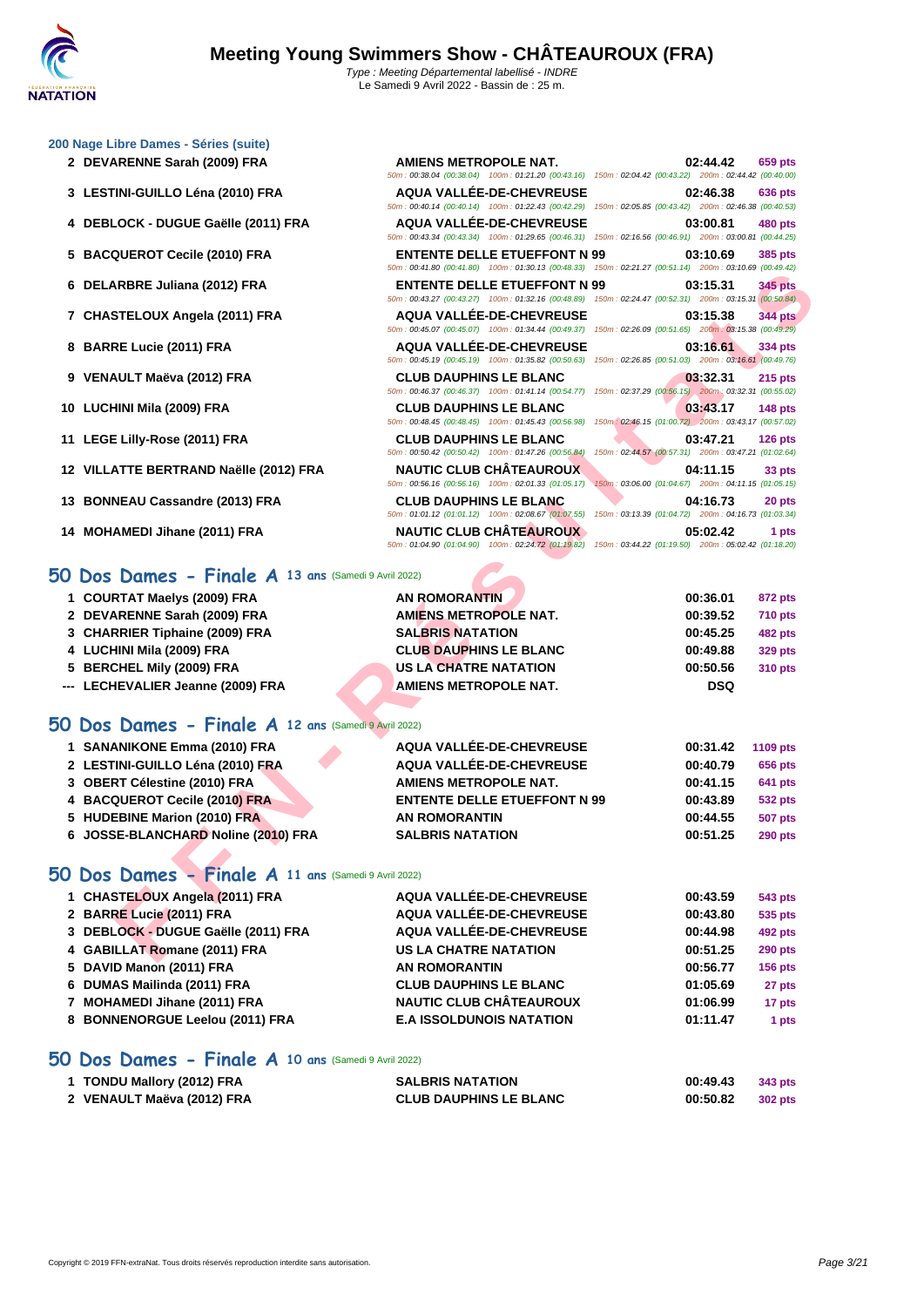

#### **[50 Dos D](http://www.ffnatation.fr/webffn/index.php)ames - Finale A (suite)**

| 3 ADAM Mazarine (2012) FRA            | AN ROMORANTIN                       | 00:52.24 | <b>263 pts</b> |
|---------------------------------------|-------------------------------------|----------|----------------|
| 4 LAUER Lilou (2012) FRA              | <b>ENTENTE DELLE ETUEFFONT N 99</b> | 00:54.82 | $199$ pts      |
| 5 BONNEAU Cassandre (2013) FRA        | <b>CLUB DAUPHINS LE BLANC</b>       | 00:58.20 | $128$ pts      |
| 6 CHEVALLIER Ellyn (2014) FRA         | US LA CHATRE NATATION               | 00:58.28 | $127$ pts      |
| 7 VILLATTE BERTRAND Naëlle (2012) FRA | <b>NAUTIC CLUB CHÂTEAUROUX</b>      | 00:58.55 | $122$ pts      |

### **50 Dos Dames - Séries** (Samedi 9 Avril 2022)

| <b>DOS Dames - Series</b> (Samedi 9 Avril 2022) |                                                                                           |          |                 |
|-------------------------------------------------|-------------------------------------------------------------------------------------------|----------|-----------------|
| 1 SANANIKONE Emma (2010) FRA                    | AQUA VALLÉE-DE-CHEVREUSE                                                                  | 00:31.69 | <b>1094 pts</b> |
| 2 LECHEVALIER Jeanne (2009) FRA                 | <b>AMIENS METROPOLE NAT.</b>                                                              | 00:34.14 | <b>965 pts</b>  |
| 3 COURTAT Maelys (2009) FRA                     | <b>AN ROMORANTIN</b>                                                                      | 00:36.37 | 855 pts         |
| 4 DEVARENNE Sarah (2009) FRA                    | <b>AMIENS METROPOLE NAT.</b>                                                              | 00:40.75 | 657 pts         |
| 5 LESTINI-GUILLO Léna (2010) FRA                | AQUA VALLÉE-DE-CHEVREUSE                                                                  | 00:41.03 | <b>646 pts</b>  |
| 6 OBERT Célestine (2010) FRA                    | <b>AMIENS METROPOLE NAT.</b>                                                              | 00:41.24 | 637 pts         |
| 7 BACQUEROT Cecile (2010) FRA                   | <b>ENTENTE DELLE ETUEFFONT N 99</b>                                                       | 00:44.62 | <b>505 pts</b>  |
| 8 HUDEBINE Marion (2010) FRA                    | <b>AN ROMORANTIN</b>                                                                      | 00:45.01 | 490 pts         |
| 9 CHARRIER Tiphaine (2009) FRA                  | <b>SALBRIS NATATION</b>                                                                   | 00:45.29 | 480 pts         |
| 10 BARRE Lucie (2011) FRA                       | AQUA VALLÉE-DE-CHEVREUSE                                                                  | 00:45.50 | 473 pts         |
| 11 DEBLOCK - DUGUE Gaëlle (2011) FRA            | AQUA VALLÉE-DE-CHEVREUSE                                                                  | 00:45.62 | 469 pts         |
| 12 CHASTELOUX Angela (2011) FRA                 | AQUA VALLÉE-DE-CHEVREUSE                                                                  | 00:45.85 | <b>460 pts</b>  |
| 13 TONDU Mallory (2012) FRA                     | <b>SALBRIS NATATION</b>                                                                   | 00:46.81 | 427 pts         |
| 14 BERCHEL Mily (2009) FRA                      | <b>US LA CHATRE NATATION</b>                                                              | 00:49.07 | 354 pts         |
| 15 LUCHINI Mila (2009) FRA                      | <b>CLUB DAUPHINS LE BLANC</b>                                                             | 00:50.03 | <b>325 pts</b>  |
| 16 GABILLAT Romane (2011) FRA                   | US LA CHATRE NATATION                                                                     | 00:50.22 | 319 pts         |
| 17 ADAM Mazarine (2012) FRA                     | <b>AN ROMORANTIN</b>                                                                      | 00:51.48 | <b>284 pts</b>  |
| 18 VENAULT Maëva (2012) FRA                     | <b>CLUB DAUPHINS LE BLANC</b>                                                             | 00:51.62 | <b>280 pts</b>  |
| 19 JOSSE-BLANCHARD Noline (2010) FRA            | <b>SALBRIS NATATION</b>                                                                   | 00:52.68 | <b>251 pts</b>  |
| 20 DAVID Manon (2011) FRA                       | <b>AN ROMORANTIN</b>                                                                      | 00:55.91 | <b>174 pts</b>  |
| 21 BONNEAU Cassandre (2013) FRA                 | <b>CLUB DAUPHINS LE BLANC</b>                                                             | 00:57.14 | <b>149 pts</b>  |
| 22 CHEVALLIER Ellyn (2014) FRA                  | <b>US LA CHATRE NATATION</b>                                                              | 00:57.15 | <b>149 pts</b>  |
| 23 LAUER Lilou (2012) FRA                       | <b>ENTENTE DELLE ETUEFFONT N 99</b>                                                       | 00:57.51 | 141 pts         |
| 24 VILLATTE BERTRAND Naëlle (2012) FRA          | <b>NAUTIC CLUB CHÂTEAUROUX</b>                                                            | 00:58.67 | <b>120 pts</b>  |
| 25 DUMAS Mailinda (2011) FRA                    | <b>CLUB DAUPHINS LE BLANC</b>                                                             | 01:04.32 | 40 pts          |
| 26 BONNENORGUE Leelou (2011) FRA                | <b>E.A ISSOLDUNOIS NATATION</b>                                                           | 01:07.87 | 12 pts          |
| 27 MOHAMEDI Jihane (2011) FRA                   | <b>NAUTIC CLUB CHÂTEAUROUX</b>                                                            | 01:08.75 | 7 pts           |
| --- HOUCHAM Lina (2010) FRA                     | AMIENS METROPOLE NAT.                                                                     | DNS dec  |                 |
|                                                 |                                                                                           |          |                 |
| 00 Dos Dames - Séries (Samedi 9 Avril 2022)     |                                                                                           |          |                 |
| 1 LECHEVALIER Jeanne (2009) FRA                 | AMIENS METROPOLE NAT.<br>50m: 00:35.51 (00:35.51) 100m: 01:12.79 (00:37.28)               | 01:12.79 | 957 pts         |
| 2 COURTAT Maelys (2009) FRA                     | AN ROMORANTIN                                                                             | 01:18.39 | 823 pts         |
|                                                 | 50m: 00:38.07 (00:38.07) 100m: 01:18.39 (00:40.32)                                        |          |                 |
| 3 OBERT Célestine (2010) FRA                    | <b>AMIENS METROPOLE NAT.</b>                                                              | 01:32.29 | 535 pts         |
|                                                 | 50m: 00:43.46 (00:43.46) 100m: 01:32.29 (00:48.83)                                        |          |                 |
| 4 BACQUEROT Cecile (2010) FRA                   | <b>ENTENTE DELLE ETUEFFONT N 99</b><br>50m: 00:48.95 (00:48.95) 100m: 01:44.07 (00:55.12) | 01:44.07 | 339 pts         |
| 5 JOSSE-BLANCHARD Noline (2010) FRA             | <b>SALBRIS NATATION</b>                                                                   | 01:52.98 | <b>220 pts</b>  |
|                                                 |                                                                                           |          |                 |

## **100 Dos Dames - Séries** (Samedi 9 Avril 2022)

| 1 LECHEVALIER Jeanne (2009) FRA     | AMIENS METROPOLE NAT.               | 01:12.79<br>957 pts<br>50m: 00:35.51 (00:35.51) 100m: 01:12.79 (00:37.28)        |
|-------------------------------------|-------------------------------------|----------------------------------------------------------------------------------|
| 2 COURTAT Maelys (2009) FRA         | <b>AN ROMORANTIN</b>                | 01:18.39<br>823 pts<br>50m: 00:38.07 (00:38.07) 100m: 01:18.39 (00:40.32)        |
| 3 OBERT Célestine (2010) FRA        | <b>AMIENS METROPOLE NAT.</b>        | 01:32.29<br>535 pts<br>50m: 00:43.46 (00:43.46) 100m: 01:32.29 (00:48.83)        |
| 4 BACQUEROT Cecile (2010) FRA       | <b>ENTENTE DELLE ETUEFFONT N 99</b> | 01:44.07<br>339 pts<br>50m: 00:48.95 (00:48.95) 100m: 01:44.07 (00:55.12)        |
| 5 JOSSE-BLANCHARD Noline (2010) FRA | <b>SALBRIS NATATION</b>             | 01:52.98<br><b>220 pts</b><br>50m: 00:55.77 (00:55.77) 100m: 01:52.98 (00:57.21) |
| 6 LAUER Lilou (2012) FRA            | <b>ENTENTE DELLE ETUEFFONT N 99</b> | 02:05.76<br>94 pts<br>50m: 01:00.75 (01:00.75) 100m: 02:05.76 (01:05.01)         |

### **50 Brasse Dames - Finale A 13 ans** (Samedi 9 Avril 2022)

| 1 BASQUIN Lilou (2009) FRA                              | AMIENS METROPOLE NAT.         | 00:39.68 | <b>866 pts</b> |
|---------------------------------------------------------|-------------------------------|----------|----------------|
| 2 LUCHINI Mila (2009) FRA                               | <b>CLUB DAUPHINS LE BLANC</b> | 00:54.17 | 322 pts        |
| 3 CHARRIER Tiphaine (2009) FRA                          | <b>SALBRIS NATATION</b>       | 00:58.49 | <b>211 pts</b> |
| 50 Brasse Dames - Finale A 12 ans (Samedi 9 Avril 2022) |                               |          |                |

|  | 1 SANANIKONE Emma (2010) FRA | AQUA VALLÉE-DE-CHEVREUSE | 00:38.28 | 932 pts |
|--|------------------------------|--------------------------|----------|---------|
|--|------------------------------|--------------------------|----------|---------|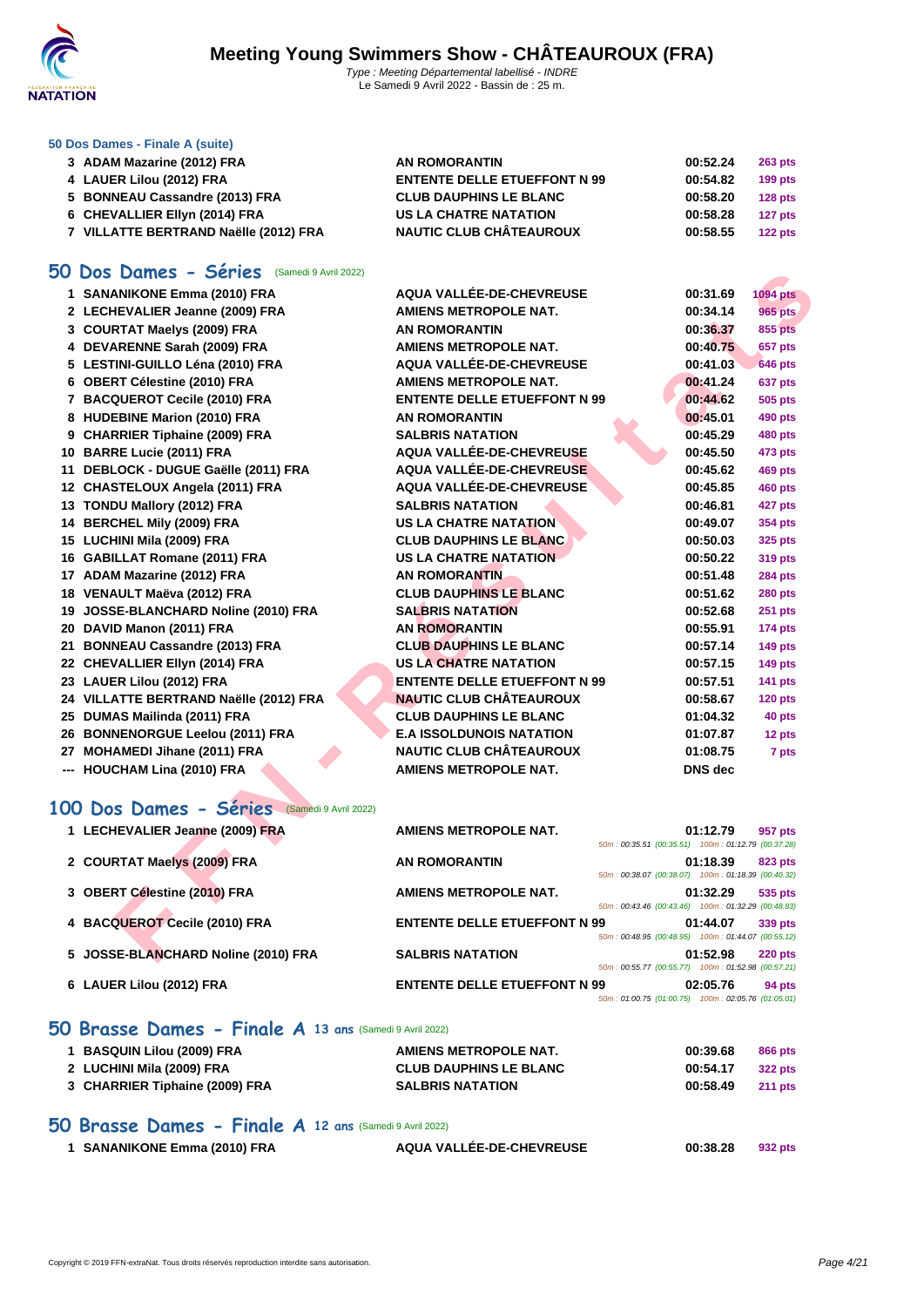

#### **[50 Brasse](http://www.ffnatation.fr/webffn/index.php) Dames - Finale A (suite)**

 **BUJEAUD Olympe (2010) FRA NAUTIC CLUB CHÂTEAUROUX 00:43.81 684 pts LESTINI-GUILLO Léna (2010) FRA AQUA VALLÉE-DE-CHEVREUSE 00:44.77 645 pts HUDEBINE Marion (2010) FRA AN ROMORANTIN 00:53.38 345 pts POULIN Leonie (2010) FRA AN ROMORANTIN 00:53.74 334 pts JOSSE-BLANCHARD Noline (2010) FRA SALBRIS NATATION 00:55.57 283 pts BACQUEROT Cecile (2010) FRA ENTENTE DELLE ETUEFFONT N 99 00:56.38 262 pts**

### **50 Brasse Dames - Finale A 11 ans** (Samedi 9 Avril 2022)

| 1 CHASTELOUX Angela (2011) FRA      | AQUA VALLÉE-DE-CHEVREUSE       | 00:48.88 | 490 pts        |
|-------------------------------------|--------------------------------|----------|----------------|
| 2 BARRE Lucie (2011) FRA            | AQUA VALLÉE-DE-CHEVREUSE       | 00:49.15 | <b>480 pts</b> |
| 3 DEBLOCK - DUGUE Gaëlle (2011) FRA | AQUA VALLÉE-DE-CHEVREUSE       | 00:49.66 | 463 pts        |
| 4 GREGOIRE Léana (2011) FRA         | <b>US LA CHATRE NATATION</b>   | 00:57.74 | <b>228 pts</b> |
| 5 DAVID Manon (2011) FRA            | <b>AN ROMORANTIN</b>           | 01:05.52 | 80 pts         |
| 6 DUMAS Mailinda (2011) FRA         | <b>CLUB DAUPHINS LE BLANC</b>  | 01:07.52 | 54 pts         |
| 7 LEGE Lilly-Rose (2011) FRA        | <b>CLUB DAUPHINS LE BLANC</b>  | 01:08.17 | 47 pts         |
| 8 GASTON Alizée (2011) FRA          | <b>NAUTIC CLUB CHÂTEAUROUX</b> | 01:10.67 | 24 pts         |
| 9 BRIEND Camille (2011) FRA         | <b>CLUB DAUPHINS LE BLANC</b>  | 01:10.74 | 23 pts         |

### **50 Brasse Dames - Finale A 10 ans** (Samedi 9 Avril 2022)

| 1 DELARBRE Juliana (2012) FRA         | <b>ENTENTE DELLE ETUEFFONT N 99</b> | 00:49.20 | 479 pts        |
|---------------------------------------|-------------------------------------|----------|----------------|
| 2 BARAT Alix (2013) FRA               | <b>US LA CHATRE NATATION</b>        | 00:55.70 | <b>280 pts</b> |
| 3 LERASLE Lya (2012) FRA              | <b>AN ROMORANTIN</b>                | 00:56.12 | <b>269 pts</b> |
| 4 ADAM Mazarine (2012) FRA            | <b>AN ROMORANTIN</b>                | 00:59.23 | <b>194 pts</b> |
| 5 LAUER Lilou (2012) FRA              | <b>ENTENTE DELLE ETUEFFONT N 99</b> | 01:03.13 | 117 pts        |
| 6 VILLATTE BERTRAND Naëlle (2012) FRA | <b>NAUTIC CLUB CHÂTEAUROUX</b>      | 01:03.96 | $104$ pts      |
| 7 TONDU Mallory (2012) FRA            | <b>SALBRIS NATATION</b>             | 01:16.57 | 1 pts          |

## **50 Brasse Dames - Séries** (Samedi 9 Avril 2022)

| <b>10 Brasse Dames - Finale A 11 ans (Samedi 9 Avril 2022)</b> |                                     |                            |
|----------------------------------------------------------------|-------------------------------------|----------------------------|
| 1 CHASTELOUX Angela (2011) FRA                                 | <b>AQUA VALLÉE-DE-CHEVREUSE</b>     | 00:48.88<br><b>490 pts</b> |
| 2 BARRE Lucie (2011) FRA                                       | <b>AQUA VALLÉE-DE-CHEVREUSE</b>     | 480 pts<br>00:49.15        |
| 3 DEBLOCK - DUGUE Gaëlle (2011) FRA                            | <b>AQUA VALLÉE-DE-CHEVREUSE</b>     | 00:49.66<br>463 pts        |
| 4 GREGOIRE Léana (2011) FRA                                    | <b>US LA CHATRE NATATION</b>        | 00:57.74<br><b>228 pts</b> |
| 5 DAVID Manon (2011) FRA                                       | <b>AN ROMORANTIN</b>                | 01:05.52<br>80 pts         |
| 6 DUMAS Mailinda (2011) FRA                                    | <b>CLUB DAUPHINS LE BLANC</b>       | 01:07.52<br>54 pts         |
| 7 LEGE Lilly-Rose (2011) FRA                                   | <b>CLUB DAUPHINS LE BLANC</b>       | 01:08.17<br>47 pts         |
| 8 GASTON Alizée (2011) FRA                                     | <b>NAUTIC CLUB CHÂTEAUROUX</b>      | 01:10.67<br>24 pts         |
| 9 BRIEND Camille (2011) FRA                                    | <b>CLUB DAUPHINS LE BLANC</b>       | 01:10.74<br>23 pts         |
| <b>10 Brasse Dames - Finale A 10 ans (Samedi 9 Avril 2022)</b> |                                     |                            |
|                                                                |                                     |                            |
| 1 DELARBRE Juliana (2012) FRA                                  | <b>ENTENTE DELLE ETUEFFONT N 99</b> | 00:49.20<br>479 pts        |
| 2 BARAT Alix (2013) FRA                                        | <b>US LA CHATRE NATATION</b>        | 00:55.70<br>280 pts        |
| 3 LERASLE Lya (2012) FRA                                       | <b>AN ROMORANTIN</b>                | 00:56.12<br><b>269 pts</b> |
| 4 ADAM Mazarine (2012) FRA                                     | <b>AN ROMORANTIN</b>                | 00:59.23<br>$194$ pts      |
| 5 LAUER Lilou (2012) FRA                                       | <b>ENTENTE DELLE ETUEFFONT N 99</b> | 01:03.13<br>117 pts        |
| 6 VILLATTE BERTRAND Naëlle (2012) FRA                          | <b>NAUTIC CLUB CHÂTEAUROUX</b>      | 01:03.96<br><b>104 pts</b> |
| 7 TONDU Mallory (2012) FRA                                     | <b>SALBRIS NATATION</b>             | 01:16.57<br>1 pts          |
| <b>10 Brasse Dames - Séries</b> (Samedi 9 Avril 2022)          |                                     |                            |
| 1 SANANIKONE Emma (2010) FRA                                   | <b>AQUA VALLÉE-DE-CHEVREUSE</b>     | 00:38.52<br><b>921 pts</b> |
| 2 BASQUIN Lilou (2009) FRA                                     | <b>AMIENS METROPOLE NAT.</b>        | 00:39.76<br>862 pts        |
| 3 BUJEAUD Olympe (2010) FRA                                    | NAUTIC CLUB CHÂTEAUROUX             | 00:41.32<br><b>791 pts</b> |
| 4 LESTINI-GUILLO Léna (2010) FRA                               | <b>AQUA VALLÉE-DE-CHEVREUSE</b>     | 00:44.29<br><b>664 pts</b> |
| 5 CHASTELOUX Angela (2011) FRA                                 | <b>AQUA VALLÉE-DE-CHEVREUSE</b>     | 00:48.41<br>506 pts        |
| 6 DELARBRE Juliana (2012) FRA                                  | <b>ENTENTE DELLE ETUEFFONT N 99</b> | 00:49.47<br><b>469 pts</b> |
| 7 BARRE Lucie (2011) FRA                                       | <b>AQUA VALLÉE-DE-CHEVREUSE</b>     | 00:49.91<br>454 pts        |
| 8 DEBLOCK - DUGUE Gaëlle (2011) FRA                            | <b>AQUA VALLÉE-DE-CHEVREUSE</b>     | <b>441 pts</b><br>00:50.31 |
| 9 POULIN Leonie (2010) FRA                                     | <b>AN ROMORANTIN</b>                | 00:52.83<br><b>361 pts</b> |
| 10 HUDEBINE Marion (2010) FRA                                  | <b>AN ROMORANTIN</b>                | 00:53.51<br>341 pts        |
| 11 JOSSE-BLANCHARD Noline (2010) FRA                           | <b>SALBRIS NATATION</b>             | 00:54.03                   |
| 12 BACQUEROT Cecile (2010) FRA                                 | <b>ENTENTE DELLE ETUEFFONT N 99</b> | <b>326 pts</b><br>00:54.50 |
|                                                                | <b>CLUB DAUPHINS LE BLANC</b>       | <b>312 pts</b>             |
| 13 LUCHINI Mila (2009) FRA                                     | <b>US LA CHATRE NATATION</b>        | 00:54.89<br><b>302 pts</b> |
| 14 BARAT Alix (2013) FRA                                       | <b>AN ROMORANTIN</b>                | 00:55.91<br>274 pts        |
| 15 LERASLE Lya (2012) FRA                                      |                                     | 00:56.10<br>269 pts        |
| 16 GREGOIRE Léana (2011) FRA                                   | <b>US LA CHATRE NATATION</b>        | 00:58.15<br>218 pts        |
| 17 CHARRIER Tiphaine (2009) FRA                                | <b>SALBRIS NATATION</b>             | 00:58.60<br>208 pts        |
| 18 ADAM Mazarine (2012) FRA                                    | <b>AN ROMORANTIN</b>                | 00:59.66<br><b>185 pts</b> |
| 19 LAUER Lilou (2012) FRA                                      | <b>ENTENTE DELLE ETUEFFONT N 99</b> | 01:02.89<br>$122$ pts      |
| 20 VILLATTE BERTRAND Naëlle (2012) FRA                         | <b>NAUTIC CLUB CHÂTEAUROUX</b>      | 01:06.65<br>65 pts         |
| 21 GASTON Alizée (2011) FRA                                    | <b>NAUTIC CLUB CHÂTEAUROUX</b>      | 01:06.84<br>62 pts         |
| 22 LEGE Lilly-Rose (2011) FRA                                  | <b>CLUB DAUPHINS LE BLANC</b>       | 01:07.51<br>54 pts         |
| 23 DUMAS Mailinda (2011) FRA                                   | <b>CLUB DAUPHINS LE BLANC</b>       | 01:08.59<br>42 pts         |
| 24 DAVID Manon (2011) FRA                                      | <b>AN ROMORANTIN</b>                | 01:10.82<br>22 pts         |
| 25 BRIEND Camille (2011) FRA                                   | <b>CLUB DAUPHINS LE BLANC</b>       | 01:12.88<br>10 pts         |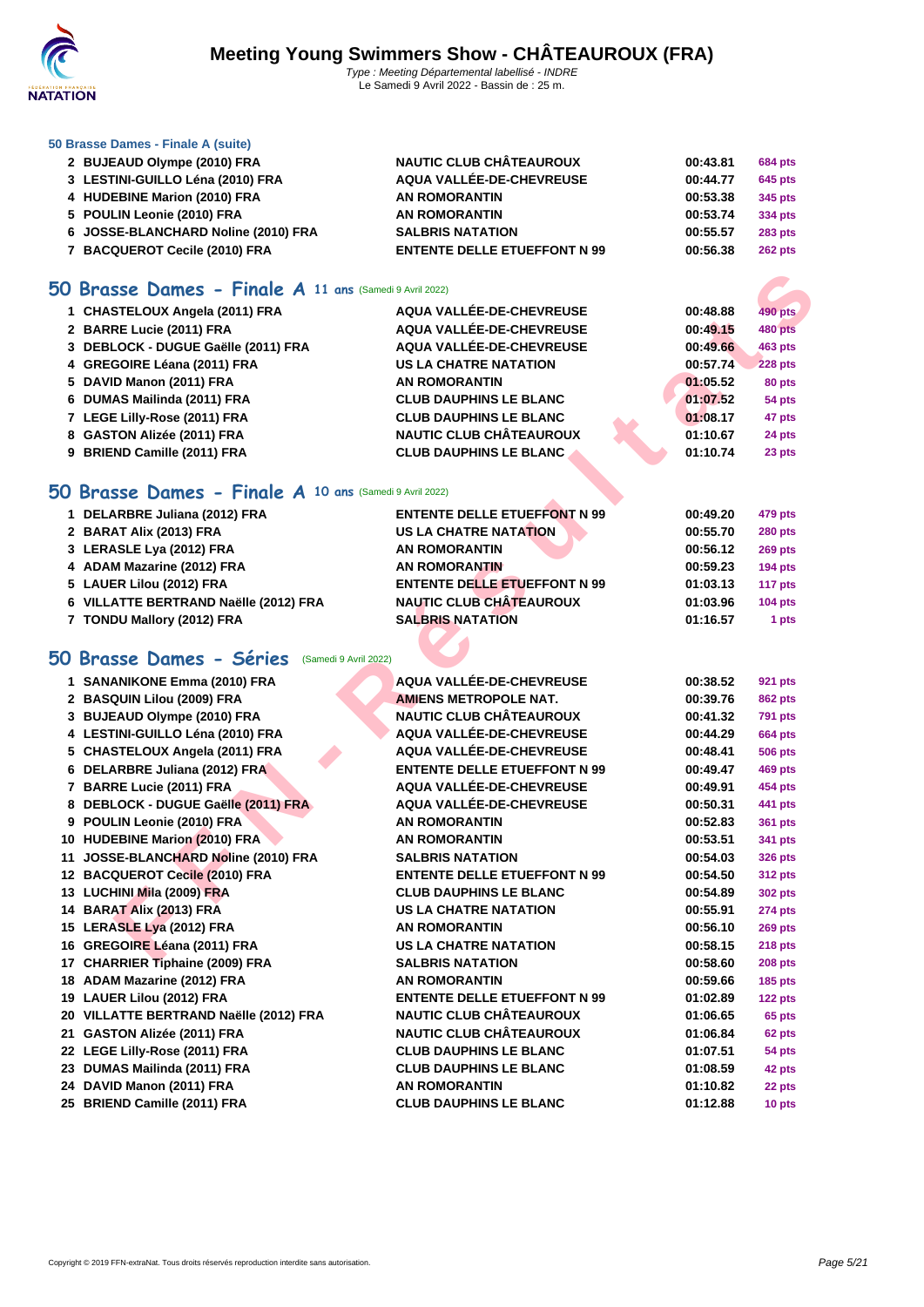

| 50 Brasse Dames - Séries (suite) |  |  |
|----------------------------------|--|--|
|----------------------------------|--|--|

| 26 TONDU Mallory (2012) FRA  | <b>SALBRIS NATATION</b> | 01:15.79       | 1 pts |
|------------------------------|-------------------------|----------------|-------|
| --- GALABRUN Cloé (2011) FRA | US LA CHATRE NATATION   | DNS dec        |       |
| --- HOUCHAM Lina (2010) FRA  | AMIENS METROPOLE NAT.   | <b>DNS</b> dec |       |

### **100 Brasse Dames - Séries** (Samedi 9 Avril 2022)

| 1 PINON Lilou (2010) FRA                                  | <b>US LA CHATRE NATATION</b>        | 01:33.81<br>50m: 00:44.51 (00:44.51) 100m: 01:33.81 (00:49.30)       | <b>736 pts</b>  |
|-----------------------------------------------------------|-------------------------------------|----------------------------------------------------------------------|-----------------|
| 2 DELARBRE Juliana (2012) FRA                             | <b>ENTENTE DELLE ETUEFFONT N 99</b> | 01:49.58                                                             | 469 pts         |
|                                                           |                                     | 50m: 00:50.92 (00:50.92) 100m: 01:49.58 (00:58.66)                   |                 |
| 3 POULIN Leonie (2010) FRA                                | <b>AN ROMORANTIN</b>                | 01:55.46<br>50m : 00:55.00 (00:55.00) 100m : 01:55.46 (01:00.46)     | <b>385 pts</b>  |
| 4 LERASLE Lya (2012) FRA                                  | <b>AN ROMORANTIN</b>                | 02:00.53                                                             | <b>319 pts</b>  |
|                                                           |                                     | 50m: 00:56.28 (00:56.28) 100m: 02:00.53 (01:04.25)                   |                 |
| 5 GREGOIRE Léana (2011) FRA                               | <b>US LA CHATRE NATATION</b>        | 02:09.10<br>50m: 01:01.01 (01:01.01) 100m: 02:09.10 (01:08.09)       | 222 pts         |
| 6 LAUER Lilou (2012) FRA                                  | <b>ENTENTE DELLE ETUEFFONT N 99</b> | 02:13.01                                                             | <b>183 pts</b>  |
|                                                           | <b>NAUTIC CLUB CHÂTEAUROUX</b>      | 50m: 01:01.86 (01:01.86) 100m: 02:13.01 (01:11.15)                   |                 |
| 7 GASTON Alizée (2011) FRA                                |                                     | 02:24.34<br>50m: 01:05.55 (01:05.55) 100m: 02:24.34 (01:18.79)       | 92 pts          |
| 8 BRIEND Camille (2011) FRA                               | <b>CLUB DAUPHINS LE BLANC</b>       | 02:29.04                                                             | 63 pts          |
| --- GALABRUN Cloé (2011) FRA                              | <b>US LA CHATRE NATATION</b>        | 50m: 01:07.21 (01:07.21) 100m: 02:29.04 (01:21.83)<br><b>DNS</b> dec |                 |
|                                                           |                                     |                                                                      |                 |
| O Papillon Dames - Finale A 13 ans (Samedi 9 Avril 2022)  |                                     |                                                                      |                 |
| 1 LECHEVALIER Jeanne (2009) FRA                           | <b>AMIENS METROPOLE NAT.</b>        | 00:30.75                                                             | 1037 pts        |
| 2 FERNANDES Ilena (2009) FRA                              | <b>AN ROMORANTIN</b>                | 00:34.96                                                             | <b>796 pts</b>  |
| 3 BASQUIN Lilou (2009) FRA                                | <b>AMIENS METROPOLE NAT.</b>        | 00:36.28                                                             | 727 pts         |
| 4 BERCHEL Mily (2009) FRA                                 | <b>US LA CHATRE NATATION</b>        | 00:53.76                                                             | 108 pts         |
| 5 CHARRIER Tiphaine (2009) FRA                            | <b>SALBRIS NATATION</b>             | 00:54.58                                                             | 93 pts          |
|                                                           |                                     |                                                                      |                 |
| O Papillon Dames - Finale A 12 ans (Samedi 9 Avril 2022)  |                                     |                                                                      |                 |
| 1 SANANIKONE Emma (2010) FRA                              | AQUA VALLÉE-DE-CHEVREUSE            | 00:30.90                                                             | 1028 pts        |
| 2 BUJEAUD Olympe (2010) FRA                               | <b>NAUTIC CLUB CHÂTEAUROUX</b>      | 00:35.51                                                             | <b>767 pts</b>  |
| 3 PINON Lilou (2010) FRA                                  | <b>US LA CHATRE NATATION</b>        | 00:41.46                                                             | <b>487 pts</b>  |
| 4 LESTINI-GUILLO Léna (2010) FRA                          | AQUA VALLÉE-DE-CHEVREUSE            | 00:41.55                                                             | <b>483 pts</b>  |
|                                                           |                                     |                                                                      |                 |
| O Papillon Dames - Finale A 11 ans (Samedi 9 Avril 2022)  |                                     |                                                                      |                 |
| 1 BARRE Lucie (2011) FRA                                  | AQUA VALLÉE-DE-CHEVREUSE            | 00:44.27                                                             | <b>376 pts</b>  |
| 2 CHASTELOUX Angela (2011) FRA                            | AQUA VALLÉE-DE-CHEVREUSE            | 00:45.84                                                             | <b>321 pts</b>  |
| 3 BARAT Alix (2013) FRA                                   | <b>US LA CHATRE NATATION</b>        | 00:46.36                                                             | 303 pts         |
| 4 DEBLOCK - DUGUE Gaëlle (2011) FRA                       | AQUA VALLÉE-DE-CHEVREUSE            | 00:47.53                                                             | 266 pts         |
| 5 PITAULT Lisa (2012) FRA                                 | <b>AN ROMORANTIN</b>                | 00:50.07                                                             | <b>193 pts</b>  |
| 6 GABILLAT Romane (2011) FRA                              | <b>US LA CHATRE NATATION</b>        | 00:51.84                                                             | <b>150 pts</b>  |
|                                                           |                                     |                                                                      |                 |
| <b>O Papillon Dames - Séries</b><br>(Samedi 9 Avril 2022) |                                     |                                                                      |                 |
| $\overline{A}$ CANANIIZONE Emma (0040) EDA                | AOUA VALLÉE DE OUEVOEUGE            | 0.0000                                                               | $\overline{AB}$ |

### **50 Papillon Dames - Finale A 13 ans** (Samedi 9 Avril 2022)

| 1 LECHEVALIER Jeanne (2009) FRA                           | <b>AMIENS METROPOLE NAT.</b> | 00:30.75 | <b>1037 pts</b> |
|-----------------------------------------------------------|------------------------------|----------|-----------------|
| 2 FERNANDES Ilena (2009) FRA                              | <b>AN ROMORANTIN</b>         | 00:34.96 | <b>796 pts</b>  |
| 3 BASQUIN Lilou (2009) FRA                                | <b>AMIENS METROPOLE NAT.</b> | 00:36.28 | <b>727 pts</b>  |
| 4 BERCHEL Mily (2009) FRA                                 | <b>US LA CHATRE NATATION</b> | 00:53.76 | <b>108 pts</b>  |
| 5 CHARRIER Tiphaine (2009) FRA                            | <b>SALBRIS NATATION</b>      | 00:54.58 | 93 pts          |
| 50 Papillon Dames - Finale A 12 ans (Samedi 9 Avril 2022) |                              |          |                 |
| 1 SANANIKONE Emma (2010) FRA                              | AQUA VALLÉE-DE-CHEVREUSE     | 00:30.90 | <b>1028 pts</b> |
| 2 BUJEAUD Olympe (2010) FRA                               | NAUTIC CLUB CHÂTEAUROUX      | 00:35.51 | <b>767 pts</b>  |
| 3 PINON Lilou (2010) FRA                                  | <b>US LA CHATRE NATATION</b> | 00:41.46 | <b>487 pts</b>  |
| 4 LESTINI-GUILLO Léna (2010) FRA                          | AQUA VALLÉE-DE-CHEVREUSE     | 00:41.55 | <b>483 pts</b>  |

## **50 Papillon Dames - Finale A 11 ans** (Samedi 9 Avril 2022)

| 1 BARRE Lucie (2011) FRA            | AQUA VALLÉE-DE-CHEVREUSE     | 00:44.27 | 376 pts        |
|-------------------------------------|------------------------------|----------|----------------|
| 2 CHASTELOUX Angela (2011) FRA      | AQUA VALLÉE-DE-CHEVREUSE     | 00:45.84 | 321 pts        |
| 3 BARAT Alix (2013) FRA             | <b>US LA CHATRE NATATION</b> | 00:46.36 | 303 pts        |
| 4 DEBLOCK - DUGUE Gaëlle (2011) FRA | AQUA VALLÉE-DE-CHEVREUSE     | 00:47.53 | <b>266 pts</b> |
| 5 PITAULT Lisa (2012) FRA           | <b>AN ROMORANTIN</b>         | 00:50.07 | <b>193 pts</b> |
| 6 GABILLAT Romane (2011) FRA        | <b>US LA CHATRE NATATION</b> | 00:51.84 | <b>150 pts</b> |

## **50 Papillon Dames - Séries** (Samedi 9 Avril 2022)

| AQUA VALLÉE-DE-CHEVREUSE                                                                                                                                                                                                                                                            | 00:30.93 | 1026 pts       |
|-------------------------------------------------------------------------------------------------------------------------------------------------------------------------------------------------------------------------------------------------------------------------------------|----------|----------------|
| <b>AMIENS METROPOLE NAT.</b>                                                                                                                                                                                                                                                        | 00:31.15 | 1013 pts       |
| <b>NAUTIC CLUB CHÂTEAUROUX</b>                                                                                                                                                                                                                                                      | 00:35.01 | <b>793 pts</b> |
| <b>AN ROMORANTIN</b>                                                                                                                                                                                                                                                                | 00:35.89 | 747 pts        |
| <b>AMIENS METROPOLE NAT.</b>                                                                                                                                                                                                                                                        | 00:36.17 | <b>733 pts</b> |
| <b>US LA CHATRE NATATION</b>                                                                                                                                                                                                                                                        | 00:40.38 | 533 pts        |
| AQUA VALLÉE-DE-CHEVREUSE                                                                                                                                                                                                                                                            | 00:41.82 | <b>472 pts</b> |
| AQUA VALLÉE-DE-CHEVREUSE                                                                                                                                                                                                                                                            | 00:47.05 | <b>281 pts</b> |
| <b>US LA CHATRE NATATION</b>                                                                                                                                                                                                                                                        | 00:47.27 | <b>274 pts</b> |
| 1 SANANIKONE Emma (2010) FRA<br>2 LECHEVALIER Jeanne (2009) FRA<br>3 BUJEAUD Olympe (2010) FRA<br>4 FERNANDES Ilena (2009) FRA<br>5 BASQUIN Lilou (2009) FRA<br>6 PINON Lilou (2010) FRA<br>7 LESTINI-GUILLO Léna (2010) FRA<br>8 BARRE Lucie (2011) FRA<br>9 BARAT Alix (2013) FRA |          |                |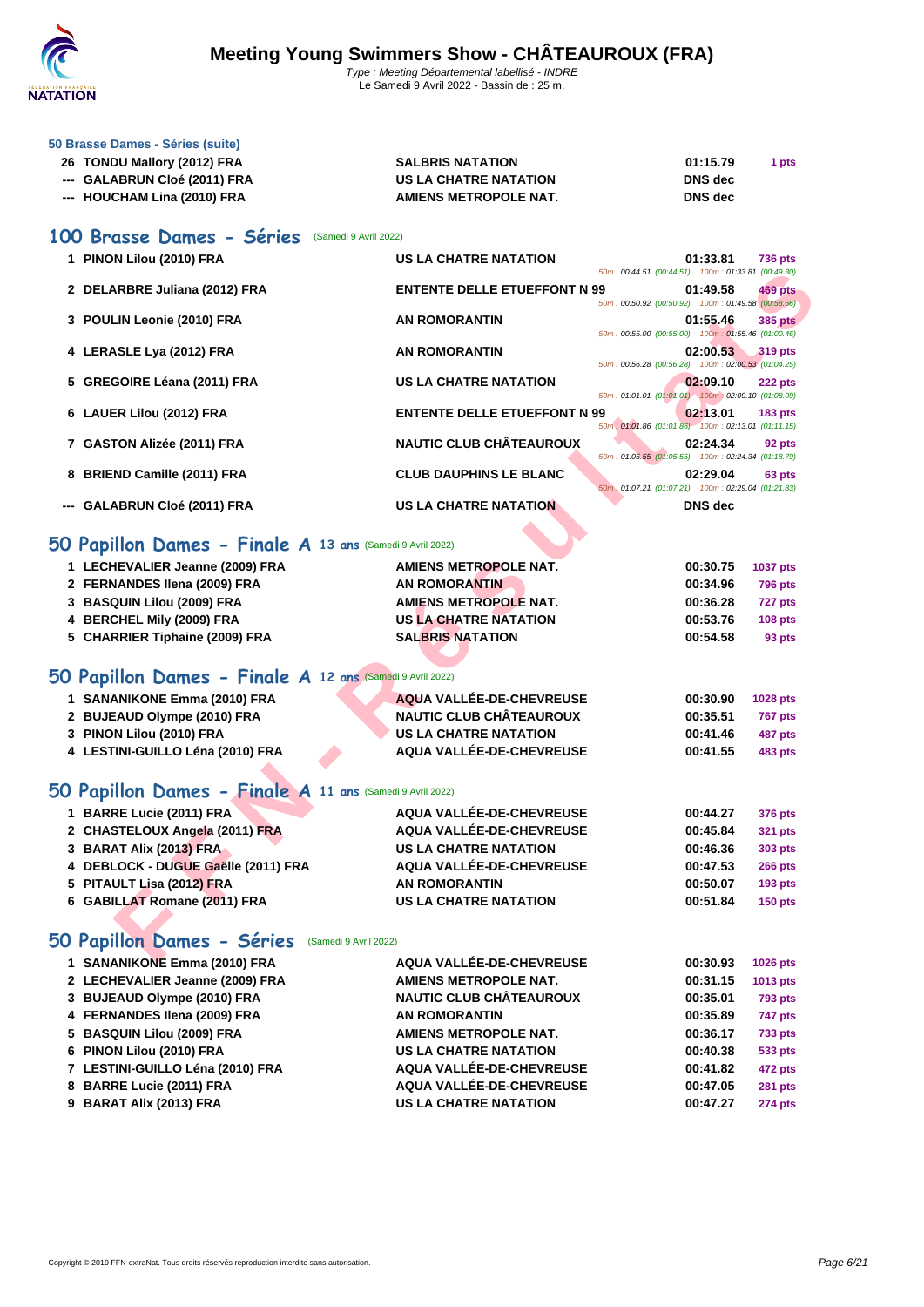

| 50 Papillon Dames - Séries (suite)   |                              |          |                |
|--------------------------------------|------------------------------|----------|----------------|
| 10 CHASTELOUX Angela (2011) FRA      | AQUA VALLÉE-DE-CHEVREUSE     | 00:47.79 | <b>258 pts</b> |
| 11 DEBLOCK - DUGUE Gaëlle (2011) FRA | AQUA VALLÉE-DE-CHEVREUSE     | 00:48.56 | <b>235 pts</b> |
| 12 GABILLAT Romane (2011) FRA        | <b>US LA CHATRE NATATION</b> | 00:49.18 | <b>218 pts</b> |
| 13 PITAULT Lisa (2012) FRA           | <b>AN ROMORANTIN</b>         | 00:50.79 | <b>175 pts</b> |
| 14 BERCHEL Mily (2009) FRA           | <b>US LA CHATRE NATATION</b> | 00:52.02 | <b>145 pts</b> |
| 15 CHARRIER Tiphaine (2009) FRA      | <b>SALBRIS NATATION</b>      | 00:55.92 | 70 pts         |
|                                      |                              |          |                |

| 100 Papillon Dames - Séries<br>(Samedi 9 Avril 2022)                                                                                       |                                     |                                                                 |                |
|--------------------------------------------------------------------------------------------------------------------------------------------|-------------------------------------|-----------------------------------------------------------------|----------------|
| 1 FERNANDES Ilena (2009) FRA                                                                                                               | <b>AN ROMORANTIN</b>                | 01:26.76<br>50m: 00:39.66 (00:39.66) 100m: 01:26.76 (00:47.10)  | <b>610 pts</b> |
| 100 4 Nages Dames - Séries<br>(Samedi 9 Avril 2022)                                                                                        |                                     |                                                                 |                |
| 1 SANANIKONE Emma (2010) FRA                                                                                                               | AQUA VALLÉE-DE-CHEVREUSE            | 01:11.65<br>50m: 00:31.74 (00:31.74)  100m: 01:11.65 (00:39.91) | 1025 pts       |
| 2 BASQUIN Lilou (2009) FRA                                                                                                                 | <b>AMIENS METROPOLE NAT.</b>        | 01:21.88                                                        | <b>769 pts</b> |
| 3 LESTINI-GUILLO Léna (2010) FRA                                                                                                           | AQUA VALLÉE-DE-CHEVREUSE            | 50m: 00:37.97 (00:37.97) 100m: 01:21.88 (00:43.91)<br>01:29.44  | 603 pts        |
| 4 OBERT Célestine (2010) FRA                                                                                                               | <b>AMIENS METROPOLE NAT.</b>        | 50m: 00:42.69 (00:42.69) 100m: 01:29.44 (00:46.75)<br>01:31.81  | 555 pts        |
| 5 BARRE Lucie (2011) FRA                                                                                                                   | AQUA VALLÉE-DE-CHEVREUSE            | 50m: 00:45.16 (00:45.16) 100m: 01:31.81 (00:46.65)<br>01:35.89  | 478 pts        |
|                                                                                                                                            | AQUA VALLÉE-DE-CHEVREUSE            | 50m: 00:45.74 (00:45.74) 100m: 01:35.89 (00:50.15)              |                |
| 6 CHASTELOUX Angela (2011) FRA                                                                                                             |                                     | 01:36.50<br>50m: 00:45.14 (00:45.14) 100m: 01:36.50 (00:51.36)  | 466 pts        |
| 7 DEBLOCK - DUGUE Gaëlle (2011) FRA                                                                                                        | <b>AQUA VALLÉE-DE-CHEVREUSE</b>     | 01:39.24<br>50m: 00:50.27 (00:50.27) 100m: 01:39.24 (00:48.97)  | 418 pts        |
| 8 DELARBRE Juliana (2012) FRA                                                                                                              | <b>ENTENTE DELLE ETUEFFONT N 99</b> | 01:39.97                                                        | 406 pts        |
| 9 BARAT Alix (2013) FRA                                                                                                                    | <b>US LA CHATRE NATATION</b>        | 50m: 00:47.91 (00:47.91) 100m: 01:39.97 (00:52.06)<br>01:42.18  | 369 pts        |
| 10 PITAULT Lisa (2012) FRA                                                                                                                 | <b>AN ROMORANTIN</b>                | 50m: 00:47.86 (00:47.86) 100m: 01:42.18 (00:54.32)<br>01:48.05  | <b>281 pts</b> |
| <b>GREGOIRE Léana (2011) FRA</b><br>11                                                                                                     | <b>US LA CHATRE NATATION</b>        | 50m: 00:50.98 (00:50.98) 100m: 01:48.05 (00:57.07)<br>01:56.67  | <b>173 pts</b> |
|                                                                                                                                            | <b>CLUB DAUPHINS LE BLANC</b>       | 50m: 00:57.17 (00:57.17) 100m: 01:56.67 (00:59.50)<br>02:08.85  |                |
| 12 BRIEND Camille (2011) FRA                                                                                                               |                                     | 50m: 00:57.90 (00:57.90) 100m: 02:08.85 (01:10.95)              | 65 pts         |
| GALABRUN Cloé (2011) FRA                                                                                                                   | <b>US LA CHATRE NATATION</b>        | <b>DNS</b> dec                                                  |                |
| <b>HOUCHAM Lina (2010) FRA</b>                                                                                                             | <b>AMIENS METROPOLE NAT.</b>        | <b>DNS</b> dec                                                  |                |
| 4x50 Nage Libre Dames - Finale A                                                                                                           | (Samedi 9 Avril 2022)               |                                                                 |                |
| 1 LECHEVALIER Jeanne (2009) FRA                                                                                                            | <b>AMIENS METROPOLE NAT.</b>        | 02:07.77                                                        | 974 pts        |
| DEVARENNE Sarah (2009) FRA                                                                                                                 |                                     |                                                                 |                |
| <b>OBERT Célestine (2010) FRA</b>                                                                                                          |                                     |                                                                 |                |
| <b>BASQUIN Lilou (2009) FRA</b>                                                                                                            |                                     |                                                                 |                |
| 50m : 00:28.28 (00:28.28) 100m : 01:01.92 (00:33.64) 150m : 01:36.50 (00:34.58) 200m : 02:07.77 (00:31.27)                                 |                                     |                                                                 |                |
| 2 FERNANDES Ilena (2009) FRA                                                                                                               | <b>AN ROMORANTIN</b>                | 02:22.22                                                        | <b>793 pts</b> |
| POULIN Leonie (2010) FRA                                                                                                                   |                                     |                                                                 |                |
| <b>HUDEBINE Marion (2010) FRA</b>                                                                                                          |                                     |                                                                 |                |
| <b>COURTAT Maelys (2009) FRA</b><br>50m: 00:31.41 (00:31.41) 100m: 01:09.01 (00:37.60) 150m: 01:50.16 (00:41.15) 200m: 02:22.22 (00:32.06) |                                     |                                                                 |                |

**3 SANANIKONE Emma (2010) FRA AQUA VALLÉE-DE-CHEVREUSE 02:24.10 771 pts**

**LESTINI-GUILLO Léna (2010) FRA** 50m : 00:29.39 (00:29.39) 100m : 01:08.97 (00:39.58) 150m : 01:48.83 (00:39.86) 200m : 02:24.10 (00:35.27)

**CHASTELOUX Angela (2011) FRA**

**BARRE Lucie (2011) FRA**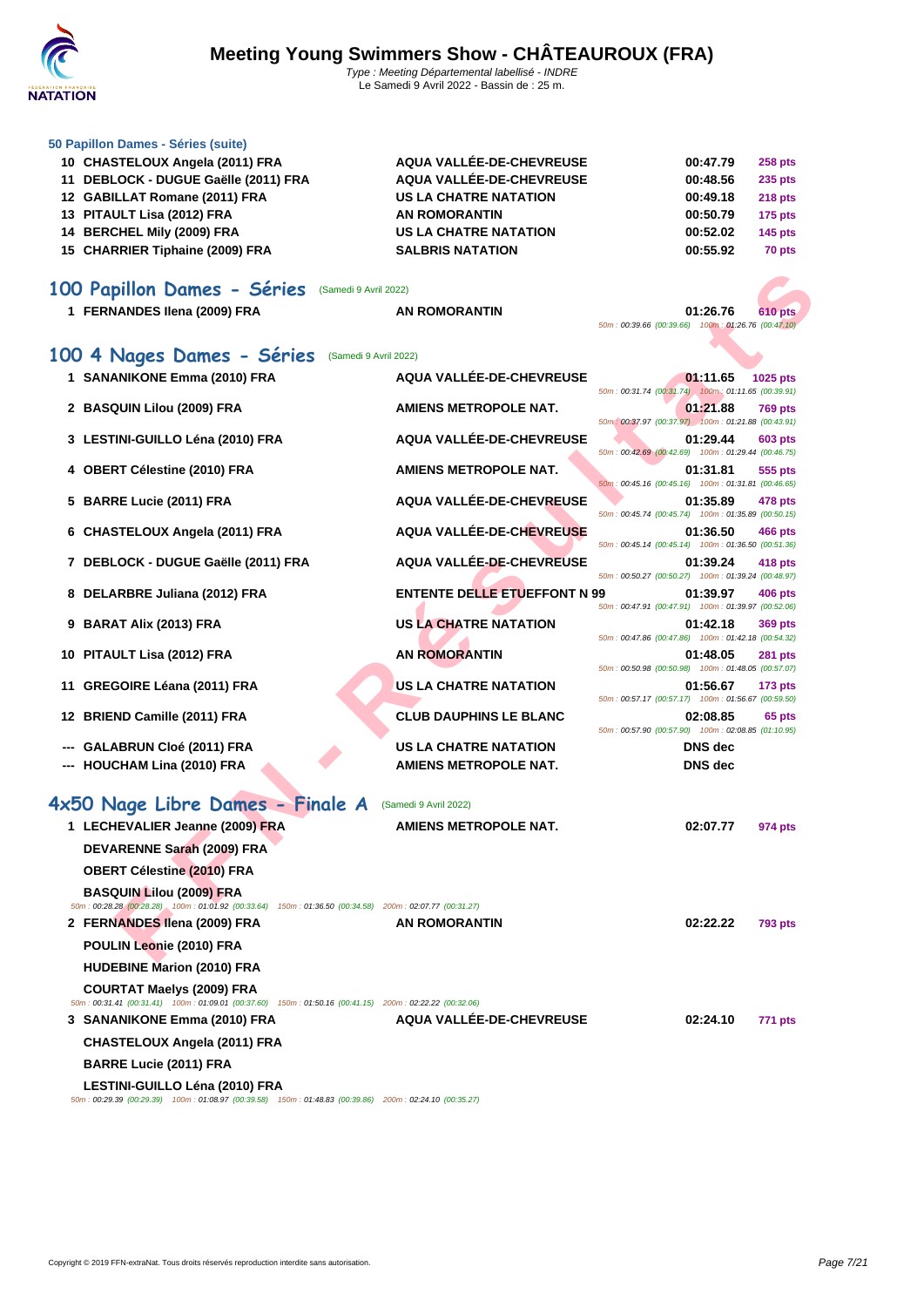

| 4x50 Nage Libre Dames - Finale A (suite)<br>4 PINON Lilou (2010) FRA | <b>US LA CHATRE NATATION</b>                                                                                                        | 02:40.93 | 587 pts        |
|----------------------------------------------------------------------|-------------------------------------------------------------------------------------------------------------------------------------|----------|----------------|
| <b>GABILLAT Romane (2011) FRA</b>                                    |                                                                                                                                     |          |                |
| <b>BARAT Alix (2013) FRA</b>                                         |                                                                                                                                     |          |                |
| <b>BERCHEL Mily (2009) FRA</b>                                       |                                                                                                                                     |          |                |
| 5 PITAULT Lisa (2012) FRA                                            | 50m : 00:33.90 (00:33.90) 100m : 01:15.03 (00:41.13) 150m : 01:56.28 (00:41.25) 200m : 02:40.93 (00:44.65)<br>AN ROMORANTIN         | 03:05.75 | 361 pts        |
| DAVID Manon (2011) FRA                                               |                                                                                                                                     |          |                |
| LERASLE Lya (2012) FRA                                               |                                                                                                                                     |          |                |
| <b>ADAM Mazarine (2012) FRA</b>                                      |                                                                                                                                     |          |                |
|                                                                      | 50m: 00:43.03 (00:43.03) 100m: 01:33.37 (00:50.34) 150m: 02:19.06 (00:45.69) 200m: 03:05.75 (00:46.69)                              |          |                |
| 6 VENAULT Maëva (2012) FRA                                           | <b>CLUB DAUPHINS LE BLANC</b>                                                                                                       | 03:09.18 | 334 pts        |
| <b>BONNEAU Cassandre (2013) FRA</b>                                  |                                                                                                                                     |          |                |
| LEGE Lilly-Rose (2011) FRA                                           |                                                                                                                                     |          |                |
| LUCHINI Mila (2009) FRA                                              | 50m: 00:42.17 (00:42.17) 100m: 01:35.39 (00:53.22) 150m: 02:24.34 (00:48.95) 200m: 03:09.18 (00:44.84)                              |          |                |
| 4x50 Nage Libre Dames - Séries (Samedi 9 Avril 2022)                 |                                                                                                                                     |          |                |
| 1 LECHEVALIER Jeanne (2009) FRA                                      | <b>AMIENS METROPOLE NAT.</b>                                                                                                        | 02:07.51 | 977 pts        |
| DEVARENNE Sarah (2009) FRA                                           |                                                                                                                                     |          |                |
| <b>OBERT Célestine (2010) FRA</b>                                    |                                                                                                                                     |          |                |
| <b>BASQUIN Lilou (2009) FRA</b>                                      |                                                                                                                                     |          |                |
|                                                                      | 50m : 00:28.48 (00:28.48) 100m : 01:01.88 (00:33.40) 150m : 01:35.95 (00:34.07) 200m : 02:07.51 (00:31.56)                          |          |                |
| 2 FERNANDES Ilena (2009) FRA                                         | <b>AN ROMORANTIN</b>                                                                                                                | 02:18.02 | 844 pts        |
| POULIN Leonie (2010) FRA                                             |                                                                                                                                     |          |                |
| <b>HUDEBINE Marion (2010) FRA</b>                                    |                                                                                                                                     |          |                |
| <b>COURTAT Maelys (2009) FRA</b>                                     | 50m: 00:31.70 (00:31.70) 100m: 01:08.13 (00:36.43) 150m: 01:45.79 (00:37.66) 200m: 02:18.02 (00:32.23)                              |          |                |
| 3 SANANIKONE Emma (2010) FRA                                         | <b>AQUA VALLÉE-DE-CHEVREUSE</b>                                                                                                     | 02:24.32 | <b>768 pts</b> |
| CHASTELOUX Angela (2011) FRA                                         |                                                                                                                                     |          |                |
| <b>BARRE Lucie (2011) FRA</b>                                        |                                                                                                                                     |          |                |
| LESTINI-GUILLO Léna (2010) FRA                                       |                                                                                                                                     |          |                |
| 4 PINON Lilou (2010) FRA                                             | 50m : 00:29.45 (00:29.45) 100m : 01:08.71 (00:39.26) 150m : 01:49.06 (00:40.35) 200m : 02:24.32 (00:35.26)<br>US LA CHATRE NATATION | 02:32.65 | 674 pts        |
| <b>GABILLAT Romane (2011) FRA</b>                                    |                                                                                                                                     |          |                |
| <b>BARAT Alix (2013) FRA</b>                                         |                                                                                                                                     |          |                |
| <b>BERCHEL Mily (2009) FRA</b>                                       |                                                                                                                                     |          |                |
|                                                                      | 50m : 00:33.57 (00:33.57) 400m : 01:12.14 (00:38.57) 150m : 01:52.08 (00:39.94) 200m : 02:32.65 (00:40.57)                          |          |                |
| 5 PITAULT Lisa (2012) FRA                                            | <b>AN ROMORANTIN</b>                                                                                                                | 02:46.01 | 536 pts        |
| DAVID Manon (2011) FRA                                               |                                                                                                                                     |          |                |
| <b>ADAM Mazarine (2012) FRA</b>                                      |                                                                                                                                     |          |                |
| LERASLE Lya (2012) FRA                                               | 50m : 00:41.08 (00:41.08) 100m : 01:31.38 (00:50.30) 150m : 02:16.16 (00:44.78) 200m : 02:46.01 (00:29.85)                          |          |                |
| 6 VENAULT Maëva (2012) FRA                                           | <b>CLUB DAUPHINS LE BLANC</b>                                                                                                       | 03:02.76 | <b>385 pts</b> |
| <b>BONNEAU Cassandre (2013) FRA</b>                                  |                                                                                                                                     |          |                |
| LEGE Lilly-Rose (2011) FRA                                           |                                                                                                                                     |          |                |
| LUCHINI Mila (2009) FRA                                              |                                                                                                                                     |          |                |
|                                                                      | 50m : 00:44.70 (00:44.70) 100m : 01:35.96 (00:51.26) 150m : 02:21.14 (00:45.18) 200m : 03:02.76 (00:41.62)                          |          |                |
| 4x50 4 Nages Dames - Finale A (Samedi 9 Avril 2022)                  |                                                                                                                                     |          |                |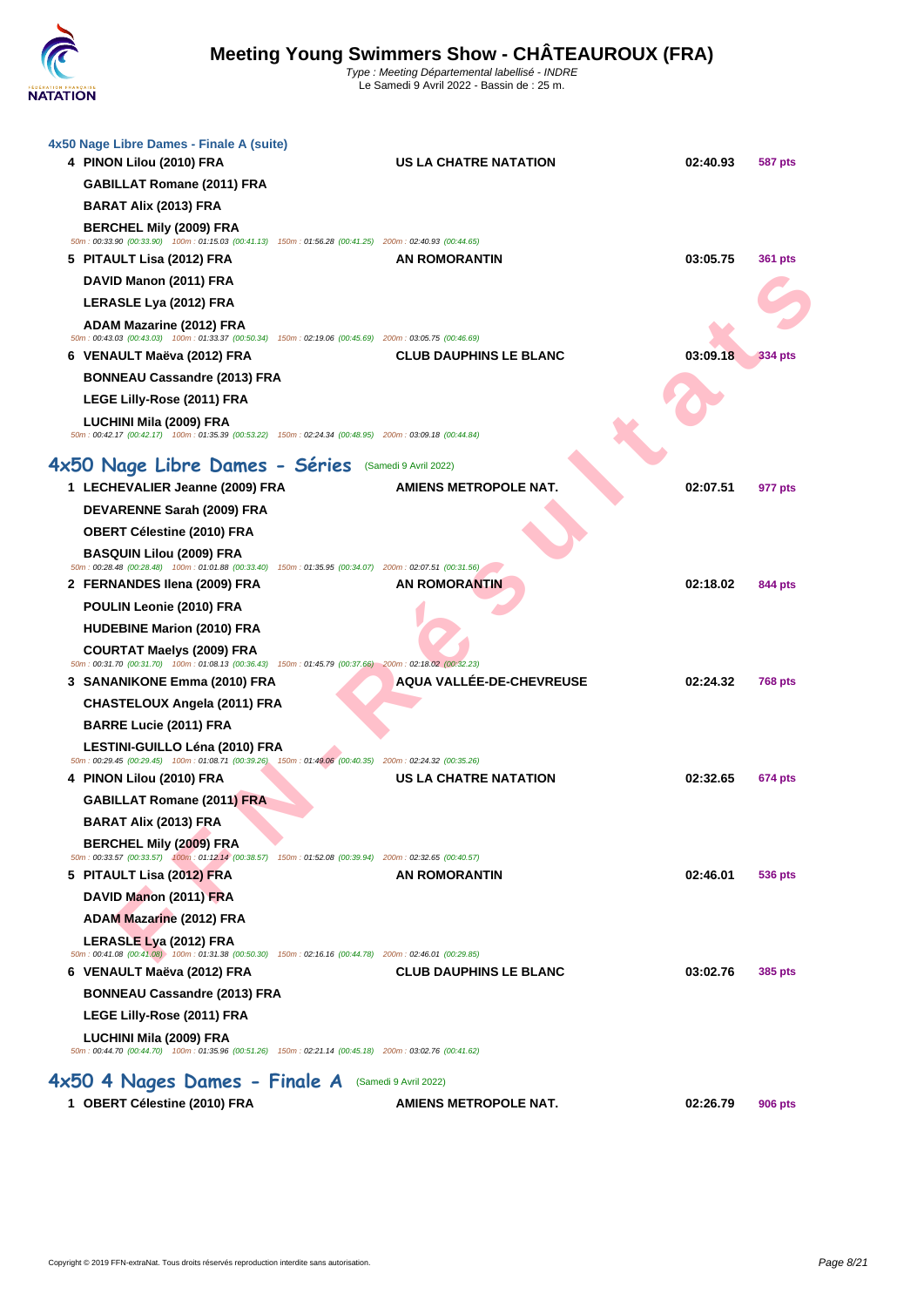| 4x50 4 Nages Dames - Finale A (suite)                                                                                                               |                                 |          |                |
|-----------------------------------------------------------------------------------------------------------------------------------------------------|---------------------------------|----------|----------------|
| <b>BASQUIN Lilou (2009) FRA</b>                                                                                                                     |                                 |          |                |
| LECHEVALIER Jeanne (2009) FRA                                                                                                                       |                                 |          |                |
| DEVARENNE Sarah (2009) FRA<br>50m : 00:41.65 (00:41.65) 100m : 01:21.83 (00:40.18) 150m : 01:53.29 (00:31.46) 200m : 02:26.79 (00:33.50)            |                                 |          |                |
| 2 CHASTELOUX Angela (2011) FRA                                                                                                                      | AQUA VALLÉE-DE-CHEVREUSE        | 02:42.29 | 740 pts        |
| LESTINI-GUILLO Léna (2010) FRA                                                                                                                      |                                 |          |                |
| <b>SANANIKONE Emma (2010) FRA</b>                                                                                                                   |                                 |          |                |
| DEBLOCK - DUGUE Gaëlle (2011) FRA<br>50m: 00:45.01 (00:45.01) 100m: 01:30.50 (00:45.49) 150m: 02:01.80 (00:31.30) 200m: 02:42.29 (00:40.49)         |                                 |          |                |
| 3 COURTAT Maelys (2009) FRA                                                                                                                         | <b>AN ROMORANTIN</b>            | 02:44.88 | 714 pts        |
| POULIN Leonie (2010) FRA                                                                                                                            |                                 |          |                |
| <b>FERNANDES Ilena (2009) FRA</b>                                                                                                                   |                                 |          |                |
| <b>HUDEBINE Marion (2010) FRA</b>                                                                                                                   |                                 |          |                |
| 50m : 00:36.18 (00:36.18) 100m : 01:30.04 (00:53.86) 150m : 02:04.42 (00:34.38) 200m : 02:44.88 (00:40.46)<br>4 BARAT Alix (2013) FRA               | <b>US LA CHATRE NATATION</b>    | 03:20.35 | 404 pts        |
| GREGOIRE Léana (2011) FRA                                                                                                                           |                                 |          |                |
| PINON Lilou (2010) FRA                                                                                                                              |                                 |          |                |
| <b>CHEVALLIER Ellyn (2014) FRA</b>                                                                                                                  |                                 |          |                |
| 50m : 00:49.57 (00:49.57) 100m : 01:48.28 (00:58.71) 150m : 02:29.19 (00:40.91) 200m : 03:20.35 (00:51.16)<br>5 VILLATTE BERTRAND Naëlle (2012) FRA | <b>NAUTIC CLUB CHÂTEAUROUX</b>  | 03:51.96 | 202 pts        |
| <b>MOHAMEDI Jihane (2011) FRA</b>                                                                                                                   |                                 |          |                |
| <b>BUJEAUD Olympe (2010) FRA</b>                                                                                                                    |                                 |          |                |
| GASTON Alizée (2011) FRA                                                                                                                            |                                 |          |                |
| 50m: 01:04.12 (01:04.12) 100m: 02:16.27 (01:12.15) 150m: 02:53.01 (00:36.74) 200m: 03:51.96 (00:58.95)<br>6 BONNEAU Cassandre (2013) FRA            | <b>CLUB DAUPHINS LE BLANC</b>   | 04:06.87 | $130$ pts      |
|                                                                                                                                                     |                                 |          |                |
|                                                                                                                                                     |                                 |          |                |
| VENAULT Maëva (2012) FRA<br><b>BRIEND Camille (2011) FRA</b>                                                                                        |                                 |          |                |
| DUMAS Mailinda (2011) FRA                                                                                                                           |                                 |          |                |
| 50m : 00:59.34 (00:59.34) 100m : 01:59.39 (01:00.05) 150m : 03:06.61 (01:07.22) 200m : 04:06.87 (01:00.26)                                          |                                 |          |                |
| 4x50 4 Nages Dames - Séries (Samedi 9 Avril 2022)                                                                                                   |                                 |          |                |
| 1 OBERT Célestine (2010) FRA                                                                                                                        | <b>AMIENS METROPOLE NAT.</b>    | 02:26.30 | 912 pts        |
| <b>BASQUIN Lilou (2009) FRA</b>                                                                                                                     |                                 |          |                |
| LECHEVALIER Jeanne (2009) FRA                                                                                                                       |                                 |          |                |
| DEVARENNE Sarah (2009) FRA                                                                                                                          |                                 |          |                |
| 50m: 00:41.17 (00:41.17) 100m: 01:21.89 (00:40.72) 150m: 01:52.29 (00:30.40) 200m: 02:26.30 (00:34.01)<br>2 CHASTELOUX Angela (2011) FRA            | <b>AQUA VALLÉE-DE-CHEVREUSE</b> | 02:41.58 | <b>748 pts</b> |
| LESTINI-GUILLO Léna (2010) FRA                                                                                                                      |                                 |          |                |
| <b>SANANIKONE Emma (2010) FRA</b>                                                                                                                   |                                 |          |                |
| DEBLOCK - DUGUE Gaëlle (2011) FRA                                                                                                                   |                                 |          |                |
| 50m: 00:46.68 (00:46.68) 100m: 01:30.82 (00:44.14) 150m: 02:02.25 (00:31.43) 200m: 02:41.58 (00:39.33)                                              |                                 |          |                |
| 3 COURTAT Maelys (2009) FRA<br>POULIN Leonie (2010) FRA                                                                                             | AN ROMORANTIN                   | 02:49.58 | 668 pts        |
| FERNANDES Ilena (2009) FRA                                                                                                                          |                                 |          |                |
| <b>HUDEBINE Marion (2010) FRA</b>                                                                                                                   |                                 |          |                |
| 50m: 00:37.62 (00:37.62) 100m: 01:33.11 (00:55.49) 150m: 02:08.16 (00:35.05) 200m: 02:49.58 (00:41.42)                                              |                                 |          |                |
| 4 CHEVALLIER Ellyn (2014) FRA                                                                                                                       | US LA CHATRE NATATION           | 03:25.82 | 364 pts        |
| <b>BARAT Alix (2013) FRA</b><br>PINON Lilou (2010) FRA                                                                                              |                                 |          |                |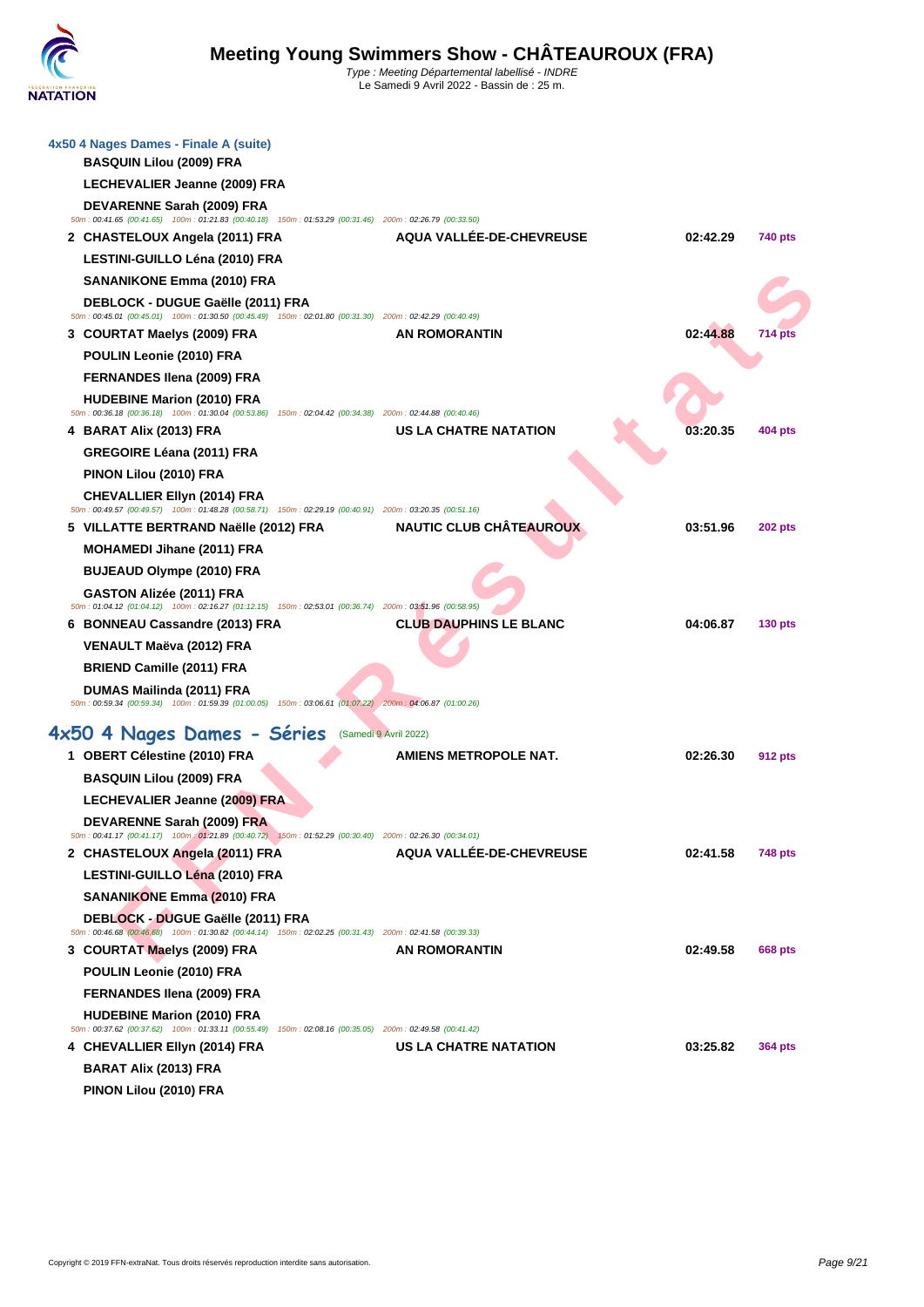| 4x50 4 Nages Dames - Séries (suite)<br>GREGOIRE Léana (2011) FRA<br>50m: 00:58.47 (00:58.47) 100m: 01:54.54 (00:56.07) 150m: 02:36.76 (00:42.22) 200m: 03:25.82 (00:49.06)<br>5 VILLATTE BERTRAND Naëlle (2012) FRA<br>GASTON Alizée (2011) FRA<br><b>BUJEAUD Olympe (2010) FRA</b><br><b>MOHAMEDI Jihane (2011) FRA</b> | <b>NAUTIC CLUB CHÂTEAUROUX</b>                               | 03:53.57             | $193$ pts          |
|--------------------------------------------------------------------------------------------------------------------------------------------------------------------------------------------------------------------------------------------------------------------------------------------------------------------------|--------------------------------------------------------------|----------------------|--------------------|
| 50m: 01:01.02 (01:01.02) 100m: 02:13.96 (01:12.94) 150m: 02:51.45 (00:37.49) 200m: 03:53.57 (01:02.12)                                                                                                                                                                                                                   |                                                              |                      |                    |
| 6 BRIEND Camille (2011) FRA                                                                                                                                                                                                                                                                                              | <b>CLUB DAUPHINS LE BLANC</b>                                | 04:14.72             | 99 pts             |
| VENAULT Maëva (2012) FRA                                                                                                                                                                                                                                                                                                 |                                                              |                      |                    |
| <b>BONNEAU Cassandre (2013) FRA</b>                                                                                                                                                                                                                                                                                      |                                                              |                      |                    |
| DUMAS Mailinda (2011) FRA<br>50m : 00:56.95 (00:56.95) 100m : 01:59.06 (01:02.11) 150m : 03:14.30 (01:15.24) 200m : 04:14.72 (01:00.42)                                                                                                                                                                                  |                                                              |                      |                    |
| 50 Nage Libre Messieurs - Finale A 14 ans (Samedi 9 Avril 2022)                                                                                                                                                                                                                                                          |                                                              |                      |                    |
| 1 POHU Eloy (2008) FRA                                                                                                                                                                                                                                                                                                   | AQUA VALLÉE-DE-CHEVREUSE                                     | 00:26.99             | 970 pts            |
| 2 NOUZAREDE Elouan (2008) FRA                                                                                                                                                                                                                                                                                            | <b>NAUTIC CLUB CHÂTEAUROUX</b>                               | 00:29.85             | 794 pts            |
| 3 RICHARD Nolhan (2008) FRA                                                                                                                                                                                                                                                                                              | AQUA VALLÉE-DE-CHEVREUSE                                     | 00:31.03             | <b>726 pts</b>     |
| 4 LE BAILLY Gabriel (2008) FRA                                                                                                                                                                                                                                                                                           | <b>NAUTIC CLUB CHÂTEAUROUX</b>                               | 00:31.46             | <b>703 pts</b>     |
| 5 DUCLOS Yannis (2008) FRA                                                                                                                                                                                                                                                                                               | <b>E.A ISSOLDUNOIS NATATION</b>                              | 00:32.35             | 655 pts            |
| 6 GABILLAT Pierre (2008) FRA                                                                                                                                                                                                                                                                                             | <b>US LA CHATRE NATATION</b>                                 | 00:33.44             | <b>598 pts</b>     |
| 7 VENAULT Aurélien (2008) FRA                                                                                                                                                                                                                                                                                            | <b>CLUB DAUPHINS LE BLANC</b>                                | 00:40.07             | 309 pts            |
| 50 Nage Libre Messieurs - Finale A 13 ans (Samedi 9 Avril 2022)                                                                                                                                                                                                                                                          |                                                              |                      |                    |
| 1 GARDIN Louis (2009) FRA                                                                                                                                                                                                                                                                                                | <b>AN ROMORANTIN</b>                                         | 00:29.76             | 799 pts            |
| 2 VOSGEOIS Marin (2009) FRA                                                                                                                                                                                                                                                                                              | <b>AN ROMORANTIN</b>                                         | 00:30.05             | <b>782 pts</b>     |
| 3 DEAUBONNE Ruben (2009) FRA                                                                                                                                                                                                                                                                                             | AMIENS METROPOLE NAT.                                        | 00:30.12             | <b>778 pts</b>     |
| 4 BROCHARD Alexandre (2009) FRA                                                                                                                                                                                                                                                                                          | AQUA VALLÉE-DE-CHEVREUSE                                     | 00:30.41             | <b>762 pts</b>     |
| 5 LANDAUD Mahé (2009) FRA                                                                                                                                                                                                                                                                                                | <b>US ARGENTON</b>                                           | 00:31.03             | <b>726 pts</b>     |
| 6 BARRE Léo (2009) FRA                                                                                                                                                                                                                                                                                                   | AQUA VALLÉE-DE-CHEVREUSE                                     | 00:32.23             | <b>661 pts</b>     |
| 7 ARMANT Mathieu (2009) FRA                                                                                                                                                                                                                                                                                              | AQUA VALLÉE-DE-CHEVREUSE                                     | 00:33.25             | <b>608 pts</b>     |
| 8 PIERRA-SEMPERE Theophile (2009) FRA                                                                                                                                                                                                                                                                                    | AMIENS METROPOLE NAT.                                        | 00:33.79             | 580 pts            |
| 9 DELVILLE Augustin (2009) FRA                                                                                                                                                                                                                                                                                           | <b>AMIENS METROPOLE NAT.</b>                                 | 00:35.21             | <b>512 pts</b>     |
| 10 LE DORTZ Evann (2009) FRA                                                                                                                                                                                                                                                                                             | <b>SALBRIS NATATION</b>                                      | 00:41.46             | $260$ pts          |
| 50 Nage Libre Messieurs - Finale A 12 ans (Samedi 9 Avril 2022)                                                                                                                                                                                                                                                          |                                                              |                      |                    |
|                                                                                                                                                                                                                                                                                                                          |                                                              |                      |                    |
| 1 FAUCONNIER Léo (2010) FRA<br>2 COULOMBEL Eliott (2010) FRA                                                                                                                                                                                                                                                             | AQUA VALLÉE-DE-CHEVREUSE                                     | 00:30.04             | <b>783 pts</b>     |
| 3 GUILMINOT Noa (2010) FRA                                                                                                                                                                                                                                                                                               | <b>AMIENS METROPOLE NAT.</b><br><b>AMIENS METROPOLE NAT.</b> | 00:31.54<br>00:32.46 | 698 pts<br>649 pts |
| 4 DEMITRA Aaron (2010) FRA                                                                                                                                                                                                                                                                                               | <b>AMIENS METROPOLE NAT.</b>                                 | 00:33.20             | 610 pts            |
| 5 HOUP Nathan (2010) FRA                                                                                                                                                                                                                                                                                                 | AQUA VALLÉE-DE-CHEVREUSE                                     | 00:35.37             | 504 pts            |
| 6 BELAOUED Jessym (2010) FRA                                                                                                                                                                                                                                                                                             | <b>NAUTIC CLUB CHÂTEAUROUX</b>                               | 00:35.48             | 499 pts            |
| 7 BOUSSADI Miles (2010) FRA                                                                                                                                                                                                                                                                                              | AQUA VALLÉE-DE-CHEVREUSE                                     | 00:35.78             | 485 pts            |
| 8 LAUER Mathis (2010) FRA                                                                                                                                                                                                                                                                                                | <b>ENTENTE DELLE ETUEFFONT N 99</b>                          | 00:36.40             | 457 pts            |
| 9 OUVRARD Philémon (2010) FRA                                                                                                                                                                                                                                                                                            | AQUA VALLÉE-DE-CHEVREUSE                                     | 00:38.12             | 384 pts            |
| 10 LEEMANS Axel (2010) FRA                                                                                                                                                                                                                                                                                               | <b>AN ROMORANTIN</b>                                         | 00:39.01             | 349 pts            |
| 50 Nage Libre Messieurs - Finale A 11 ans (Samedi 9 Avril 2022)                                                                                                                                                                                                                                                          |                                                              |                      |                    |
| 1 BARRE Jules (2011) FRA                                                                                                                                                                                                                                                                                                 | AQUA VALLÉE-DE-CHEVREUSE                                     | 00:37.07             | 428 pts            |
| 2 MORENO Louka (2011) FRA                                                                                                                                                                                                                                                                                                | <b>ENTENTE DELLE ETUEFFONT N 99</b>                          | 00:37.77             | 398 pts            |
| 3 TAURINYA Gabin (2011) FRA                                                                                                                                                                                                                                                                                              | <b>ENTENTE DELLE ETUEFFONT N 99</b>                          | 00:37.98             | 390 pts            |
| 4 PICAUD MARCHAL Matheis (2011) FRA                                                                                                                                                                                                                                                                                      | <b>ENTENTE DELLE ETUEFFONT N 99</b>                          | 00:40.01             | 311 pts            |
| 5 ALIAGA Anthony (2011) FRA                                                                                                                                                                                                                                                                                              | <b>US LA CHATRE NATATION</b>                                 | 00:44.53             | <b>168 pts</b>     |
|                                                                                                                                                                                                                                                                                                                          |                                                              |                      |                    |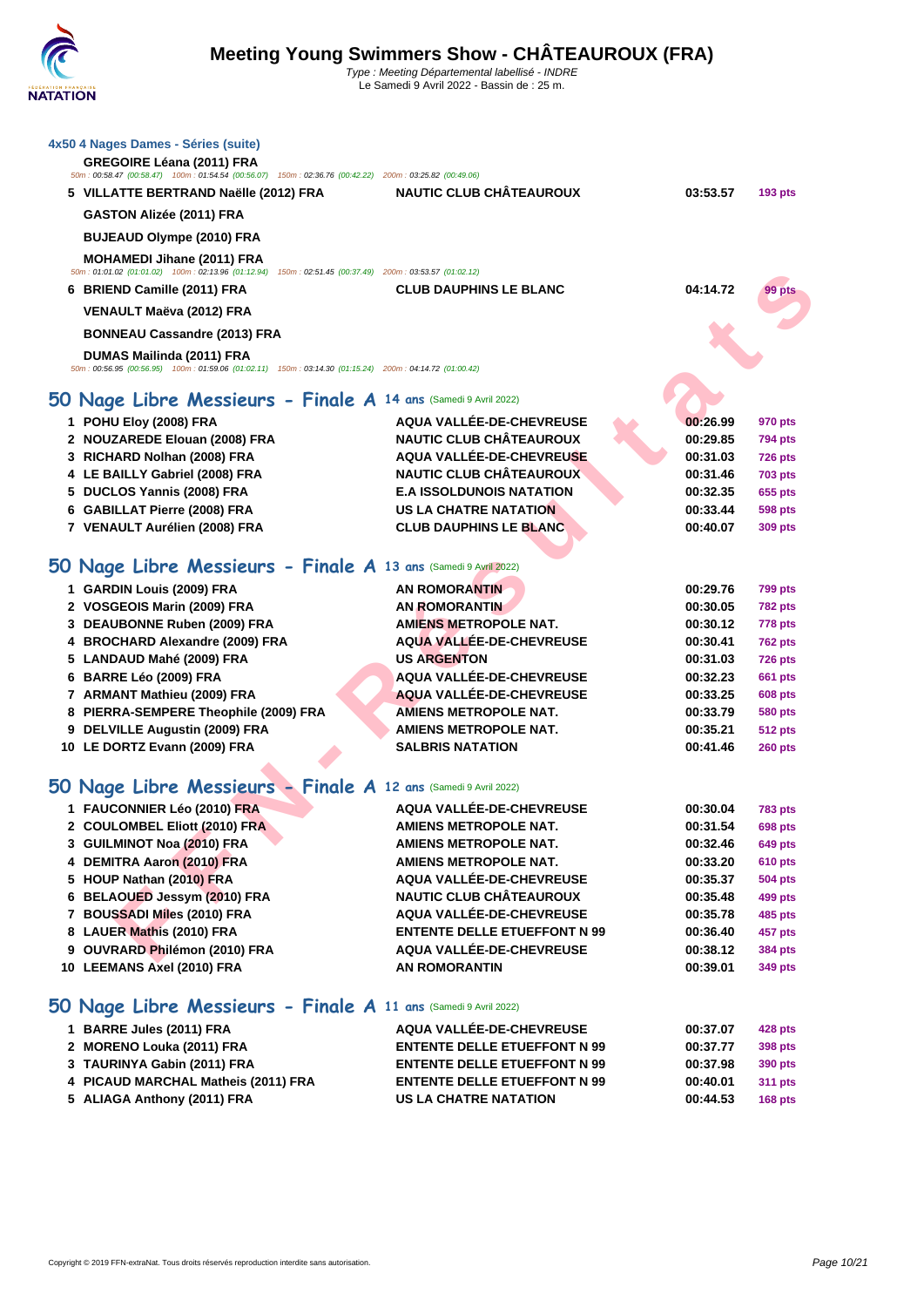

Le Samedi 9 Avril 2022 - Bassin de : 25 m.

| 50 Nage Libre Messieurs - Finale A (suite)                      |                                     |          |                |
|-----------------------------------------------------------------|-------------------------------------|----------|----------------|
| 6 COTTEREAU Lucas (2011) FRA                                    | <b>NAUTIC CLUB CHÂTEAUROUX</b>      | 00:46.44 | <b>120 pts</b> |
| 7 BAILLY Thiméo (2011) FRA                                      | <b>NAUTIC CLUB CHÂTEAUROUX</b>      | 00:50.83 | 41 pts         |
| 8 PALLOT Lorik (2011) FRA                                       | <b>CLUB DAUPHINS LE BLANC</b>       | 00:53.17 | 16 pts         |
| 9 BENARD Maxence (2011) FRA                                     | <b>NAUTIC CLUB CHÂTEAUROUX</b>      | 00:57.50 | 1 pts          |
|                                                                 |                                     |          |                |
| 50 Nage Libre Messieurs - Finale A 10 ans (Samedi 9 Avril 2022) |                                     |          |                |
| 1 DUBREUIL Nolan (2012) FRA                                     | <b>US LA CHATRE NATATION</b>        | 00:45.88 | <b>133 pts</b> |
| 2 CUISINIER Stan (2013) FRA                                     | <b>US LA CHATRE NATATION</b>        | 00:57.74 | 1 pts          |
|                                                                 |                                     |          |                |
| 50 Nage Libre Messieurs - Séries (Samedi 9 Avril 2022)          |                                     |          |                |
| 1 POHU Eloy (2008) FRA                                          | AQUA VALLÉE-DE-CHEVREUSE            | 00:27.43 | 942 pts        |
| 2 DEAUBONNE Ruben (2009) FRA                                    | <b>AMIENS METROPOLE NAT.</b>        | 00:29.50 | 815 pts        |
| 3 FAUCONNIER Léo (2010) FRA                                     | <b>AQUA VALLEE-DE-CHEVREUSE</b>     | 00:29.70 | 803 pts        |
| 4 VOSGEOIS Marin (2009) FRA                                     | <b>AN ROMORANTIN</b>                | 00:29.79 | <b>797 pts</b> |
| 5 GARDIN Louis (2009) FRA                                       | <b>AN ROMORANTIN</b>                | 00:30.11 | 779 pts        |
| 6 NOUZAREDE Elouan (2008) FRA                                   | <b>NAUTIC CLUB CHÂTEAUROUX</b>      | 00:30.26 | 770 pts        |
| 7 BROCHARD Alexandre (2009) FRA                                 | AQUA VALLÉE-DE-CHEVREUSE            | 00:30.42 | <b>761 pts</b> |
| 8 RICHARD Nolhan (2008) FRA                                     | AQUA VALLÉE-DE-CHEVREUSE            | 00:31.00 | <b>728 pts</b> |
| 9 LANDAUD Mahé (2009) FRA                                       | <b>US ARGENTON</b>                  | 00:31.21 | 716 pts        |
| 10 COULOMBEL Eliott (2010) FRA                                  | <b>AMIENS METROPOLE NAT.</b>        | 00:31.60 | 695 pts        |
| 11 LE BAILLY Gabriel (2008) FRA                                 | <b>NAUTIC CLUB CHÂTEAUROUX</b>      | 00:31.67 | 691 pts        |
| 12 DUCLOS Yannis (2008) FRA                                     | <b>E.A ISSOLDUNOIS NATATION</b>     | 00:31.91 | 678 pts        |
| 13 GUILMINOT Noa (2010) FRA                                     | <b>AMIENS METROPOLE NAT.</b>        | 00:32.25 | <b>660 pts</b> |
| 14 BARRE Léo (2009) FRA                                         | <b>AQUA VALLÉE-DE-CHEVREUSE</b>     | 00:32.50 | 647 pts        |
| 15 GABILLAT Pierre (2008) FRA                                   | <b>US LA CHATRE NATATION</b>        | 00:32.65 | 639 pts        |
| 16 DEMITRA Aaron (2010) FRA                                     | <b>AMIENS METROPOLE NAT.</b>        | 00:32.85 | <b>628 pts</b> |
| 17 ARMANT Mathieu (2009) FRA                                    | AQUA VALLÉE-DE-CHEVREUSE            | 00:34.31 | 555 pts        |
| 18 PIERRA-SEMPERE Theophile (2009) FRA                          | <b>AMIENS METROPOLE NAT.</b>        | 00:34.38 | 551 pts        |
| 19 HOUP Nathan (2010) FRA                                       | <b>AQUA VALLÉE-DE-CHEVREUSE</b>     | 00:34.67 | 537 pts        |
| 20 BOUSSADI Miles (2010) FRA                                    | AQUA VALLÉE-DE-CHEVREUSE            | 00:35.12 | 516 pts        |
| 21 LAUER Mathis (2010) FRA                                      | <b>ENTENTE DELLE ETUEFFONT N 99</b> | 00:35.53 | 497 pts        |
| 22 DELVILLE Augustin (2009) FRA                                 | <b>AMIENS METROPOLE NAT.</b>        | 00:35.58 | 494 pts        |
| 23 TAURINYA Gabin (2011) FRA                                    | <b>ENTENTE DELLE ETUEFFONT N 99</b> | 00:36.97 | 432 pts        |
| 24 BELAOUED Jessym (2010) FRA                                   | <b>NAUTIC CLUB CHÂTEAUROUX</b>      | 00:36.99 | 431 pts        |
| 25 LEEMANS Axel (2010) FRA                                      | <b>AN ROMORANTIN</b>                | 00:37.01 | 431 pts        |
| 26 MORENO Louka (2011) FRA                                      | <b>ENTENTE DELLE ETUEFFONT N 99</b> | 00:38.18 | 382 pts        |
| 27 BARRE Jules (2011) FRA                                       | <b>AQUA VALLÉE-DE-CHEVREUSE</b>     | 00:38.22 | <b>380 pts</b> |
| 28 OUVRARD Philémon (2010) FRA                                  | AQUA VALLÉE-DE-CHEVREUSE            | 00:38.88 | <b>354 pts</b> |
| 29 PICAUD MARCHAL Matheis (2011) FRA                            | <b>ENTENTE DELLE ETUEFFONT N 99</b> | 00:39.06 | 347 pts        |
| 30 VENAULT Aurélien (2008) FRA                                  | <b>CLUB DAUPHINS LE BLANC</b>       | 00:39.70 | 323 pts        |
| 31 LE DORTZ Evann (2009) FRA                                    | <b>SALBRIS NATATION</b>             | 00:41.00 | <b>276 pts</b> |
| 32 DOUTEAU-MOREAU Arthur (2010) FRA                             | <b>US LA CHATRE NATATION</b>        | 00:42.47 | <b>228 pts</b> |
| 33 DUBREUIL Nolan (2012) FRA                                    | US LA CHATRE NATATION               | 00:42.50 | 227 pts        |
| 34 COTTEREAU Lucas (2011) FRA                                   | <b>NAUTIC CLUB CHÂTEAUROUX</b>      | 00:44.11 | <b>179 pts</b> |
| 35 ALIAGA Anthony (2011) FRA                                    | <b>US LA CHATRE NATATION</b>        | 00:44.45 | <b>170 pts</b> |
| 36 FABBRI Maxence (2009) FRA                                    | <b>NAUTIC CLUB CHÂTEAUROUX</b>      | 00:48.11 | 85 pts         |
| 37 BAILLY Thiméo (2011) FRA                                     | <b>NAUTIC CLUB CHÂTEAUROUX</b>      | 00:50.47 | 46 pts         |
| 38 AADDACHI Mohamed (2010) FRA                                  | <b>NAUTIC CLUB CHÂTEAUROUX</b>      | 00:50.64 | 44 pts         |
| 39 AULLEN CHOUBRAC Andreas (2009) FRA                           | <b>NAUTIC CLUB CHÂTEAUROUX</b>      | 00:54.18 | 9 pts          |
| 40 BENARD Maxence (2011) FRA                                    | <b>NAUTIC CLUB CHÂTEAUROUX</b>      | 00:54.50 | 7 pts          |
| 41 PALLOT Lorik (2011) FRA                                      | <b>CLUB DAUPHINS LE BLANC</b>       | 00:55.26 | 3 pts          |
| 42 CUISINIER Stan (2013) FRA                                    | <b>US LA CHATRE NATATION</b>        | 00:58.25 | 1 pts          |
| 43 YVART Johann (2010) FRA                                      | <b>NAUTIC CLUB CHÂTEAUROUX</b>      | 01:01.64 | 1 pts          |
|                                                                 |                                     |          |                |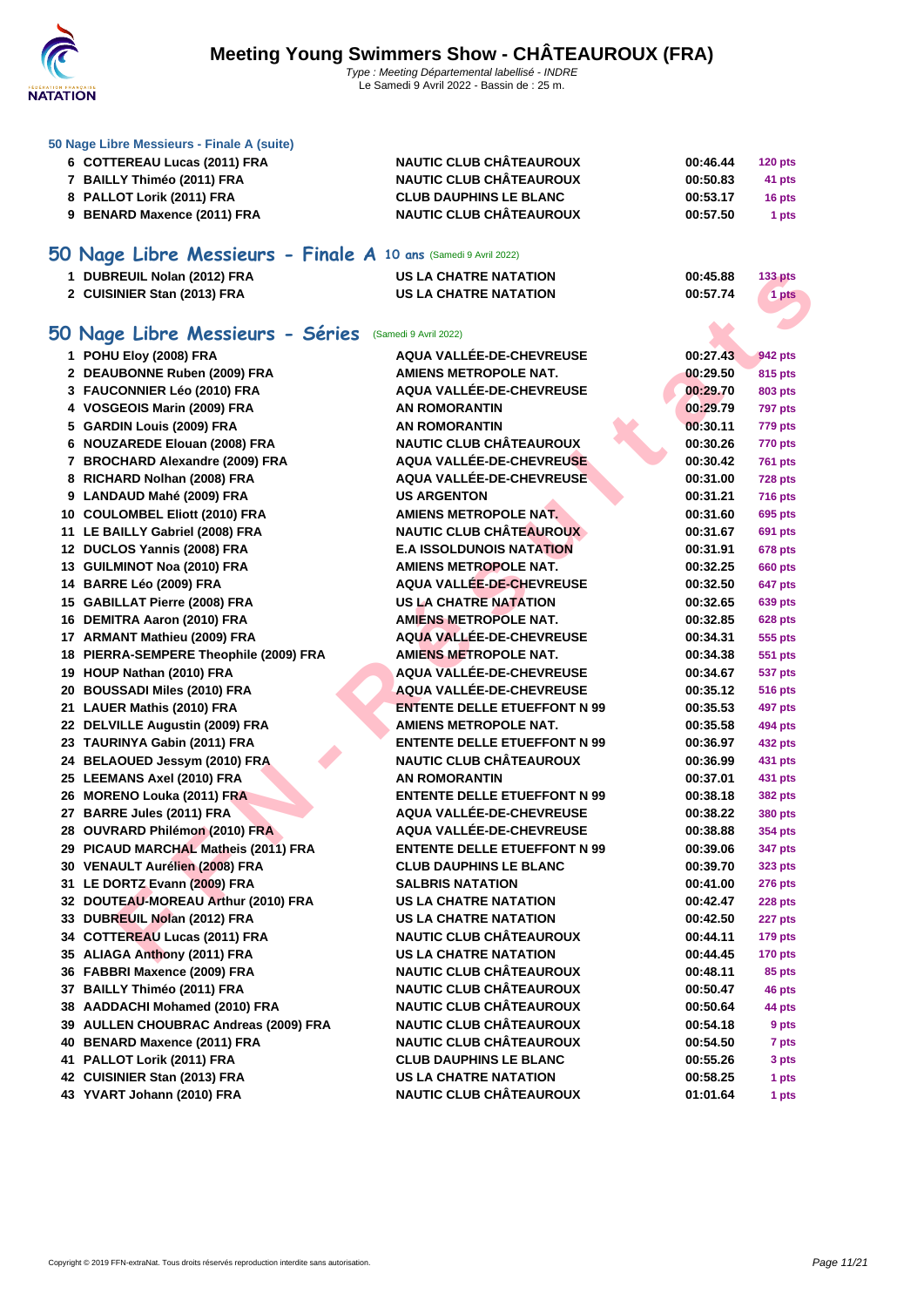

**[50 Nage L](http://www.ffnatation.fr/webffn/index.php)ibre Messieurs - Séries (suite)**

| --- CHENUT Gabin (2012) FRA | US LA CHATRE NATATION          | <b>DNS</b> dec |
|-----------------------------|--------------------------------|----------------|
| --- SURSIN Eloan (2010) FRA | <b>NAUTIC CLUB CHÂTEAUROUX</b> | <b>DNS</b> dec |
| --- DEJOIE Joris (2011) FRA | <b>NAUTIC CLUB CHÂTEAUROUX</b> | <b>DNS</b> dec |
| --- MAURY Mylan (2012) FRA  | US LA CHATRE NATATION          | <b>DNS</b> dec |

### **100 Nage Libre Messieurs - Séries** (Samedi 9 Avril 2022)

| 1 GARDIN Louis (2009) FRA<br><b>AN ROMORANTIN</b><br>2 VOSGEOIS Marin (2009) FRA<br><b>AN ROMORANTIN</b><br>3 DEAUBONNE Ruben (2009) FRA<br>AMIENS METROPOLE NAT.<br>4 GUILMINOT Noa (2010) FRA<br>AMIENS METROPOLE NAT.<br>5 DEMITRA Aaron (2010) FRA<br><b>AMIENS METROPOLE NAT.</b><br>6 GABILLAT Pierre (2008) FRA<br><b>US LA CHATRE NATATION</b><br>7 LAUER Mathis (2010) FRA<br><b>ENTENTE DELLE ETUEFFONT N 99</b><br><b>ENTENTE DELLE ETUEFFONT N 99</b><br>8 MORENO Louka (2011) FRA<br>9 LEEMANS Axel (2010) FRA<br><b>AN ROMORANTIN</b><br><b>ENTENTE DELLE ETUEFFONT N 99</b><br>10 TAURINYA Gabin (2011) FRA<br>11 VENAULT Aurélien (2008) FRA<br><b>CLUB DAUPHINS LE BLANC</b><br>12 DOUTEAU-MOREAU Arthur (2010) FRA<br><b>US LA CHATRE NATATION</b><br><b>US LA CHATRE NATATION</b><br>13 DUBREUIL Nolan (2012) FRA<br><b>NAUTIC CLUB CHÂTEAUROUX</b><br>14 FABBRI Maxence (2009) FRA<br><b>US LA CHATRE NATATION</b><br>15 ALIAGA Anthony (2011) FRA<br><b>NAUTIC CLUB CHÂTEAUROUX</b><br>16 AULLEN CHOUBRAC Andreas (2009) FRA<br><b>CLUB DAUPHINS LE BLANC</b><br>17 PALLOT Lorik (2011) FRA<br><b>US LA CHATRE NATATION</b><br>18 CUISINIER Stan (2013) FRA<br><b>NAUTIC CLUB CHÂTEAUROUX</b><br>--- SURSIN Eloan (2010) FRA<br><b>US LA CHATRE NATATION</b><br>--- MAURY Mylan (2012) FRA<br>--- CHENUT Gabin (2012) FRA<br>US LA CHATRE NATATION<br><b>AMIENS METROPOLE NAT.</b><br>--- PIERRA-SEMPERE Theophile (2009) FRA<br><b>NAUTIC CLUB CHÂTEAUROUX</b><br>--- YVART Johann (2010) FRA<br>00 Nage Libre Messieurs - Séries<br>(Samedi 9 Avril 2022)<br>1 POHU Eloy (2008) FRA<br>AQUA VALLÉE-DE-CHEVREUSE<br>50m: 00:29.95 (00:29.95) 100m: 01:02.65 (00:32.70) 150m: 01:35.29 (00:32.64) 200m: 02:06.22 (00:30.93)<br>2 DOMBEK--MIRO Alexander (2008) FRA<br><b>AQUA VALLÉE-DE-CHEVREUSE</b><br>50m : 00:30.43 (00:30.43) 100m : 01:04.32 (00:33.89) 150m : 01:38.71 (00:34.39) 200m : 02:13.33 (00:34.62)<br>3 GARDIN Louis (2009) FRA<br><b>AN ROMORANTIN</b><br>50m: 00:31.66 (00:31.66) 100m: 01:06.85 (00:35.19) 150m: 01:42.31 (00:35.46) 200m: 02:16.87 (00:34.56)<br>4 FAUCONNIER Léo (2010) FRA<br><b>AQUA VALLÉE-DE-CHEVREUSE</b><br>50m: 00:33.29 (00:33.29) 100m: 01:08.18 (00:34.89) 150m: 01:43.58 (00:35.40) 200m: 02:18.10 (00:34.52)<br>AQUA VALLÉE-DE-CHEVREUSE<br>5 BROCHARD Alexandre (2009) FRA<br>50m: 00:33.03 (00:33.03) 100m: 01:08.94 (00:35.91) 150m: 01:45.82 (00:36.88) 200m: 02:22.36 (00:36.54)<br>6 RICHARD Nolhan (2008) FRA<br><b>AQUA VALLÉE-DE-CHEVREUSE</b><br>50m: 00:34.28 (00:34.28) 100m: 01:11.30 (00:37.02) 150m: 01:49.42 (00:38.12) 200m: 02:24.83 (00:35.41)<br>7 BARRE Léo (2009) FRA<br><b>AQUA VALLÉE-DE-CHEVREUSE</b><br>50m: 00:34.68 (00:34.68) 100m: 01:11.88 (00:37.20) 150m: 01:49.30 (00:37.42) 200m: 02:26.73 (00:37.43)<br>8 ARMANT Mathieu (2009) FRA<br>AQUA VALLÉE-DE-CHEVREUSE |  |                |                |
|----------------------------------------------------------------------------------------------------------------------------------------------------------------------------------------------------------------------------------------------------------------------------------------------------------------------------------------------------------------------------------------------------------------------------------------------------------------------------------------------------------------------------------------------------------------------------------------------------------------------------------------------------------------------------------------------------------------------------------------------------------------------------------------------------------------------------------------------------------------------------------------------------------------------------------------------------------------------------------------------------------------------------------------------------------------------------------------------------------------------------------------------------------------------------------------------------------------------------------------------------------------------------------------------------------------------------------------------------------------------------------------------------------------------------------------------------------------------------------------------------------------------------------------------------------------------------------------------------------------------------------------------------------------------------------------------------------------------------------------------------------------------------------------------------------------------------------------------------------------------------------------------------------------------------------------------------------------------------------------------------------------------------------------------------------------------------------------------------------------------------------------------------------------------------------------------------------------------------------------------------------------------------------------------------------------------------------------------------------------------------------------------------------------------------------------------------------------------------------------------------------------------------------------------------------------------------------------------------------------------------------------------------------------------------------------------------------------------------------------------------------------------------------------------------------------------------------------------------------------------------|--|----------------|----------------|
|                                                                                                                                                                                                                                                                                                                                                                                                                                                                                                                                                                                                                                                                                                                                                                                                                                                                                                                                                                                                                                                                                                                                                                                                                                                                                                                                                                                                                                                                                                                                                                                                                                                                                                                                                                                                                                                                                                                                                                                                                                                                                                                                                                                                                                                                                                                                                                                                                                                                                                                                                                                                                                                                                                                                                                                                                                                                            |  | 01:03.69       | 821 pts        |
|                                                                                                                                                                                                                                                                                                                                                                                                                                                                                                                                                                                                                                                                                                                                                                                                                                                                                                                                                                                                                                                                                                                                                                                                                                                                                                                                                                                                                                                                                                                                                                                                                                                                                                                                                                                                                                                                                                                                                                                                                                                                                                                                                                                                                                                                                                                                                                                                                                                                                                                                                                                                                                                                                                                                                                                                                                                                            |  | 01:05.69       | <b>764 pts</b> |
|                                                                                                                                                                                                                                                                                                                                                                                                                                                                                                                                                                                                                                                                                                                                                                                                                                                                                                                                                                                                                                                                                                                                                                                                                                                                                                                                                                                                                                                                                                                                                                                                                                                                                                                                                                                                                                                                                                                                                                                                                                                                                                                                                                                                                                                                                                                                                                                                                                                                                                                                                                                                                                                                                                                                                                                                                                                                            |  | 01:06.55       | <b>741 pts</b> |
|                                                                                                                                                                                                                                                                                                                                                                                                                                                                                                                                                                                                                                                                                                                                                                                                                                                                                                                                                                                                                                                                                                                                                                                                                                                                                                                                                                                                                                                                                                                                                                                                                                                                                                                                                                                                                                                                                                                                                                                                                                                                                                                                                                                                                                                                                                                                                                                                                                                                                                                                                                                                                                                                                                                                                                                                                                                                            |  | 01:12.33       | <b>592 pts</b> |
|                                                                                                                                                                                                                                                                                                                                                                                                                                                                                                                                                                                                                                                                                                                                                                                                                                                                                                                                                                                                                                                                                                                                                                                                                                                                                                                                                                                                                                                                                                                                                                                                                                                                                                                                                                                                                                                                                                                                                                                                                                                                                                                                                                                                                                                                                                                                                                                                                                                                                                                                                                                                                                                                                                                                                                                                                                                                            |  | 01:12.54       | <b>587 pts</b> |
|                                                                                                                                                                                                                                                                                                                                                                                                                                                                                                                                                                                                                                                                                                                                                                                                                                                                                                                                                                                                                                                                                                                                                                                                                                                                                                                                                                                                                                                                                                                                                                                                                                                                                                                                                                                                                                                                                                                                                                                                                                                                                                                                                                                                                                                                                                                                                                                                                                                                                                                                                                                                                                                                                                                                                                                                                                                                            |  | 01:15.72       | <b>512 pts</b> |
|                                                                                                                                                                                                                                                                                                                                                                                                                                                                                                                                                                                                                                                                                                                                                                                                                                                                                                                                                                                                                                                                                                                                                                                                                                                                                                                                                                                                                                                                                                                                                                                                                                                                                                                                                                                                                                                                                                                                                                                                                                                                                                                                                                                                                                                                                                                                                                                                                                                                                                                                                                                                                                                                                                                                                                                                                                                                            |  | 01:19.79       | 424 pts        |
|                                                                                                                                                                                                                                                                                                                                                                                                                                                                                                                                                                                                                                                                                                                                                                                                                                                                                                                                                                                                                                                                                                                                                                                                                                                                                                                                                                                                                                                                                                                                                                                                                                                                                                                                                                                                                                                                                                                                                                                                                                                                                                                                                                                                                                                                                                                                                                                                                                                                                                                                                                                                                                                                                                                                                                                                                                                                            |  | 01:24.08       | 341 pts        |
|                                                                                                                                                                                                                                                                                                                                                                                                                                                                                                                                                                                                                                                                                                                                                                                                                                                                                                                                                                                                                                                                                                                                                                                                                                                                                                                                                                                                                                                                                                                                                                                                                                                                                                                                                                                                                                                                                                                                                                                                                                                                                                                                                                                                                                                                                                                                                                                                                                                                                                                                                                                                                                                                                                                                                                                                                                                                            |  | 01:24.24       | 338 pts        |
|                                                                                                                                                                                                                                                                                                                                                                                                                                                                                                                                                                                                                                                                                                                                                                                                                                                                                                                                                                                                                                                                                                                                                                                                                                                                                                                                                                                                                                                                                                                                                                                                                                                                                                                                                                                                                                                                                                                                                                                                                                                                                                                                                                                                                                                                                                                                                                                                                                                                                                                                                                                                                                                                                                                                                                                                                                                                            |  | 01:25.22       | <b>320 pts</b> |
|                                                                                                                                                                                                                                                                                                                                                                                                                                                                                                                                                                                                                                                                                                                                                                                                                                                                                                                                                                                                                                                                                                                                                                                                                                                                                                                                                                                                                                                                                                                                                                                                                                                                                                                                                                                                                                                                                                                                                                                                                                                                                                                                                                                                                                                                                                                                                                                                                                                                                                                                                                                                                                                                                                                                                                                                                                                                            |  | 01:27.71       | 277 pts        |
|                                                                                                                                                                                                                                                                                                                                                                                                                                                                                                                                                                                                                                                                                                                                                                                                                                                                                                                                                                                                                                                                                                                                                                                                                                                                                                                                                                                                                                                                                                                                                                                                                                                                                                                                                                                                                                                                                                                                                                                                                                                                                                                                                                                                                                                                                                                                                                                                                                                                                                                                                                                                                                                                                                                                                                                                                                                                            |  | 01:36.93       | <b>145 pts</b> |
|                                                                                                                                                                                                                                                                                                                                                                                                                                                                                                                                                                                                                                                                                                                                                                                                                                                                                                                                                                                                                                                                                                                                                                                                                                                                                                                                                                                                                                                                                                                                                                                                                                                                                                                                                                                                                                                                                                                                                                                                                                                                                                                                                                                                                                                                                                                                                                                                                                                                                                                                                                                                                                                                                                                                                                                                                                                                            |  | 01:40.61       | <b>104 pts</b> |
|                                                                                                                                                                                                                                                                                                                                                                                                                                                                                                                                                                                                                                                                                                                                                                                                                                                                                                                                                                                                                                                                                                                                                                                                                                                                                                                                                                                                                                                                                                                                                                                                                                                                                                                                                                                                                                                                                                                                                                                                                                                                                                                                                                                                                                                                                                                                                                                                                                                                                                                                                                                                                                                                                                                                                                                                                                                                            |  | 01:47.04       | 49 pts         |
|                                                                                                                                                                                                                                                                                                                                                                                                                                                                                                                                                                                                                                                                                                                                                                                                                                                                                                                                                                                                                                                                                                                                                                                                                                                                                                                                                                                                                                                                                                                                                                                                                                                                                                                                                                                                                                                                                                                                                                                                                                                                                                                                                                                                                                                                                                                                                                                                                                                                                                                                                                                                                                                                                                                                                                                                                                                                            |  | 01:48.14       | 41 pts         |
|                                                                                                                                                                                                                                                                                                                                                                                                                                                                                                                                                                                                                                                                                                                                                                                                                                                                                                                                                                                                                                                                                                                                                                                                                                                                                                                                                                                                                                                                                                                                                                                                                                                                                                                                                                                                                                                                                                                                                                                                                                                                                                                                                                                                                                                                                                                                                                                                                                                                                                                                                                                                                                                                                                                                                                                                                                                                            |  | 01:54.47       | 11 pts         |
|                                                                                                                                                                                                                                                                                                                                                                                                                                                                                                                                                                                                                                                                                                                                                                                                                                                                                                                                                                                                                                                                                                                                                                                                                                                                                                                                                                                                                                                                                                                                                                                                                                                                                                                                                                                                                                                                                                                                                                                                                                                                                                                                                                                                                                                                                                                                                                                                                                                                                                                                                                                                                                                                                                                                                                                                                                                                            |  | 02:06.72       | 1 pts          |
|                                                                                                                                                                                                                                                                                                                                                                                                                                                                                                                                                                                                                                                                                                                                                                                                                                                                                                                                                                                                                                                                                                                                                                                                                                                                                                                                                                                                                                                                                                                                                                                                                                                                                                                                                                                                                                                                                                                                                                                                                                                                                                                                                                                                                                                                                                                                                                                                                                                                                                                                                                                                                                                                                                                                                                                                                                                                            |  | 02:18.94       | 1 pts          |
|                                                                                                                                                                                                                                                                                                                                                                                                                                                                                                                                                                                                                                                                                                                                                                                                                                                                                                                                                                                                                                                                                                                                                                                                                                                                                                                                                                                                                                                                                                                                                                                                                                                                                                                                                                                                                                                                                                                                                                                                                                                                                                                                                                                                                                                                                                                                                                                                                                                                                                                                                                                                                                                                                                                                                                                                                                                                            |  | <b>DNS</b> dec |                |
|                                                                                                                                                                                                                                                                                                                                                                                                                                                                                                                                                                                                                                                                                                                                                                                                                                                                                                                                                                                                                                                                                                                                                                                                                                                                                                                                                                                                                                                                                                                                                                                                                                                                                                                                                                                                                                                                                                                                                                                                                                                                                                                                                                                                                                                                                                                                                                                                                                                                                                                                                                                                                                                                                                                                                                                                                                                                            |  | <b>DNS</b> dec |                |
|                                                                                                                                                                                                                                                                                                                                                                                                                                                                                                                                                                                                                                                                                                                                                                                                                                                                                                                                                                                                                                                                                                                                                                                                                                                                                                                                                                                                                                                                                                                                                                                                                                                                                                                                                                                                                                                                                                                                                                                                                                                                                                                                                                                                                                                                                                                                                                                                                                                                                                                                                                                                                                                                                                                                                                                                                                                                            |  | <b>DNS</b> dec |                |
|                                                                                                                                                                                                                                                                                                                                                                                                                                                                                                                                                                                                                                                                                                                                                                                                                                                                                                                                                                                                                                                                                                                                                                                                                                                                                                                                                                                                                                                                                                                                                                                                                                                                                                                                                                                                                                                                                                                                                                                                                                                                                                                                                                                                                                                                                                                                                                                                                                                                                                                                                                                                                                                                                                                                                                                                                                                                            |  | <b>DSQ</b>     |                |
|                                                                                                                                                                                                                                                                                                                                                                                                                                                                                                                                                                                                                                                                                                                                                                                                                                                                                                                                                                                                                                                                                                                                                                                                                                                                                                                                                                                                                                                                                                                                                                                                                                                                                                                                                                                                                                                                                                                                                                                                                                                                                                                                                                                                                                                                                                                                                                                                                                                                                                                                                                                                                                                                                                                                                                                                                                                                            |  | <b>DNF</b>     |                |
|                                                                                                                                                                                                                                                                                                                                                                                                                                                                                                                                                                                                                                                                                                                                                                                                                                                                                                                                                                                                                                                                                                                                                                                                                                                                                                                                                                                                                                                                                                                                                                                                                                                                                                                                                                                                                                                                                                                                                                                                                                                                                                                                                                                                                                                                                                                                                                                                                                                                                                                                                                                                                                                                                                                                                                                                                                                                            |  |                |                |
|                                                                                                                                                                                                                                                                                                                                                                                                                                                                                                                                                                                                                                                                                                                                                                                                                                                                                                                                                                                                                                                                                                                                                                                                                                                                                                                                                                                                                                                                                                                                                                                                                                                                                                                                                                                                                                                                                                                                                                                                                                                                                                                                                                                                                                                                                                                                                                                                                                                                                                                                                                                                                                                                                                                                                                                                                                                                            |  |                |                |
|                                                                                                                                                                                                                                                                                                                                                                                                                                                                                                                                                                                                                                                                                                                                                                                                                                                                                                                                                                                                                                                                                                                                                                                                                                                                                                                                                                                                                                                                                                                                                                                                                                                                                                                                                                                                                                                                                                                                                                                                                                                                                                                                                                                                                                                                                                                                                                                                                                                                                                                                                                                                                                                                                                                                                                                                                                                                            |  | 02:06.22       | <b>987 pts</b> |
|                                                                                                                                                                                                                                                                                                                                                                                                                                                                                                                                                                                                                                                                                                                                                                                                                                                                                                                                                                                                                                                                                                                                                                                                                                                                                                                                                                                                                                                                                                                                                                                                                                                                                                                                                                                                                                                                                                                                                                                                                                                                                                                                                                                                                                                                                                                                                                                                                                                                                                                                                                                                                                                                                                                                                                                                                                                                            |  |                |                |
|                                                                                                                                                                                                                                                                                                                                                                                                                                                                                                                                                                                                                                                                                                                                                                                                                                                                                                                                                                                                                                                                                                                                                                                                                                                                                                                                                                                                                                                                                                                                                                                                                                                                                                                                                                                                                                                                                                                                                                                                                                                                                                                                                                                                                                                                                                                                                                                                                                                                                                                                                                                                                                                                                                                                                                                                                                                                            |  | 02:13.33       | 879 pts        |
|                                                                                                                                                                                                                                                                                                                                                                                                                                                                                                                                                                                                                                                                                                                                                                                                                                                                                                                                                                                                                                                                                                                                                                                                                                                                                                                                                                                                                                                                                                                                                                                                                                                                                                                                                                                                                                                                                                                                                                                                                                                                                                                                                                                                                                                                                                                                                                                                                                                                                                                                                                                                                                                                                                                                                                                                                                                                            |  |                |                |
|                                                                                                                                                                                                                                                                                                                                                                                                                                                                                                                                                                                                                                                                                                                                                                                                                                                                                                                                                                                                                                                                                                                                                                                                                                                                                                                                                                                                                                                                                                                                                                                                                                                                                                                                                                                                                                                                                                                                                                                                                                                                                                                                                                                                                                                                                                                                                                                                                                                                                                                                                                                                                                                                                                                                                                                                                                                                            |  | 02:16.87       | <b>827 pts</b> |
|                                                                                                                                                                                                                                                                                                                                                                                                                                                                                                                                                                                                                                                                                                                                                                                                                                                                                                                                                                                                                                                                                                                                                                                                                                                                                                                                                                                                                                                                                                                                                                                                                                                                                                                                                                                                                                                                                                                                                                                                                                                                                                                                                                                                                                                                                                                                                                                                                                                                                                                                                                                                                                                                                                                                                                                                                                                                            |  | 02:18.10       | 810 pts        |
|                                                                                                                                                                                                                                                                                                                                                                                                                                                                                                                                                                                                                                                                                                                                                                                                                                                                                                                                                                                                                                                                                                                                                                                                                                                                                                                                                                                                                                                                                                                                                                                                                                                                                                                                                                                                                                                                                                                                                                                                                                                                                                                                                                                                                                                                                                                                                                                                                                                                                                                                                                                                                                                                                                                                                                                                                                                                            |  |                |                |
|                                                                                                                                                                                                                                                                                                                                                                                                                                                                                                                                                                                                                                                                                                                                                                                                                                                                                                                                                                                                                                                                                                                                                                                                                                                                                                                                                                                                                                                                                                                                                                                                                                                                                                                                                                                                                                                                                                                                                                                                                                                                                                                                                                                                                                                                                                                                                                                                                                                                                                                                                                                                                                                                                                                                                                                                                                                                            |  | 02:22.36       | <b>750 pts</b> |
|                                                                                                                                                                                                                                                                                                                                                                                                                                                                                                                                                                                                                                                                                                                                                                                                                                                                                                                                                                                                                                                                                                                                                                                                                                                                                                                                                                                                                                                                                                                                                                                                                                                                                                                                                                                                                                                                                                                                                                                                                                                                                                                                                                                                                                                                                                                                                                                                                                                                                                                                                                                                                                                                                                                                                                                                                                                                            |  |                |                |
|                                                                                                                                                                                                                                                                                                                                                                                                                                                                                                                                                                                                                                                                                                                                                                                                                                                                                                                                                                                                                                                                                                                                                                                                                                                                                                                                                                                                                                                                                                                                                                                                                                                                                                                                                                                                                                                                                                                                                                                                                                                                                                                                                                                                                                                                                                                                                                                                                                                                                                                                                                                                                                                                                                                                                                                                                                                                            |  | 02:24.83       | 717 pts        |
|                                                                                                                                                                                                                                                                                                                                                                                                                                                                                                                                                                                                                                                                                                                                                                                                                                                                                                                                                                                                                                                                                                                                                                                                                                                                                                                                                                                                                                                                                                                                                                                                                                                                                                                                                                                                                                                                                                                                                                                                                                                                                                                                                                                                                                                                                                                                                                                                                                                                                                                                                                                                                                                                                                                                                                                                                                                                            |  |                |                |
|                                                                                                                                                                                                                                                                                                                                                                                                                                                                                                                                                                                                                                                                                                                                                                                                                                                                                                                                                                                                                                                                                                                                                                                                                                                                                                                                                                                                                                                                                                                                                                                                                                                                                                                                                                                                                                                                                                                                                                                                                                                                                                                                                                                                                                                                                                                                                                                                                                                                                                                                                                                                                                                                                                                                                                                                                                                                            |  | 02:26.73       | <b>692 pts</b> |
|                                                                                                                                                                                                                                                                                                                                                                                                                                                                                                                                                                                                                                                                                                                                                                                                                                                                                                                                                                                                                                                                                                                                                                                                                                                                                                                                                                                                                                                                                                                                                                                                                                                                                                                                                                                                                                                                                                                                                                                                                                                                                                                                                                                                                                                                                                                                                                                                                                                                                                                                                                                                                                                                                                                                                                                                                                                                            |  | 02:37.53       | 557 pts        |
| 50m: 00:37.13 (00:37.13) 100m: 01:18.39 (00:41.26) 150m: 02:00.03 (00:41.64) 200m: 02:37.53 (00:37.50)                                                                                                                                                                                                                                                                                                                                                                                                                                                                                                                                                                                                                                                                                                                                                                                                                                                                                                                                                                                                                                                                                                                                                                                                                                                                                                                                                                                                                                                                                                                                                                                                                                                                                                                                                                                                                                                                                                                                                                                                                                                                                                                                                                                                                                                                                                                                                                                                                                                                                                                                                                                                                                                                                                                                                                     |  |                |                |

### **200 Nage Libre Messieurs - Séries** (Samedi 9 Avril 2022)

- 
- 
- 
- 
- 
- 
- 
- 
- 
- 
- 
- 
- 

| 1 POHU Eloy (2008) FRA              | AQUA VALLÉE-DE-CHEVREUSE            | 02:06.22<br>987 pts<br>50m: 00:29.95 (00:29.95) 100m: 01:02.65 (00:32.70) 150m: 01:35.29 (00:32.64) 200m: 02:06.22 (00:30.93)                                                                                                                  |
|-------------------------------------|-------------------------------------|------------------------------------------------------------------------------------------------------------------------------------------------------------------------------------------------------------------------------------------------|
| 2 DOMBEK--MIRO Alexander (2008) FRA | AQUA VALLÉE-DE-CHEVREUSE            | 02:13.33<br><b>879 pts</b><br>50m: 00:30.43 (00:30.43) 100m: 01:04.32 (00:33.89) 150m: 01:38.71 (00:34.39) 200m: 02:13.33 (00:34.62)                                                                                                           |
| 3 GARDIN Louis (2009) FRA           | <b>AN ROMORANTIN</b>                | 02:16.87<br><b>827 pts</b><br>50m: 00:31.66 (00:31.66) 100m: 01:06.85 (00:35.19) 150m: 01:42.31 (00:35.46) 200m: 02:16.87 (00:34.56)                                                                                                           |
| 4 FAUCONNIER Léo (2010) FRA         | AQUA VALLÉE-DE-CHEVREUSE            | 02:18.10<br>810 pts<br>50m: 00:33.29 (00:33.29) 100m: 01:08.18 (00:34.89) 150m: 01:43.58 (00:35.40) 200m: 02:18.10 (00:34.52)                                                                                                                  |
| 5 BROCHARD Alexandre (2009) FRA     | AQUA VALLÉE-DE-CHEVREUSE            | 02:22.36<br><b>750 pts</b><br>50m: 00:33.03 (00:33.03) 100m: 01:08.94 (00:35.91) 150m: 01:45.82 (00:36.88) 200m: 02:22.36 (00:36.54)                                                                                                           |
| 6 RICHARD Nolhan (2008) FRA         | AQUA VALLÉE-DE-CHEVREUSE            | 02:24.83<br><b>717 pts</b><br>50m: 00:34.28 (00:34.28) 100m: 01:11.30 (00:37.02) 150m: 01:49.42 (00:38.12) 200m: 02:24.83 (00:35.41)                                                                                                           |
| 7 BARRE Léo (2009) FRA              | AQUA VALLÉE-DE-CHEVREUSE            | 02:26.73<br><b>692 pts</b><br>50m: 00:34.68 (00:34.68) 100m: 01:11.88 (00:37.20) 150m: 01:49.30 (00:37.42) 200m: 02:26.73 (00:37.43)                                                                                                           |
| 8 ARMANT Mathieu (2009) FRA         | <b>AQUA VALLÉE-DE-CHEVREUSE</b>     | 02:37.53<br>557 pts<br>50m: 00:37.13 (00:37.13) 100m: 01:18.39 (00:41.26) 150m: 02:00.03 (00:41.64) 200m: 02:37.53 (00:37.50)                                                                                                                  |
| 9 HOUP Nathan (2010) FRA            | AQUA VALLÉE-DE-CHEVREUSE            | 02:41.45<br><b>512 pts</b><br>50m: 00:37.86 (00:37.86) 100m: 01:19.81 (00:41.95) 150m: 02:02.07 (00:42.26) 200m: 02:41.45 (00:39.38)                                                                                                           |
| 10 LAUER Mathis (2010) FRA          | <b>ENTENTE DELLE ETUEFFONT N 99</b> | 02:50.99<br>410 pts<br>50m: 00:37.46 (00:37.46) 100m: 01:21.82 (00:44.36) 150m: 02:06.92 (00:45.10) 200m: 02:50.99 (00:44.07)                                                                                                                  |
| 11 BARRE Jules (2011) FRA           | AQUA VALLÉE-DE-CHEVREUSE            | 02:56.97<br>351 pts<br>50m: 00:41.54 (00:41.54) 100m: 01:27.10 (00:45.56) 150m: 02:13.04 (00:45.94) 200m: 02:56.97 (00:43.93)                                                                                                                  |
| 12 BOUSSADI Miles (2010) FRA        | AQUA VALLÉE-DE-CHEVREUSE            | 03:01.97<br><b>306 pts</b>                                                                                                                                                                                                                     |
| 13 OUVRARD Philémon (2010) FRA      | AQUA VALLÉE-DE-CHEVREUSE            | 50m: 00:40.80 (00:40.80) 100m: 01:29.80 (00:49.00) 150m: 02:18.53 (00:48.73) 200m: 03:01.97 (00:43.44)<br>03:02.43<br><b>302 pts</b><br>50m: 00:41.88 (00:41.88) 100m: 01:29.78 (00:47.90) 150m: 02:18.58 (00:48.80) 200m: 03:02.43 (00:43.85) |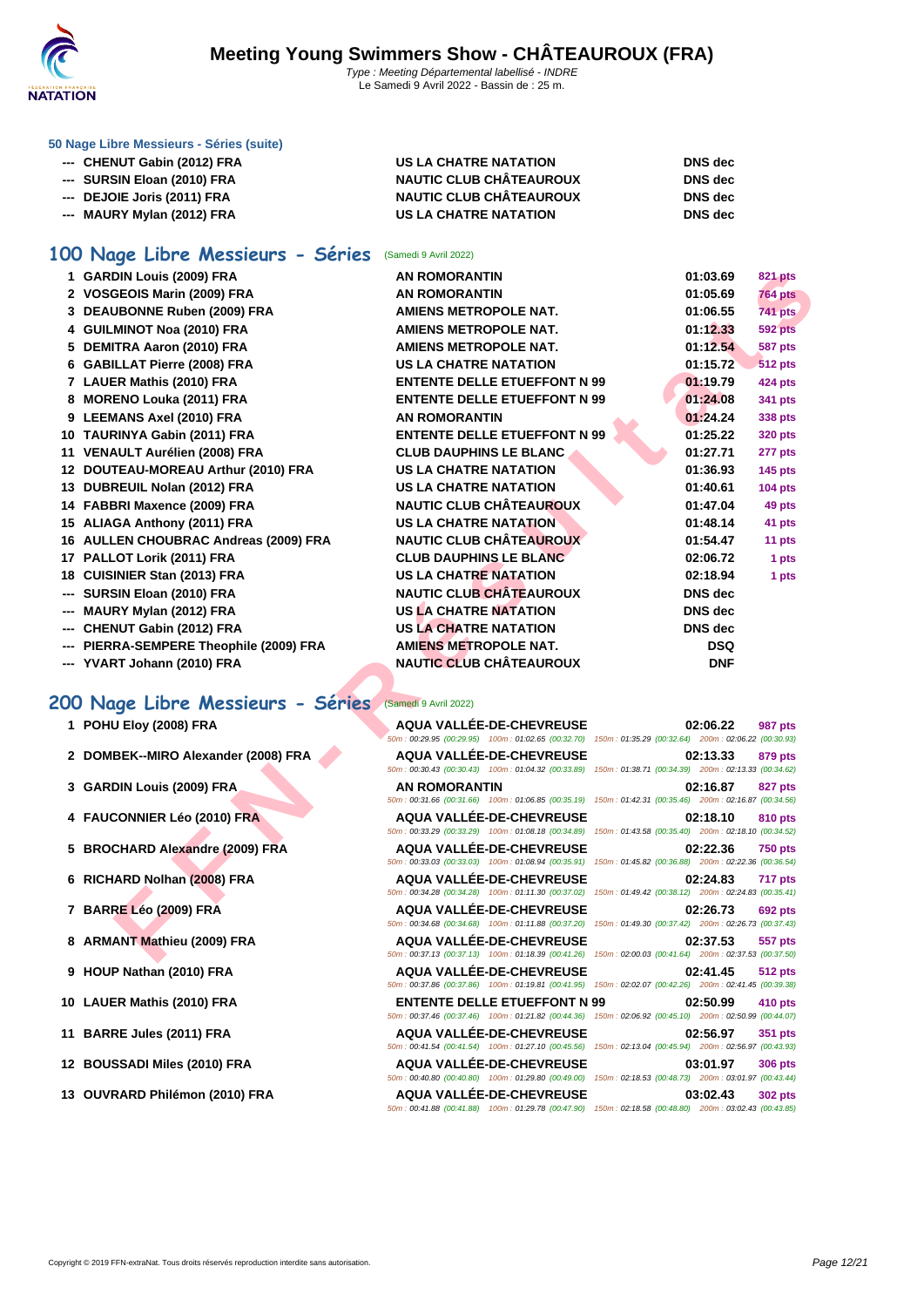50m : 00:41.97 (00:41.97) 100m : 01:31.00 (00:49.03) 150m : 02:19.76 (00:48.76) 200m : 03:04.67 (00:44.91)

50m : 00:41.45 (00:41.45) 100m : 01:29.85 (00:48.40) 150m : 02:18.38 (00:48.53) 200m : 03:04.69 (00:46.31)

50m : 00:44.89 (00:44.89) 100m : 01:34.33 (00:49.44) 150m : 02:23.56 (00:49.23) 200m : 03:14.52 (00:50.96)

50m : 00:42.82 (00:42.82) 100m : 01:33.84 (00:51.02) 150m : 02:26.63 (00:52.79) 200m : 03:16.98 (00:50.35)

| 200 Nage Libre Messieurs - Séries (suite) |
|-------------------------------------------|
|-------------------------------------------|

- **MORENO Louka (2011) FRA ENTENTE DELLE ETUEFFONT N 99 03:04.67 283 pts**
- **PICAUD MARCHAL Matheis (2011) FRA ENTENTE DELLE ETUEFFONT N 99 03:04.69 283 pts**
- **VENAULT Aurélien (2008) FRA CLUB DAUPHINS LE BLANC 03:14.52 206 pts**
- **BRUNSPERGER Karl (2010) FRA ENTENTE DELLE ETUEFFONT N 99 03:16.98 189 pts**
- **BENARD Maxence (2011) FRA NAUTIC CLUB CHÂTEAUROUX 04:10.66 1 pts**
- **BAILLY Thiméo (2011) FRA NAUTIC CLUB CHÂTEAUROUX 04:25.82 1 pts**
- **--- DEJOIE Joris (2011) FRA NAUTIC CLUB CHÂTEAUROUX DNS dec**

|                                                          | $[00.42.02]$ $[00.11.03.04]$ $[00.01.02]$                                                              |                                                                          |
|----------------------------------------------------------|--------------------------------------------------------------------------------------------------------|--------------------------------------------------------------------------|
| 18 BENARD Maxence (2011) FRA                             | <b>NAUTIC CLUB CHÂTEAUROUX</b>                                                                         | 04:10.66<br>1 pts                                                        |
| 19 BAILLY Thiméo (2011) FRA                              | 50m: 00:53.26 (00:53.26) 100m: 01:59.18 (01:05.92)<br><b>NAUTIC CLUB CHÂTEAUROUX</b>                   | 150m: 03:07.25 (01:08.07) 200m: 04:10.66 (01:03.41)<br>04:25.82<br>1 pts |
|                                                          | 50m: 00:57.03 (00:57.03) 100m: 02:06.72 (01:09.69) 150m: 03:19.34 (01:12.62) 200m: 04:25.82 (01:06.48) |                                                                          |
| --- DEJOIE Joris (2011) FRA                              | <b>NAUTIC CLUB CHÂTEAUROUX</b>                                                                         | <b>DNS</b> dec                                                           |
| 50 Dos Messieurs - Finale A 14 ans (Samedi 9 Avril 2022) |                                                                                                        |                                                                          |
| 1 DOMBEK--MIRO Alexander (2008) FRA                      | AQUA VALLÉE-DE-CHEVREUSE                                                                               | 00:30.66<br>959 pts                                                      |
| 2 POHU Eloy (2008) FRA                                   | AQUA VALLÉE-DE-CHEVREUSE                                                                               | 00:31.10<br>936 pts                                                      |
| 3 RICHARD Nolhan (2008) FRA                              | AQUA VALLÉE-DE-CHEVREUSE                                                                               | 00:35.45<br>717 pts                                                      |
| 4 NOUZAREDE Elouan (2008) FRA                            | <b>NAUTIC CLUB CHÂTEAUROUX</b>                                                                         | 00:37.17<br>639 pts                                                      |
| 5 GABILLAT Pierre (2008) FRA                             | <b>US LA CHATRE NATATION</b>                                                                           | 00:39.11<br>556 pts                                                      |
| 6 VENAULT Aurélien (2008) FRA                            | <b>CLUB DAUPHINS LE BLANC</b>                                                                          | 00:48.83<br>227 pts                                                      |
| 50 Dos Messieurs - Finale A 13 ans (Samedi 9 Avril 2022) |                                                                                                        |                                                                          |
| 1 GARDIN Louis (2009) FRA                                | <b>AN ROMORANTIN</b>                                                                                   | 00:33.62<br>805 pts                                                      |
| 2 VOSGEOIS Marin (2009) FRA                              | <b>AN ROMORANTIN</b>                                                                                   | 00:34.05<br><b>784 pts</b>                                               |
| 3 BROCHARD Alexandre (2009) FRA                          | <b>AQUA VALLÉE-DE-CHEVREUSE</b>                                                                        | 00:35.51<br>714 pts                                                      |
| 4 ARMANT Mathieu (2009) FRA                              | AQUA VALLÉE-DE-CHEVREUSE                                                                               | 00:37.25<br>635 pts                                                      |
| 5 BARRE Léo (2009) FRA                                   | AQUA VALLÉE-DE-CHEVREUSE                                                                               | 00:39.96<br><b>521 pts</b>                                               |
| 6 LE DORTZ Evann (2009) FRA                              | <b>SALBRIS NATATION</b>                                                                                | 00:48.60<br>233 pts                                                      |
| 7 AULLEN CHOUBRAC Andreas (2009) FRA                     | <b>NAUTIC CLUB CHÂTEAUROUX</b>                                                                         | 00:53.03<br>129 pts                                                      |
| 8 FABBRI Maxence (2009) FRA                              | <b>NAUTIC CLUB CHÂTEAUROUX</b>                                                                         | 00:59.24<br>35 pts                                                       |
| 50 Dos Messieurs - Finale A 12 ans (Samedi 9 Avril 2022) |                                                                                                        |                                                                          |
| 1 FAUCONNIER Léo (2010) FRA                              | AQUA VALLÉE-DE-CHEVREUSE                                                                               | 00:34.66<br>755 pts                                                      |
| 2 COULOMBEL Eliott (2010) FRA                            | <b>AMIENS METROPOLE NAT.</b>                                                                           | 00:36.64<br>662 pts                                                      |
| 3 HOUP Nathan (2010) FRA                                 | AQUA VALLÉE-DE-CHEVREUSE                                                                               | 00:37.79<br>611 pts                                                      |
| 4 JALU Aris (2010) FRA                                   | <b>AMIENS METROPOLE NAT.</b>                                                                           | 00:41.47<br>462 pts                                                      |
| 5 BOUSSADI Miles (2010) FRA                              | AQUA VALLÉE-DE-CHEVREUSE                                                                               | 00:42.35<br>430 pts                                                      |
| 6 BELAOUED Jessym (2010) FRA                             | <b>NAUTIC CLUB CHÂTEAUROUX</b>                                                                         | 00:43.42<br><b>392 pts</b>                                               |
| 7 OUVRARD Philémon (2010) FRA                            | AQUA VALLÉE-DE-CHEVREUSE                                                                               | 00:45.99<br>308 pts                                                      |
| 8 DOUTEAU-MOREAU Arthur (2010) FRA                       | <b>US LA CHATRE NATATION</b>                                                                           | 00:52.21<br>146 pts                                                      |
| 9 YVART Johann (2010) FRA                                | <b>NAUTIC CLUB CHÂTEAUROUX</b>                                                                         | 01:02.75<br>8 pts                                                        |
| 10 AADDACHI Mohamed (2010) FRA                           | <b>NAUTIC CLUB CHÂTEAUROUX</b>                                                                         | 01:06.10<br>1 pts                                                        |
| 50 Dos Messieurs - Finale A 11 ans (Samedi 9 Avril 2022) |                                                                                                        |                                                                          |
| 1 BARRE Jules (2011) FRA                                 | AQUA VALLÉE-DE-CHEVREUSE                                                                               | 00:42.52<br>424 pts                                                      |
| 2 MORENO Louka (2011) FRA                                | <b>ENTENTE DELLE ETUEFFONT N 99</b>                                                                    | 00:46.24<br>300 pts                                                      |
| 3 TAURINYA Gabin (2011) FRA                              | <b>ENTENTE DELLE ETUEFFONT N 99</b>                                                                    | 00:49.77<br>203 pts                                                      |
| 4 ALIAGA Anthony (2011) FRA                              | <b>US LA CHATRE NATATION</b>                                                                           | 00:52.62<br>138 pts                                                      |
|                                                          |                                                                                                        |                                                                          |

 **DUBREUIL Nolan (2012) FRA US LA CHATRE NATATION 00:53.07 129 pts CUISINIER Stan (2013) FRA US LA CHATRE NATATION 01:11.66 1 pts**

**50 Dos Messieurs - Séries** (Samedi 9 Avril 2022) **DOMBEK--MIRO Alexander (2008) FRA AQUA VALLÉE-DE-CHEVREUSE 00:30.73 956 pts**

Copyright © 2019 FFN-extraNat. Tous droits réservés reproduction interdite sans autorisation.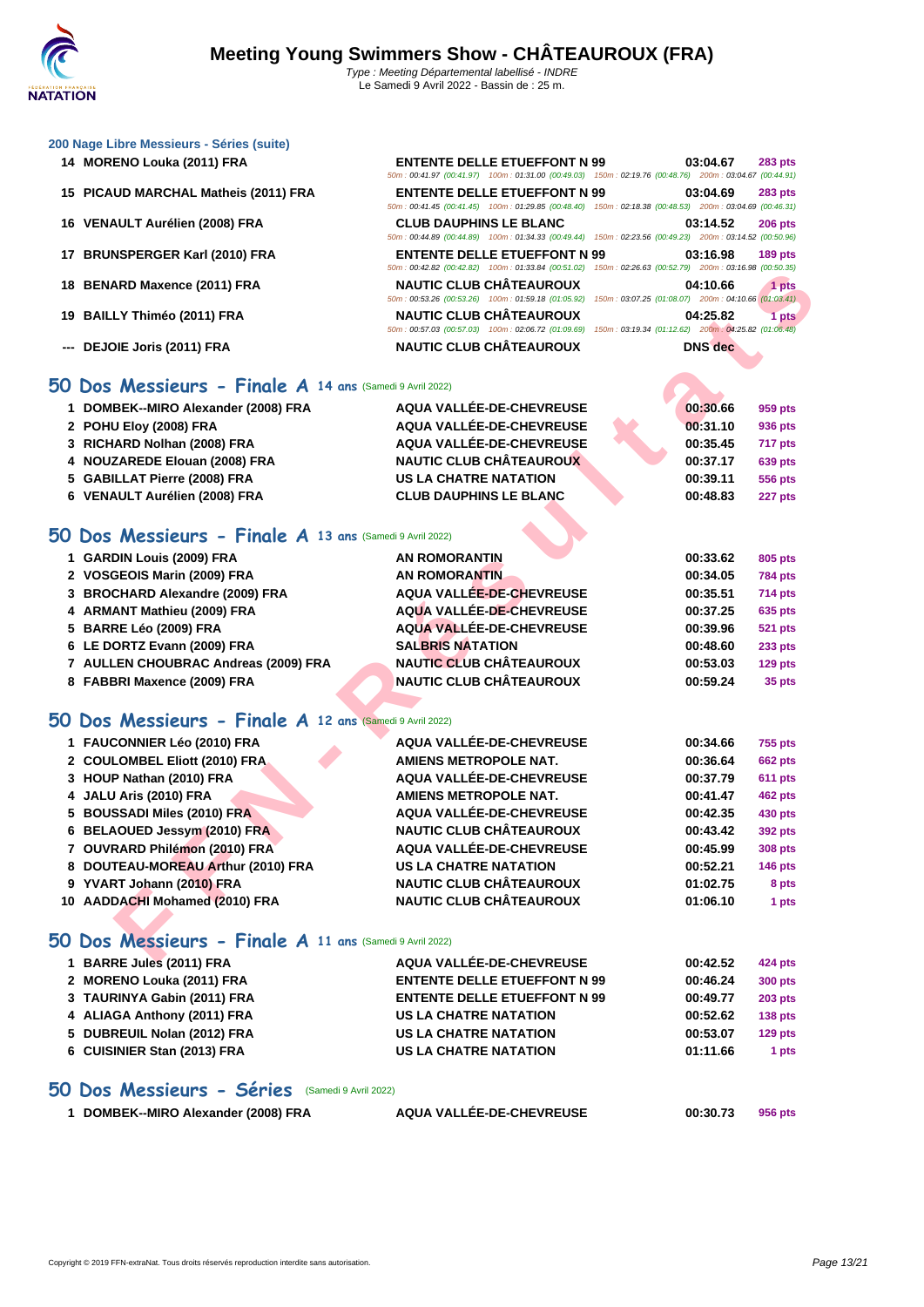

## **[50 Dos M](http://www.ffnatation.fr/webffn/index.php)essieurs - Séries (suite)**

| 2 POHU Eloy (2008) FRA                             | AQUA VALLÉE-DE-CHEVREUSE            | 00:31.34                                                         | 923 pts        |
|----------------------------------------------------|-------------------------------------|------------------------------------------------------------------|----------------|
| 3 VOSGEOIS Marin (2009) FRA                        | <b>AN ROMORANTIN</b>                | 00:33.56                                                         | 808 pts        |
| 4 GARDIN Louis (2009) FRA                          | <b>AN ROMORANTIN</b>                | 00:34.54                                                         | <b>760 pts</b> |
| 5 FAUCONNIER Léo (2010) FRA                        | <b>AQUA VALLÉE-DE-CHEVREUSE</b>     | 00:34.91                                                         | <b>743 pts</b> |
| 6 RICHARD Nolhan (2008) FRA                        | AQUA VALLÉE-DE-CHEVREUSE            | 00:35.12                                                         | <b>733 pts</b> |
| 7 BROCHARD Alexandre (2009) FRA                    | AQUA VALLÉE-DE-CHEVREUSE            | 00:36.34                                                         | <b>676 pts</b> |
| 8 NOUZAREDE Elouan (2008) FRA                      | <b>NAUTIC CLUB CHÂTEAUROUX</b>      | 00:36.99                                                         | 647 pts        |
| 9 ARMANT Mathieu (2009) FRA                        | <b>AQUA VALLÉE-DE-CHEVREUSE</b>     | 00:37.43                                                         | 627 pts        |
| 10 COULOMBEL Eliott (2010) FRA                     | <b>AMIENS METROPOLE NAT.</b>        | 00:37.47                                                         | <b>625 pts</b> |
| 11 HOUP Nathan (2010) FRA                          | AQUA VALLÉE-DE-CHEVREUSE            | 00:38.93                                                         | <b>563 pts</b> |
| 12 BARRE Léo (2009) FRA                            | AQUA VALLÉE-DE-CHEVREUSE            | 00:39.62                                                         | 535 pts        |
| 13 GABILLAT Pierre (2008) FRA                      | <b>US LA CHATRE NATATION</b>        | 00:39.72                                                         | <b>531 pts</b> |
| 14 JALU Aris (2010) FRA                            | <b>AMIENS METROPOLE NAT.</b>        | 00:40.87                                                         | 485 pts        |
| 15 BOUSSADI Miles (2010) FRA                       | AQUA VALLÉE-DE-CHEVREUSE            | 00:41.46                                                         | 463 pts        |
| 16 BARRE Jules (2011) FRA                          | AQUA VALLÉE-DE-CHEVREUSE            | 00:43.39                                                         | 393 pts        |
| 17 BELAOUED Jessym (2010) FRA                      | <b>NAUTIC CLUB CHÂTEAUROUX</b>      | 00:44.66                                                         | <b>350 pts</b> |
| 18 OUVRARD Philémon (2010) FRA                     | AQUA VALLÉE-DE-CHEVREUSE            | 00:45.47                                                         | <b>324 pts</b> |
| 19 MORENO Louka (2011) FRA                         | <b>ENTENTE DELLE ETUEFFONT N 99</b> | 00:46.53                                                         | <b>291 pts</b> |
| 20 LE DORTZ Evann (2009) FRA                       | <b>SALBRIS NATATION</b>             | 00:46.96                                                         | 279 pts        |
| 21 TAURINYA Gabin (2011) FRA                       | <b>ENTENTE DELLE ETUEFFONT N 99</b> | 00:48.88                                                         | <b>225 pts</b> |
| 22 AULLEN CHOUBRAC Andreas (2009) FRA              | <b>NAUTIC CLUB CHÂTEAUROUX</b>      | 00:50.80                                                         | <b>178 pts</b> |
| 23 VENAULT Aurélien (2008) FRA                     | <b>CLUB DAUPHINS LE BLANC</b>       | 00:50.91                                                         | <b>175 pts</b> |
| 24 ALIAGA Anthony (2011) FRA                       | <b>US LA CHATRE NATATION</b>        | 00:53.13                                                         | 127 pts        |
| 25 DOUTEAU-MOREAU Arthur (2010) FRA                | <b>US LA CHATRE NATATION</b>        | 00:53.57                                                         | 119 pts        |
| 26 DUBREUIL Nolan (2012) FRA                       | <b>US LA CHATRE NATATION</b>        | 00:54.24                                                         | <b>106 pts</b> |
| 27 FABBRI Maxence (2009) FRA                       | <b>NAUTIC CLUB CHATEAUROUX</b>      | 00:59.60                                                         | 32 pts         |
| 28 CUISINIER Stan (2013) FRA                       | <b>US LA CHATRE NATATION</b>        | 01:03.15                                                         | 6 pts          |
| 29 YVART Johann (2010) FRA                         | <b>NAUTIC CLUB CHÂTEAUROUX</b>      | 01:04.27                                                         | 2 pts          |
| 30 AADDACHI Mohamed (2010) FRA                     | <b>NAUTIC CLUB CHÂTEAUROUX</b>      | 01:07.04                                                         | 1 pts          |
| --- SURSIN Eloan (2010) FRA                        | <b>NAUTIC CLUB CHÂTEAUROUX</b>      | <b>DNS</b> dec                                                   |                |
| --- DEJOIE Joris (2011) FRA                        | NAUTIC CLUB CHÂTEAUROUX             | <b>DNS</b> dec                                                   |                |
| --- MAURY Mylan (2012) FRA                         | <b>US LA CHATRE NATATION</b>        | <b>DNS</b> dec                                                   |                |
| --- PALLOT Lorik (2011) FRA                        | <b>CLUB DAUPHINS LE BLANC</b>       | <b>DSQ</b>                                                       |                |
|                                                    |                                     |                                                                  |                |
| 00 Dos Messieurs - Séries<br>(Samedi 9 Avril 2022) |                                     |                                                                  |                |
| 1 DOMBEK--MIRO Alexander (2008) FRA                | AQUA VALLÉE-DE-CHEVREUSE            | 01:06.94<br>50m: 00:32.48 (00:32.48) 100m: 01:06.94 (00:34.46)   | <b>920 pts</b> |
| 2 VOSGEOIS Marin (2009) FRA                        | <b>AN ROMORANTIN</b>                | 01:15.79                                                         | <b>708 pts</b> |
|                                                    |                                     | 50m: 00:38.00 (00:38.00) 100m: 01:15.79 (00:37.79)               |                |
| 3 COULOMBEL Eliott (2010) FRA                      | <b>AMIENS METROPOLE NAT.</b>        | 01:20.85<br>50m: 00:40.51 (00:40.51) 100m: 01:20.85 (00:40.34)   | 599 pts        |
| 4 LANDAUD Mahé (2009) FRA                          | <b>US ARGENTON</b>                  | 01:27.30                                                         | 473 pts        |
|                                                    |                                     | 50m: 00:43.81 (00:43.81) 100m: 01:27.30 (00:43.49)               |                |
| 5 BRUNSPERGER Karl (2010) FRA                      | <b>ENTENTE DELLE ETUEFFONT N 99</b> | 01:39.36<br>50m : 00:48.90 (00:48.90) 100m : 01:39.36 (00:50.46) | <b>278 pts</b> |
| 6 MORENO Louka (2011) FRA                          | <b>ENTENTE DELLE ETUEFFONT N 99</b> | 01:41.58                                                         | <b>248 pts</b> |
|                                                    |                                     | 50m: 00:49.25 (00:49.25) 100m: 01:41.58 (00:52.33)               |                |

### **100 Dos Messieurs - Séries** (Samedi 9 Avril 2022)

| 1 DOMBEK--MIRO Alexander (2008) FRA | <b>AQUA VALLÉE-DE-CHEVREUSE</b>     |                                                    | 01:06.94 | <b>920 pts</b> |
|-------------------------------------|-------------------------------------|----------------------------------------------------|----------|----------------|
|                                     |                                     | 50m: 00:32.48 (00:32.48) 100m: 01:06.94 (00:34.46) |          |                |
| 2 VOSGEOIS Marin (2009) FRA         | <b>AN ROMORANTIN</b>                |                                                    | 01:15.79 | <b>708 pts</b> |
|                                     |                                     | 50m: 00:38.00 (00:38.00) 100m: 01:15.79 (00:37.79) |          |                |
| 3 COULOMBEL Eliott (2010) FRA       | <b>AMIENS METROPOLE NAT.</b>        |                                                    | 01:20.85 | 599 pts        |
|                                     |                                     | 50m: 00:40.51 (00:40.51) 100m: 01:20.85 (00:40.34) |          |                |
| 4 LANDAUD Mahé (2009) FRA           | <b>US ARGENTON</b>                  |                                                    | 01:27.30 | 473 pts        |
|                                     |                                     | 50m: 00:43.81 (00:43.81) 100m: 01:27.30 (00:43.49) |          |                |
| 5 BRUNSPERGER Karl (2010) FRA       | <b>ENTENTE DELLE ETUEFFONT N 99</b> |                                                    | 01:39.36 | <b>278 pts</b> |
|                                     |                                     | 50m: 00:48.90 (00:48.90) 100m: 01:39.36 (00:50.46) |          |                |
| 6 MORENO Louka (2011) FRA           | <b>ENTENTE DELLE ETUEFFONT N 99</b> |                                                    | 01:41.58 | <b>248 pts</b> |
|                                     |                                     | 50m: 00:49.25 (00:49.25) 100m: 01:41.58 (00:52.33) |          |                |

### **50 Brasse Messieurs - Finale A 14 ans** (Samedi 9 Avril 2022)

| 1 POHU Eloy (2008) FRA              | AQUA VALLÉE-DE-CHEVREUSE        | 00:34.91 | 899 pts        |
|-------------------------------------|---------------------------------|----------|----------------|
| 2 RICHARD Nolhan (2008) FRA         | AQUA VALLÉE-DE-CHEVREUSE        | 00:37.76 | <b>769 pts</b> |
| 3 DOMBEK--MIRO Alexander (2008) FRA | AQUA VALLÉE-DE-CHEVREUSE        | 00:38.13 | <b>753 pts</b> |
| 4 NOUZAREDE Elouan (2008) FRA       | <b>NAUTIC CLUB CHÂTEAUROUX</b>  | 00:41.52 | <b>614 pts</b> |
| 5 LE BAILLY Gabriel (2008) FRA      | <b>NAUTIC CLUB CHÂTEAUROUX</b>  | 00:42.04 | 594 pts        |
| 6 DUCLOS Yannis (2008) FRA          | <b>E.A ISSOLDUNOIS NATATION</b> | 00:44.62 | 499 pts        |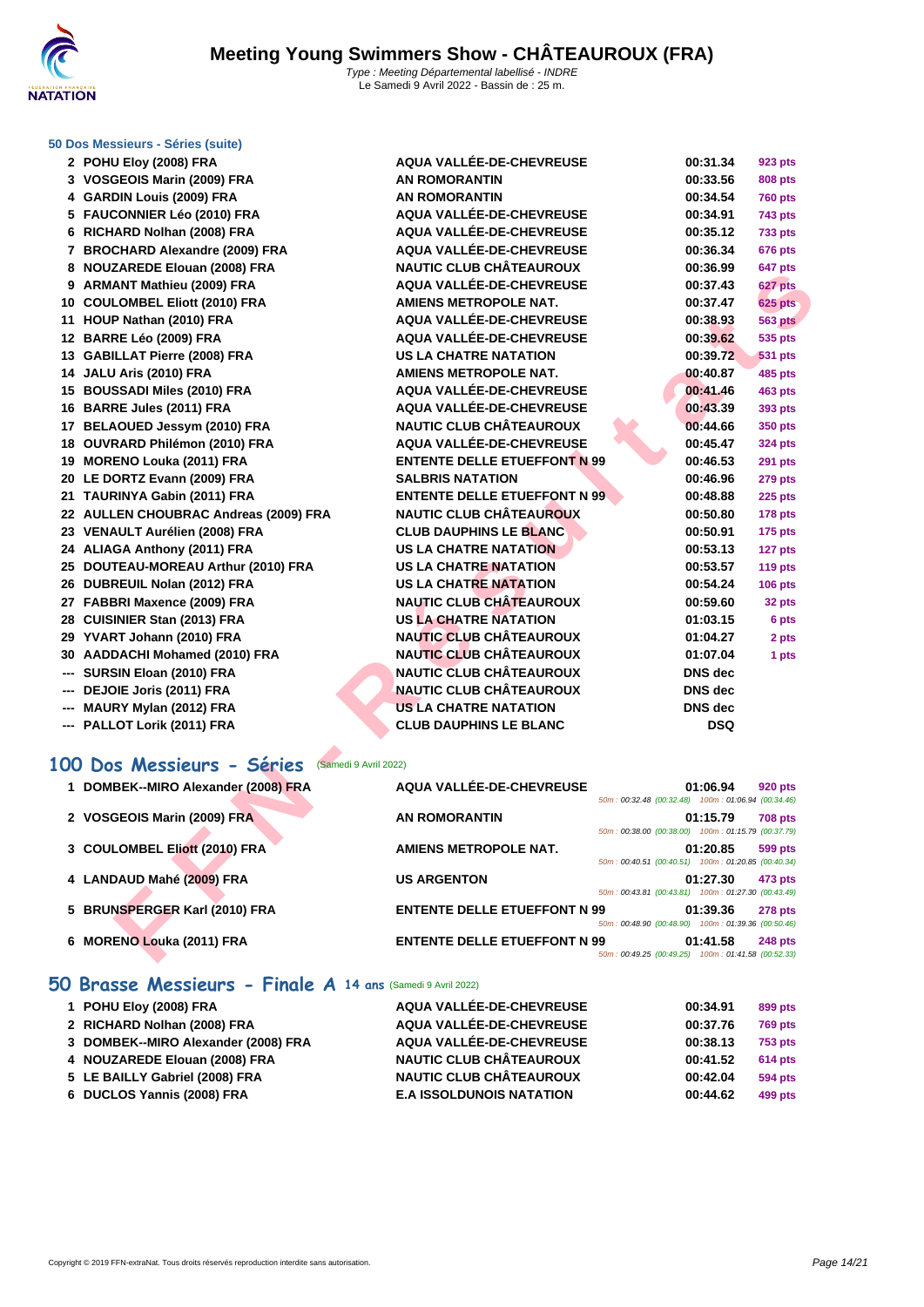#### **[50 Bra](http://www.ffnatation.fr/webffn/index.php)sse Messieurs - Finale A 13 ans** (Samedi 9 Avril 2022)

 **BROCHARD Alexandre (2009) FRA AQUA VALLÉE-DE-CHEVREUSE 00:39.12 711 pts VIALE Louis (2009) FRA AN ROMORANTIN 00:39.22 707 pts LANDAUD Mahé (2009) FRA US ARGENTON 00:40.24 665 pts [BARRE Léo \(2009\) FRA](http://www.ffnatation.fr/webffn/resultats.php?idact=nat&go=epr&idcpt=76957&idepr=71) AQUA VALLÉE-DE-CHEVREUSE 00:42.42 580 pts DELVILLE Augustin (2009) FRA AMIENS METROPOLE NAT. 00:43.56 537 pts ARMANT Mathieu (2009) FRA AQUA VALLÉE-DE-CHEVREUSE 00:44.22 513 pts LE DORTZ Evann (2009) FRA SALBRIS NATATION 00:53.23 242 pts --- FABBRI Maxence (2009) FRA NAUTIC CLUB CHÂTEAUROUX DSQ**

#### **50 Brasse Messieurs - Finale A 12 ans** (Samedi 9 Avril 2022)

| 1 FAUCONNIER Léo (2010) FRA   | AQUA VALLÉE-DE-CHEVREUSE            | 00:38.36 | <b>744 pts</b> |
|-------------------------------|-------------------------------------|----------|----------------|
| 2 DEMITRA Aaron (2010) FRA    | <b>AMIENS METROPOLE NAT.</b>        | 00:43.04 | 556 pts        |
| 3 HOUP Nathan (2010) FRA      | AQUA VALLÉE-DE-CHEVREUSE            | 00:46.09 | 449 pts        |
| 4 JALU Aris (2010) FRA        | <b>AMIENS METROPOLE NAT.</b>        | 00:46.57 | 433 pts        |
| 5 BOUSSADI Miles (2010) FRA   | AQUA VALLÉE-DE-CHEVREUSE            | 00:49.54 | 341 pts        |
| 6 BRUNSPERGER Karl (2010) FRA | <b>ENTENTE DELLE ETUEFFONT N 99</b> | 00:52.19 | <b>268 pts</b> |
| 7 AADDACHI Mohamed (2010) FRA | <b>NAUTIC CLUB CHÂTEAUROUX</b>      | 01:06.30 | 28 pts         |
|                               |                                     |          |                |

### **50 Brasse Messieurs - Finale A 11 ans** (Samedi 9 Avril 2022)

| <b>ENTENTE DELLE ETUEFFONT N 99</b> | 00:49.10 | <b>354 pts</b> |
|-------------------------------------|----------|----------------|
| <b>ENTENTE DELLE ETUEFFONT N 99</b> | 00:51.35 | <b>291 pts</b> |
| <b>NAUTIC CLUB CHÂTEAUROUX</b>      | 00:59.59 | 112 pts        |
| <b>NAUTIC CLUB CHÂTEAUROUX</b>      | 01:08.88 | 11 pts         |
|                                     |          |                |
|                                     |          |                |

### **50 Brasse Messieurs - Séries** (Samedi 9 Avril 2022)

|    | 7 LE DORTZ Evann (2009) FRA                              | <b>SALBRIS NATATION</b>             | 00:53.23       | <b>242 pts</b> |
|----|----------------------------------------------------------|-------------------------------------|----------------|----------------|
|    | --- FABBRI Maxence (2009) FRA                            | <b>NAUTIC CLUB CHÂTEAUROUX</b>      | <b>DSQ</b>     |                |
|    |                                                          |                                     |                |                |
| O  | Brasse Messieurs - Finale A 12 ans (Samedi 9 Avril 2022) |                                     |                |                |
|    | 1 FAUCONNIER Léo (2010) FRA                              | AQUA VALLÉE-DE-CHEVREUSE            | 00:38.36       | <b>744 pts</b> |
|    | 2 DEMITRA Aaron (2010) FRA                               | <b>AMIENS METROPOLE NAT.</b>        | 00:43.04       | <b>556 pts</b> |
|    | 3 HOUP Nathan (2010) FRA                                 | AQUA VALLÉE-DE-CHEVREUSE            | 00:46.09       | 449 pts        |
|    | 4 JALU Aris (2010) FRA                                   | <b>AMIENS METROPOLE NAT.</b>        | 00:46.57       | 433 pts        |
|    | 5 BOUSSADI Miles (2010) FRA                              | AQUA VALLÉE-DE-CHEVREUSE            | 00:49.54       | 341 pts        |
|    | 6 BRUNSPERGER Karl (2010) FRA                            | <b>ENTENTE DELLE ETUEFFONT N 99</b> | 00:52.19       | <b>268 pts</b> |
|    | 7 AADDACHI Mohamed (2010) FRA                            | <b>NAUTIC CLUB CHÂTEAUROUX</b>      | 01:06.30       | 28 pts         |
|    |                                                          |                                     |                |                |
| Ю. | Brasse Messieurs - Finale A 11 ans (Samedi 9 Avril 2022) |                                     |                |                |
|    | 1 TAURINYA Gabin (2011) FRA                              | <b>ENTENTE DELLE ETUEFFONT N 99</b> | 00:49.10       | 354 pts        |
|    | 2 PICAUD MARCHAL Matheis (2011) FRA                      | <b>ENTENTE DELLE ETUEFFONT N 99</b> | 00:51.35       | <b>291 pts</b> |
|    | 3 COTTEREAU Lucas (2011) FRA                             | <b>NAUTIC CLUB CHÂTEAUROUX</b>      | 00:59.59       | 112 pts        |
|    | 4 BENARD Maxence (2011) FRA                              | <b>NAUTIC CLUB CHÂTEAUROUX</b>      | 01:08.88       | 11 pts         |
|    |                                                          |                                     |                |                |
|    | iO Brasse Messieurs - Séries<br>(Samedi 9 Avril 2022)    |                                     |                |                |
|    | 1 POHU Eloy (2008) FRA                                   | AQUA VALLÉE-DE-CHEVREUSE            | 00:35.34       | 879 pts        |
|    | 2 DOMBEK--MIRO Alexander (2008) FRA                      | <b>AQUA VALLÉE-DE-CHEVREUSE</b>     | 00:37.31       | <b>789 pts</b> |
|    | 3 FAUCONNIER Léo (2010) FRA                              | <b>AQUA VALLÉE-DE-CHEVREUSE</b>     | 00:37.85       | <b>766 pts</b> |
|    | 4 RICHARD Nolhan (2008) FRA                              | AQUA VALLÉE-DE-CHEVREUSE            | 00:38.35       | 744 pts        |
|    | 5 BROCHARD Alexandre (2009) FRA                          | AQUA VALLÉE-DE-CHEVREUSE            | 00:40.25       | <b>665 pts</b> |
|    | 6 LANDAUD Mahé (2009) FRA                                | <b>US ARGENTON</b>                  | 00:40.50       | 655 pts        |
|    | 7 VIALE Louis (2009) FRA                                 | <b>AN ROMORANTIN</b>                | 00:40.77       | <b>644 pts</b> |
|    | 8 NOUZAREDE Elouan (2008) FRA                            | <b>NAUTIC CLUB CHÂTEAUROUX</b>      | 00:41.08       | 631 pts        |
|    | 9 BARRE Léo (2009) FRA                                   | AQUA VALLÉE-DE-CHEVREUSE            | 00:42.03       | <b>594 pts</b> |
|    | 10 LE BAILLY Gabriel (2008) FRA                          | <b>NAUTIC CLUB CHÂTEAUROUX</b>      | 00:42.13       | <b>591 pts</b> |
|    | 11 DEMITRA Aaron (2010) FRA                              | <b>AMIENS METROPOLE NAT.</b>        | 00:42.30       | 584 pts        |
|    | 12 DELVILLE Augustin (2009) FRA                          | <b>AMIENS METROPOLE NAT.</b>        | 00:42.87       | <b>563 pts</b> |
|    | 13 DUCLOS Yannis (2008) FRA                              | <b>E.A ISSOLDUNOIS NATATION</b>     | 00:44.40       | <b>507 pts</b> |
|    | 14 JALU Aris (2010) FRA                                  | <b>AMIENS METROPOLE NAT.</b>        | 00:45.11       | <b>482 pts</b> |
|    | 15 ARMANT Mathieu (2009) FRA                             | AQUA VALLÉE-DE-CHEVREUSE            | 00:45.66       | 463 pts        |
|    | 16 HOUP Nathan (2010) FRA                                | AQUA VALLÉE-DE-CHEVREUSE            | 00:45.67       | 463 pts        |
|    | 17 BOUSSADI Miles (2010) FRA                             | AQUA VALLÉE-DE-CHEVREUSE            | 00:47.56       | 401 pts        |
|    | 18 TAURINYA Gabin (2011) FRA                             | <b>ENTENTE DELLE ETUEFFONT N 99</b> | 00:50.09       | 325 pts        |
|    | 19 LE DORTZ Evann (2009) FRA                             | <b>SALBRIS NATATION</b>             | 00:52.04       | 272 pts        |
|    | 20 BRUNSPERGER Karl (2010) FRA                           | <b>ENTENTE DELLE ETUEFFONT N 99</b> | 00:52.94       | <b>249 pts</b> |
|    | 21 PICAUD MARCHAL Matheis (2011) FRA                     | <b>ENTENTE DELLE ETUEFFONT N 99</b> | 00:53.10       | <b>246 pts</b> |
|    | 22 COTTEREAU Lucas (2011) FRA                            | <b>NAUTIC CLUB CHÂTEAUROUX</b>      | 00:54.85       | <b>204 pts</b> |
|    | 23 FABBRI Maxence (2009) FRA                             | <b>NAUTIC CLUB CHÂTEAUROUX</b>      | 00:58.99       | 122 pts        |
|    | 24 BENARD Maxence (2011) FRA                             | <b>NAUTIC CLUB CHÂTEAUROUX</b>      | 01:05.99       | 31 pts         |
|    | 25 AADDACHI Mohamed (2010) FRA                           | <b>NAUTIC CLUB CHÂTEAUROUX</b>      | 01:08.46       | 13 pts         |
|    | --- DEJOIE Joris (2011) FRA                              | <b>NAUTIC CLUB CHÂTEAUROUX</b>      | <b>DNS</b> dec |                |
|    | --- CHENUT Gabin (2012) FRA                              | <b>US LA CHATRE NATATION</b>        | DNS dec        |                |
|    |                                                          |                                     |                |                |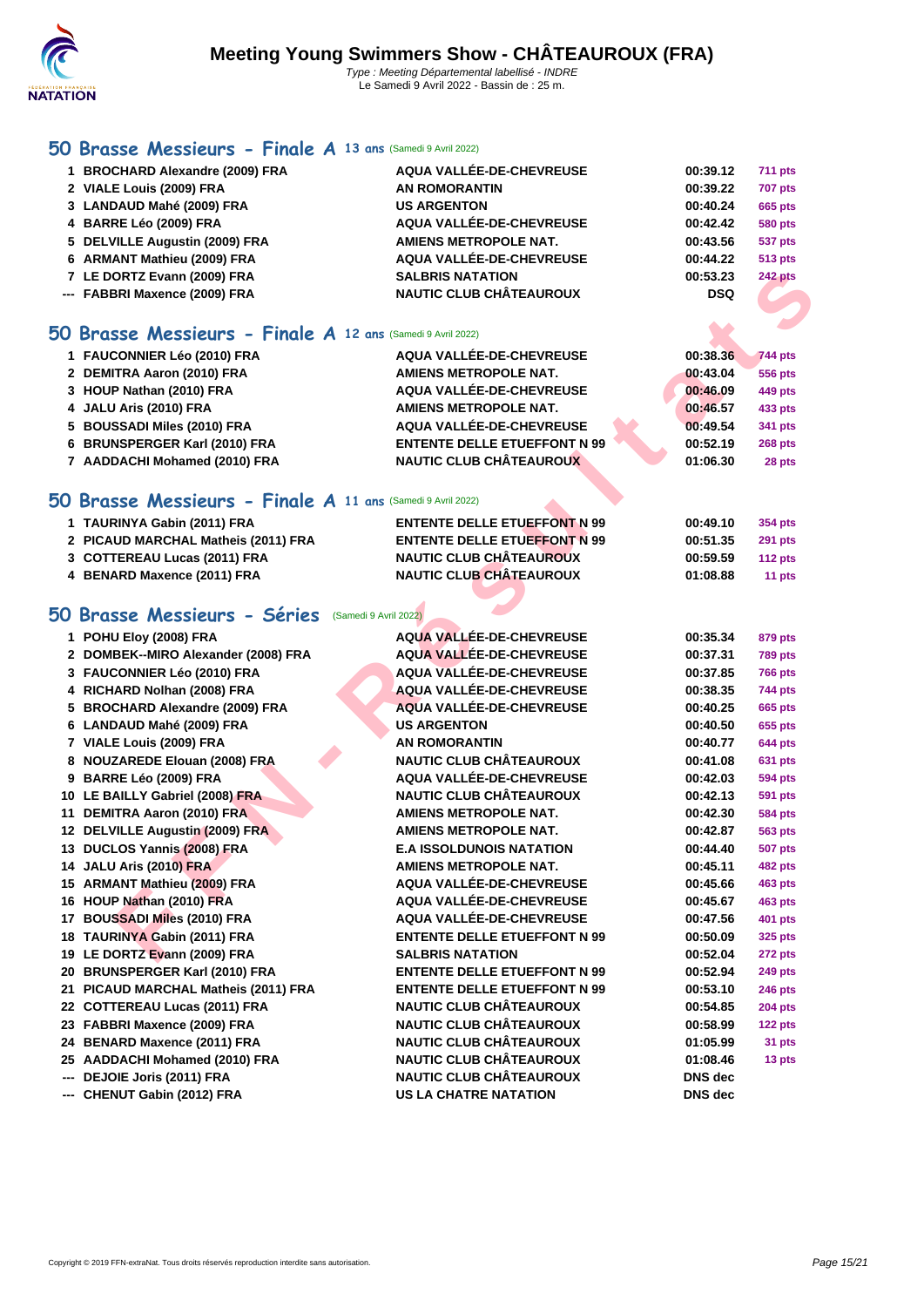

#### **[50 Brasse](http://www.ffnatation.fr/webffn/index.php) Messieurs - Séries (suite)**

| --- OUVRARD Philémon (2010) FRA | AQUA VALLÉE-DE-CHEVREUSE       | <b>DSQ</b> |
|---------------------------------|--------------------------------|------------|
| --- BAILLY Thiméo (2011) FRA    | <b>NAUTIC CLUB CHÂTEAUROUX</b> | <b>DSQ</b> |

### **100 Brasse Messieurs - Séries** (Samedi 9 Avril 2022)

|     | 1 DEAUBONNE Ruben (2009) FRA        | AMIENS METROPOLE NAT.               | 50m: 00:43.57 (00:43.57) 100m: 01:31.28 (00:47.71)   | 01:31.28                              | 584 pts        |
|-----|-------------------------------------|-------------------------------------|------------------------------------------------------|---------------------------------------|----------------|
|     | 2 DELVILLE Augustin (2009) FRA      | AMIENS METROPOLE NAT.               | 50m: 00:45.43 (00:45.43) 100m: 01:34.19 (00:48.76)   | 01:34.19                              | 530 pts        |
|     | 3 JALU Aris (2010) FRA              | AMIENS METROPOLE NAT.               | 50m: 00:45.77 (00:45.77) 100m: 01:36.68 (00:50.91)   | 01:36.68                              | <b>486 pts</b> |
|     | 4 DUCLOS Yannis (2008) FRA          | <b>E.A ISSOLDUNOIS NATATION</b>     | 50m: 00:45.40 (00:45.40) 100m: 01:38.80 (00:53.40)   | 01:38.80                              | <b>450 pts</b> |
|     | 5 BARRE Jules (2011) FRA            | AQUA VALLÉE-DE-CHEVREUSE            | 50m: 00:50.71 (00:50.71) 100m: 01:46.37 (00:55.66)   | 01:46.37                              | 333 pts        |
|     | 6 PICAUD MARCHAL Matheis (2011) FRA | <b>ENTENTE DELLE ETUEFFONT N 99</b> | 50m: 00:53.90 (00:53.90) 100m: 01:53.47 (00:59.57)   | 01:53.47                              | <b>240 pts</b> |
|     | 7 BELAOUED Jessym (2010) FRA        | <b>NAUTIC CLUB CHÂTEAUROUX</b>      | 50m : 00:53.38 (00:53.38) 100m : 01:54.11 (01:00.73) | 01:54.11                              | <b>232 pts</b> |
|     | 8 BRUNSPERGER Karl (2010) FRA       | <b>ENTENTE DELLE ETUEFFONT N 99</b> | 50m: 00:55.50 (00:55.50) 100m: 01:54.54 (00:59.04)   | 01:54.54                              | <b>227 pts</b> |
|     | 9 PALLOT Lorik (2011) FRA           | <b>CLUB DAUPHINS LE BLANC</b>       | 50m: 01:06.28 (01:06.28)                             | 02:22.29<br>100m: 02:22.29 (01:16.01) | 18 pts         |
| --- | DEMITRA Aaron (2010) FRA            | AMIENS METROPOLE NAT.               |                                                      | <b>DSQ</b>                            |                |

### **50 Papillon Messieurs - Finale A 14 ans** (Samedi 9 Avril 2022)

| 2 DELVILLE Augustin (2009) FRA                                | AMIENS METROPOLE NAT.               | 01:34.19<br>530 pts<br>50m: 00:45.43 (00:45.43) 100m: 01:34.19 (00:48.76)          |
|---------------------------------------------------------------|-------------------------------------|------------------------------------------------------------------------------------|
| 3 JALU Aris (2010) FRA                                        | <b>AMIENS METROPOLE NAT.</b>        | 01:36.68<br><b>486 pts</b><br>50m: 00:45.77 (00:45.77) 100m: 01:36.68 (00:50.91)   |
| 4 DUCLOS Yannis (2008) FRA                                    | <b>E.A ISSOLDUNOIS NATATION</b>     | 01:38.80<br><b>450 pts</b><br>50m: 00:45.40 (00:45.40) 100m: 01:38.80 (00:53.40)   |
| 5 BARRE Jules (2011) FRA                                      | AQUA VALLÉE-DE-CHEVREUSE            | 01:46.37<br><b>333 pts</b><br>50m: 00:50.71 (00:50.71) 100m: 01:46.37 (00:55.66)   |
| 6 PICAUD MARCHAL Matheis (2011) FRA                           | <b>ENTENTE DELLE ETUEFFONT N 99</b> | 01:53.47<br><b>240 pts</b><br>50m: 00:53.90 (00:53.90) 100m: 01:53.47 (00:59.57)   |
| 7 BELAOUED Jessym (2010) FRA                                  | <b>NAUTIC CLUB CHÂTEAUROUX</b>      | 01:54.11<br><b>232 pts</b><br>50m : 00:53.38 (00:53.38) 100m : 01:54.11 (01:00.73) |
| 8 BRUNSPERGER Karl (2010) FRA                                 | <b>ENTENTE DELLE ETUEFFONT N 99</b> | 01:54.54<br>227 pts<br>50m: 00:55.50 (00:55.50) 100m: 01:54.54 (00:59.04)          |
| 9 PALLOT Lorik (2011) FRA                                     | <b>CLUB DAUPHINS LE BLANC</b>       | 02:22.29<br>18 pts<br>50m : 01:06.28 (01:06.28) 100m : 02:22.29 (01:16.01)         |
| --- DEMITRA Aaron (2010) FRA                                  | <b>AMIENS METROPOLE NAT.</b>        | <b>DSQ</b>                                                                         |
| 50 Papillon Messieurs - Finale A 14 ans (Samedi 9 Avril 2022) |                                     |                                                                                    |
| 1 POHU Eloy (2008) FRA                                        | AQUA VALLÉE-DE-CHEVREUSE            | 00:29.59<br>923 pts                                                                |
| 2 DOMBEK--MIRO Alexander (2008) FRA                           | <b>AQUA VALLÉE-DE-CHEVREUSE</b>     | 00:30.92<br>844 pts                                                                |
| 3 RICHARD Nolhan (2008) FRA                                   | <b>AQUA VALLÉE-DE-CHEVREUSE</b>     | 00:33.43<br><b>705 pts</b>                                                         |
| 4 LE BAILLY Gabriel (2008) FRA                                | <b>NAUTIC CLUB CHÂTEAUROUX</b>      | 00:37.62<br>501 pts                                                                |
| 5 GABILLAT Pierre (2008) FRA                                  | <b>US LA CHATRE NATATION</b>        | 00:38.18<br>477 pts                                                                |
| 50 Papillon Messieurs - Finale A 13 ans (Samedi 9 Avril 2022) |                                     |                                                                                    |
| 1 VIALE Louis (2009) FRA                                      | <b>AN ROMORANTIN</b>                | 00:33.22<br>717 pts                                                                |
| 2 DEAUBONNE Ruben (2009) FRA                                  | <b>AMIENS METROPOLE NAT.</b>        | 00:33.49<br>702 pts                                                                |
| 3 BROCHARD Alexandre (2009) FRA                               | AQUA VALLÉE-DE-CHEVREUSE            | 00:33.70<br>691 pts                                                                |
| 4 PIERRA-SEMPERE Theophile (2009) FRA                         | <b>AMIENS METROPOLE NAT.</b>        | 00:35.79<br>586 pts                                                                |
| 5 GRENON Evan (2009) FRA                                      | <b>NAUTIC CLUB CHÂTEAUROUX</b>      | 00:35.93<br>580 pts                                                                |
| 6 ARMANT Mathieu (2009) FRA                                   | AQUA VALLÉE-DE-CHEVREUSE            | 00:36.62<br>547 pts                                                                |
| 7 BARRE Léo (2009) FRA                                        | AQUA VALLÉE-DE-CHEVREUSE            | 00:37.34<br>514 pts                                                                |
| 8 LE DORTZ Evann (2009) FRA                                   | <b>SALBRIS NATATION</b>             | 00:57.92<br>5 pts                                                                  |
| 50 Papillon Messieurs - Finale A 12 ans (Samedi 9 Avril 2022) |                                     |                                                                                    |
| 1 FAUCONNIER Léo (2010) FRA                                   | AQUA VALLÉE-DE-CHEVREUSE            | 00:31.97<br>785 pts                                                                |
| 2 COULOMBEL Eliott (2010) FRA                                 | <b>AMIENS METROPOLE NAT.</b>        | 00:36.20<br>567 pts                                                                |
| 3 GUILMINOT Noa (2010) FRA                                    | <b>AMIENS METROPOLE NAT.</b>        | 00:36.60<br>548 pts                                                                |
| 4 HOUP Nathan (2010) FRA                                      | AQUA VALLÉE-DE-CHEVREUSE            | 00:37.64<br>501 pts                                                                |
|                                                               |                                     |                                                                                    |

### **50 Papillon Messieurs - Finale A 12 ans** (Samedi 9 Avril 2022)

| 1 FAUCONNIER Léo (2010) FRA         | AQUA VALLÉE-DE-CHEVREUSE            | 00:31.97 | <b>785 pts</b> |
|-------------------------------------|-------------------------------------|----------|----------------|
| 2 COULOMBEL Eliott (2010) FRA       | <b>AMIENS METROPOLE NAT.</b>        | 00:36.20 | <b>567 pts</b> |
| 3 GUILMINOT Noa (2010) FRA          | <b>AMIENS METROPOLE NAT.</b>        | 00:36.60 | <b>548 pts</b> |
| 4 HOUP Nathan (2010) FRA            | AQUA VALLÉE-DE-CHEVREUSE            | 00:37.64 | <b>501 pts</b> |
| 5 JALU Aris (2010) FRA              | AMIENS METROPOLE NAT.               | 00:38.62 | <b>458 pts</b> |
| 6 OUVRARD Philémon (2010) FRA       | AQUA VALLÉE-DE-CHEVREUSE            | 00:44.78 | <b>233 pts</b> |
| 7 BOUSSADI Miles (2010) FRA         | AQUA VALLÉE-DE-CHEVREUSE            | 00:44.99 | 227 pts        |
| 8 LEEMANS Axel (2010) FRA           | <b>AN ROMORANTIN</b>                | 00:48.20 | 141 pts        |
| 9 LAUER Mathis (2010) FRA           | <b>ENTENTE DELLE ETUEFFONT N 99</b> | 00:49.06 | <b>121 pts</b> |
| 10 DOUTEAU-MOREAU Arthur (2010) FRA | <b>US LA CHATRE NATATION</b>        | 00:51.12 | 80 pts         |
|                                     |                                     |          |                |

### **50 Papillon Messieurs - Finale A 11 ans** (Samedi 9 Avril 2022)

| 1 DUBREUIL Nolan (2012) FRA |  |  |
|-----------------------------|--|--|
|                             |  |  |

**178 pts 178 pts 178 pts**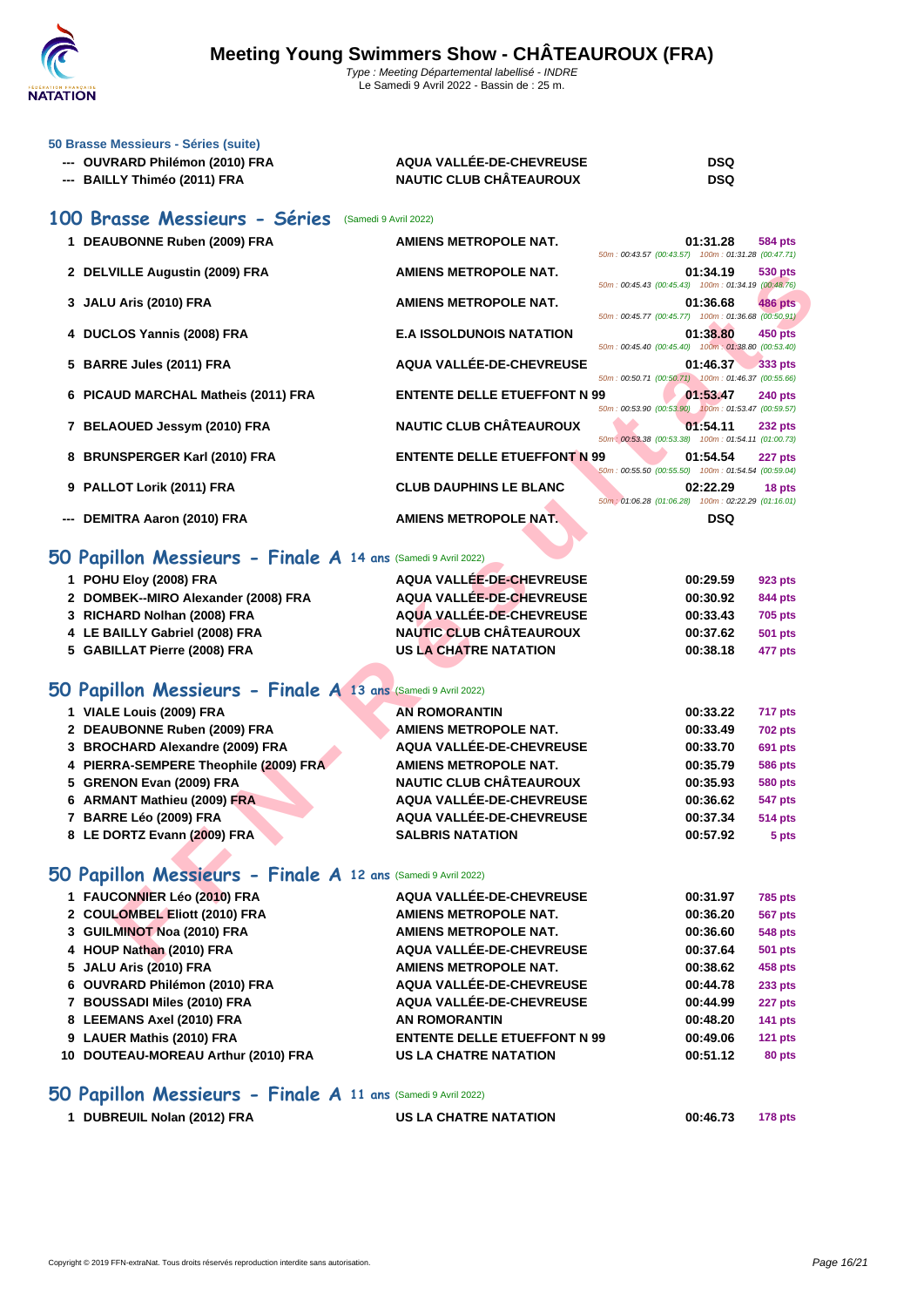

| 50 Papillon Messieurs - Finale A (suite)<br>2 TAURINYA Gabin (2011) FRA<br>3 COTTEREAU Lucas (2011) FRA | <b>ENTENTE DELLE ETUEFFONT N 99</b><br><b>NAUTIC CLUB CHÂTEAUROUX</b> | 00:48.19<br>00:59.87 | <b>141 pts</b><br>1 pts |
|---------------------------------------------------------------------------------------------------------|-----------------------------------------------------------------------|----------------------|-------------------------|
| 50 Papillon Messieurs - Séries (Samedi 9 Avril 2022)                                                    |                                                                       |                      |                         |

# CONNER Leig (2010) FRA AGUAI VALLÉE-DE-CHEVREUSE 00:37-99 TASH AGUAI VALLÉE-DE-CHEVREUSE 00:37-99 TASH AGUAI VALLÉE-DE-CHEVREUSE DESIGNATION<br>
E Louis (2009) FRA AGUAI VALLÉE-DE-CHEVREUSE 00:37-39 FRA AGUAI VALLÉE-DE-CHEVRE **POHU Eloy (2008) FRA AQUA VALLÉE-DE-CHEVREUSE 00:30.40 875 pts DOMBEK--MIRO Alexander (2008) FRA AQUA VALLÉE-DE-CHEVREUSE 00:30.58 864 pts FAUCONNIER Léo (2010) FRA AQUA VALLÉE-DE-CHEVREUSE 00:31.99 784 pts DEAUBONNE Ruben (2009) FRA AMIENS METROPOLE NAT. 00:32.77 741 pts RICHARD Nolhan (2008) FRA AQUA VALLÉE-DE-CHEVREUSE 00:33.36 709 pts VIALE Louis (2009) FRA AN ROMORANTIN 00:34.19 666 pts BROCHARD Alexandre (2009) FRA AQUA VALLÉE-DE-CHEVREUSE 00:34.28 661 pts PIERRA-SEMPERE Theophile (2009) FRA AMIENS METROPOLE NAT. 00:35.63 594 pts GRENON Evan (2009) FRA NAUTIC CLUB CHÂTEAUROUX 00:35.91 580 pts GUILMINOT Noa (2010) FRA AMIENS METROPOLE NAT. 00:36.73 542 pts COULOMBEL Eliott (2010) FRA AMIENS METROPOLE NAT. 00:36.96 531 pts ARMANT Mathieu (2009) FRA AQUA VALLÉE-DE-CHEVREUSE 00:37.07 526 pts HOUP Nathan (2010) FRA AQUA VALLÉE-DE-CHEVREUSE 00:37.16 522 pts BARRE Léo (2009) FRA AQUA VALLÉE-DE-CHEVREUSE 00:37.29 516 pts GABILLAT Pierre (2008) FRA US LA CHATRE NATATION 00:37.66 500 pts JALU Aris (2010) FRA AMIENS METROPOLE NAT. 00:38.57 460 pts**

- 
- **LE BAILLY Gabriel (2008) FRA NAUTIC CLUB CHÂTEAUROUX 00:39.43 424 pts**
- **BOUSSADI Miles (2010) FRA AQUA VALLÉE-DE-CHEVREUSE 00:43.63 269 pts**
- **OUVRARD Philémon (2010) FRA AQUA VALLÉE-DE-CHEVREUSE 00:44.73 235 pts**
- **LAUER Mathis (2010) FRA ENTENTE DELLE ETUEFFONT N 99 00:46.64 180 pts**
- **LEEMANS Axel (2010) FRA AN ROMORANTIN 00:47.02 170 pts**
- **DUBREUIL Nolan (2012) FRA US LA CHATRE NATATION 00:48.64 131 pts**
- **TAURINYA Gabin (2011) FRA ENTENTE DELLE ETUEFFONT N 99 00:49.91 103 pts**
- **DOUTEAU-MOREAU Arthur (2010) FRA US LA CHATRE NATATION 00:52.34 60 pts COTTEREAU Lucas (2011) FRA NAUTIC CLUB CHÂTEAUROUX 00:52.59 56 pts**
- **LE DORTZ Evann (2009) FRA SALBRIS NATATION 00:59.70 1 pts**

#### **100 Papillon Messieurs - Séries** (Samedi 9 Avril 2022)

| 1 VIALE Louis (2009) FRA              | <b>AN ROMORANTIN</b>           |                                                    | 01:17.55 | <b>654 pts</b> |
|---------------------------------------|--------------------------------|----------------------------------------------------|----------|----------------|
|                                       |                                | 50m: 00:36.36 (00:36.36) 100m: 01:17.55 (00:41.19) |          |                |
| 2 GRENON Evan (2009) FRA              | <b>NAUTIC CLUB CHÂTEAUROUX</b> |                                                    | 01:24.19 | <b>516 pts</b> |
|                                       |                                | 50m: 00:39.32 (00:39.32) 100m: 01:24.19 (00:44.87) |          |                |
| 3 PIERRA-SEMPERE Theophile (2009) FRA | <b>AMIENS METROPOLE NAT.</b>   |                                                    | 01:26.36 | 474 pts        |
|                                       |                                | 50m: 00:40.23 (00:40.23) 100m: 01:26.36 (00:46.13) |          |                |
| 4 LANDAUD Mahé (2009) FRA             | <b>US ARGENTON</b>             |                                                    | 01:28.11 | 442 pts        |
|                                       |                                | 50m: 00:39.68 (00:39.68) 100m: 01:28.11 (00:48.43) |          |                |
| 5 GUILMINOT Noa (2010) FRA            | AMIENS METROPOLE NAT.          |                                                    | 01:31.93 | 376 pts        |
|                                       |                                | 50m: 00:44.01 (00:44.01) 100m: 01:31.93 (00:47.92) |          |                |
| 6 BARRE Jules (2011) FRA              | AQUA VALLÉE-DE-CHEVREUSE       |                                                    | 01:57.84 | 68 pts         |
|                                       |                                | 50m: 00:52.33 (00:52.33) 100m: 01:57.84 (01:05.51) |          |                |

### 100 4 Nages Messieurs - Séries (Samedi 9 Avril 2022)

| 1 POHU Eloy (2008) FRA              | AQUA VALLÉE-DE-CHEVREUSE | 50m: 00:31.89 (00:31.89) 100m: 01:07.57 (00:35.68) | 01:07.57 | <b>926 pts</b> |
|-------------------------------------|--------------------------|----------------------------------------------------|----------|----------------|
| 2 DOMBEK--MIRO Alexander (2008) FRA | AQUA VALLÉE-DE-CHEVREUSE | 50m: 00:30.87 (00:30.87) 100m: 01:07.82 (00:36.95) | 01:07.82 | 919 pts        |
| 3 FAUCONNIER Léo (2010) FRA         | AQUA VALLÉE-DE-CHEVREUSE | 50m: 00:34.20 (00:34.20) 100m: 01:13.00 (00:38.80) | 01:13.00 | <b>785 pts</b> |
| 4 RICHARD Nolhan (2008) FRA         | AQUA VALLÉE-DE-CHEVREUSE | 50m: 00:35.24 (00:35.24) 100m: 01:13.84 (00:38.60) | 01:13.84 | <b>764 pts</b> |
| 5 BROCHARD Alexandre (2009) FRA     | AQUA VALLÉE-DE-CHEVREUSE | 50m: 00:36.49 (00:36.49) 100m: 01:15.51 (00:39.02) | 01:15.51 | <b>723 pts</b> |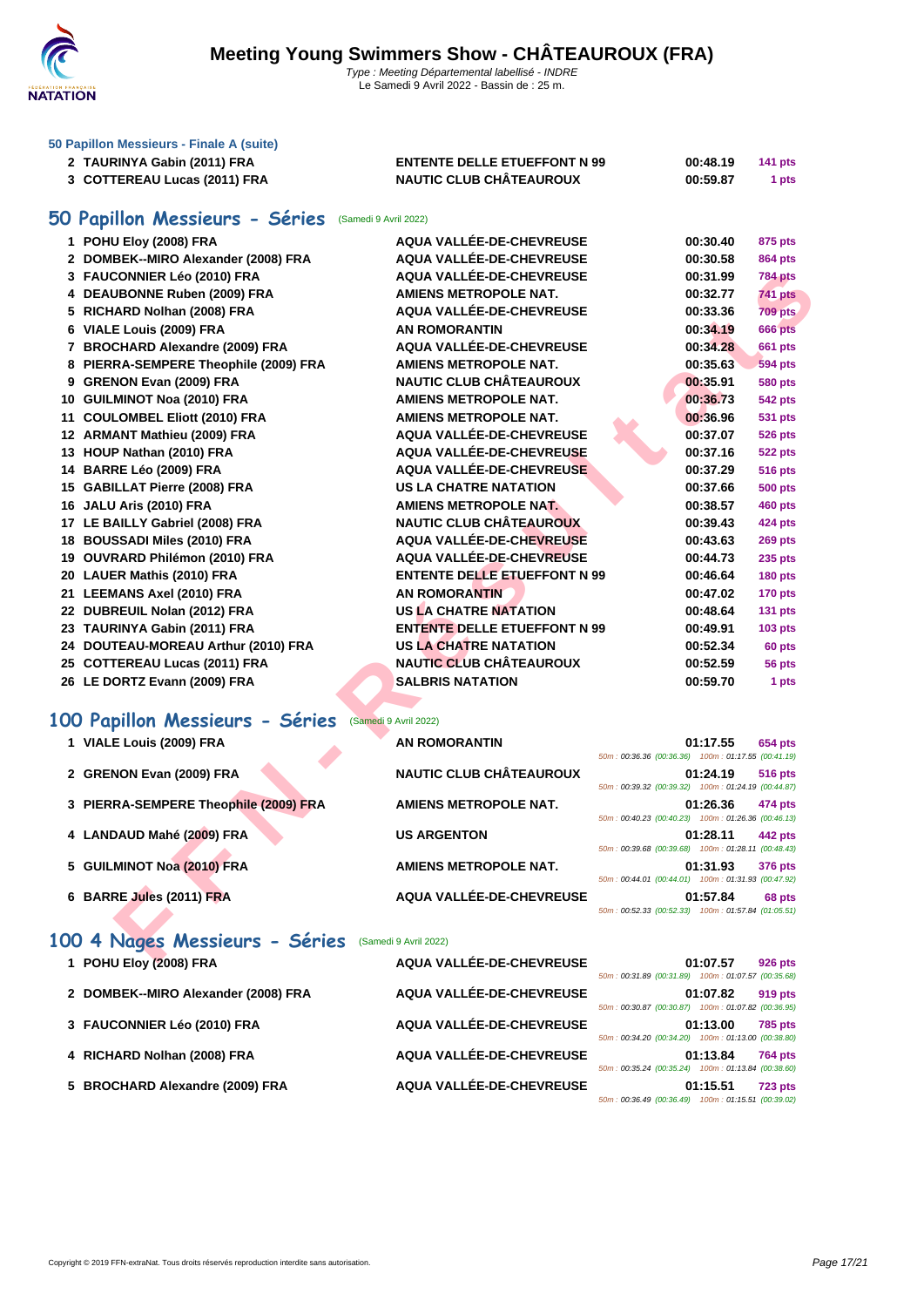

|    | 100 4 Nages Messieurs - Séries (suite)<br>6 VIALE Louis (2009) FRA                                                                                                                                                                             | <b>AN ROMORANTIN</b>                | 01:16.93                                                         | 690 pts        |
|----|------------------------------------------------------------------------------------------------------------------------------------------------------------------------------------------------------------------------------------------------|-------------------------------------|------------------------------------------------------------------|----------------|
|    | 7 BARRE Léo (2009) FRA                                                                                                                                                                                                                         | AQUA VALLÉE-DE-CHEVREUSE            | 50m: 00:35.69 (00:35.69) 100m: 01:16.93 (00:41.24)<br>01:19.98   | 620 pts        |
|    | 8 GRENON Evan (2009) FRA                                                                                                                                                                                                                       | <b>NAUTIC CLUB CHÂTEAUROUX</b>      | 50m: 00:38.48 (00:38.48) 100m: 01:19.98 (00:41.50)<br>01:22.07   | 575 pts        |
|    | 9 HOUP Nathan (2010) FRA                                                                                                                                                                                                                       | AQUA VALLÉE-DE-CHEVREUSE            | 50m: 00:38.45 (00:38.45) 100m: 01:22.07 (00:43.62)<br>01:23.41   | 547 pts        |
|    | 10 ARMANT Mathieu (2009) FRA                                                                                                                                                                                                                   | AQUA VALLÉE-DE-CHEVREUSE            | 50m: 00:38.79 (00:38.79) 100m: 01:23.41 (00:44.62)<br>01:27.55   | 464 pts        |
| 11 | <b>DELVILLE Augustin (2009) FRA</b>                                                                                                                                                                                                            | <b>AMIENS METROPOLE NAT.</b>        | 50m : 00:38.92 (00:38.92) 100m : 01:27.55 (00:48.63)<br>01:28.21 | <b>452 pts</b> |
| 12 | DUCLOS Yannis (2008) FRA                                                                                                                                                                                                                       | <b>E.A ISSOLDUNOIS NATATION</b>     | 50m: 00:43.25 (00:43.25) 100m: 01:28.21 (00:44.96)<br>01:31.01   | 400 pts        |
|    | 13 LAUER Mathis (2010) FRA                                                                                                                                                                                                                     | <b>ENTENTE DELLE ETUEFFONT N 99</b> | 50m: 00:44.66 (00:44.66) 100m: 01:31.01 (00:46.35)<br>01:31.29   | 395 pts        |
|    | 14 BOUSSADI Miles (2010) FRA                                                                                                                                                                                                                   | AQUA VALLÉE-DE-CHEVREUSE            | 50m: 00:42.47 (00:42.47) 100m: 01:31.29 (00:48.82)<br>01:33.40   | 359 pts        |
|    | 15 BARRE Jules (2011) FRA                                                                                                                                                                                                                      | AQUA VALLÉE-DE-CHEVREUSE            | 50m: 00:42.77 (00:42.77) 100m: 01:33.40 (00:50.63)<br>01:33.46   | 358 pts        |
|    | 16 OUVRARD Philémon (2010) FRA                                                                                                                                                                                                                 | AQUA VALLÉE-DE-CHEVREUSE            | 50m: 00:43.06 (00:43.06) 100m: 01:33.46 (00:50.40)<br>01:39.01   | 271 pts        |
|    |                                                                                                                                                                                                                                                |                                     | 50m: 00:47.44 (00:47.44) 100m: 01:39.01 (00:51.57)               |                |
|    | 17 BRUNSPERGER Karl (2010) FRA                                                                                                                                                                                                                 | <b>ENTENTE DELLE ETUEFFONT N 99</b> | 01:41.48<br>50m: 00:47.57 (00:47.57) 100m: 01:41.48 (00:53.91)   | 236 pts        |
|    | 18 PICAUD MARCHAL Matheis (2011) FRA                                                                                                                                                                                                           | <b>ENTENTE DELLE ETUEFFONT N 99</b> | 01:42.59<br>50m : 00:48.90 (00:48.90) 100m : 01:42.59 (00:53.69) | <b>221 pts</b> |
|    | 4x50 Nage Libre Messieurs - Finale A (Samedi 9 Avril 2022)<br>1 POHU Eloy (2008) FRA<br>RICHARD Nolhan (2008) FRA<br><b>FAUCONNIER Léo (2010) FRA</b>                                                                                          | <b>AQUA VALLEE-DE-CHEVREUSE</b>     | 01:55.79                                                         | 943 pts        |
|    | DOMBEK--MIRO Alexander (2008) FRA<br>50m : 00:27.52 (00:27.52) 100m : 00:58.00 (00:30.48) 150m : 01:27.30 (00:29.30) 200m : 01:55.79 (00:28.49)<br>2 DEAUBONNE Ruben (2009) FRA<br><b>GUILMINOT Noa (2010) FRA</b><br>DEMITRA Aaron (2010) FRA | <b>AMIENS METROPOLE NAT.</b>        | 02:05.25                                                         | 817 pts        |
|    | <b>COULOMBEL Eliott (2010) FRA</b><br>50m: 00:29.88 (00:29.88) 100m: 01:01.73 (00:31.85) 150m: 01:34.24 (00:32.51) 200m: 02:05.25 (00:31.01)<br>3 GARDIN Louis (2009) FRA<br>VIALE Louis (2009) FRA<br><b>LEEMANS Axel (2010) FRA</b>          | <b>AN ROMORANTIN</b>                | 02:07.36                                                         | <b>790 pts</b> |
|    | <b>VOSGEOIS Marin (2009) FRA</b><br>50m: 00:30.11 (00:30.11) 100m: 01:01.07 (00:30.96) 150m: 01:37.86 (00:36.79) 200m: 02:07.36 (00:29.50)<br>4 BROCHARD Alexandre (2009) FRA<br>HOUP Nathan (2010) FRA                                        | AQUA VALLÉE-DE-CHEVREUSE            | 02:10.90                                                         | 746 pts        |
|    | BARRE Léo (2009) FRA<br><b>ARMANT Mathieu (2009) FRA</b><br>50m : 00:30.83 (00:30.83) 100m : 01:05.42 (00:34.59) 150m : 01:37.23 (00:31.81) 200m : 02:10.90 (00:33.67)                                                                         |                                     |                                                                  |                |
|    | 5 NOUZAREDE Elouan (2008) FRA<br>LE BAILLY Gabriel (2008) FRA<br>BELAOUED Jessym (2010) FRA                                                                                                                                                    | <b>NAUTIC CLUB CHÂTEAUROUX</b>      | 02:24.64                                                         | 586 pts        |
|    | <b>COTTEREAU Lucas (2011) FRA</b><br>50m : 00:29.80 (00:29.80) 100m : 01:01.99 (00:32.19) 150m : 01:38.11 (00:36.12) 200m : 02:24.64 (00:46.53)<br>6 LAUER Mathis (2010) FRA<br>PICAUD MARCHAL Matheis (2011) FRA                              | <b>ENTENTE DELLE ETUEFFONT N 99</b> | 02:32.66                                                         | 502 pts        |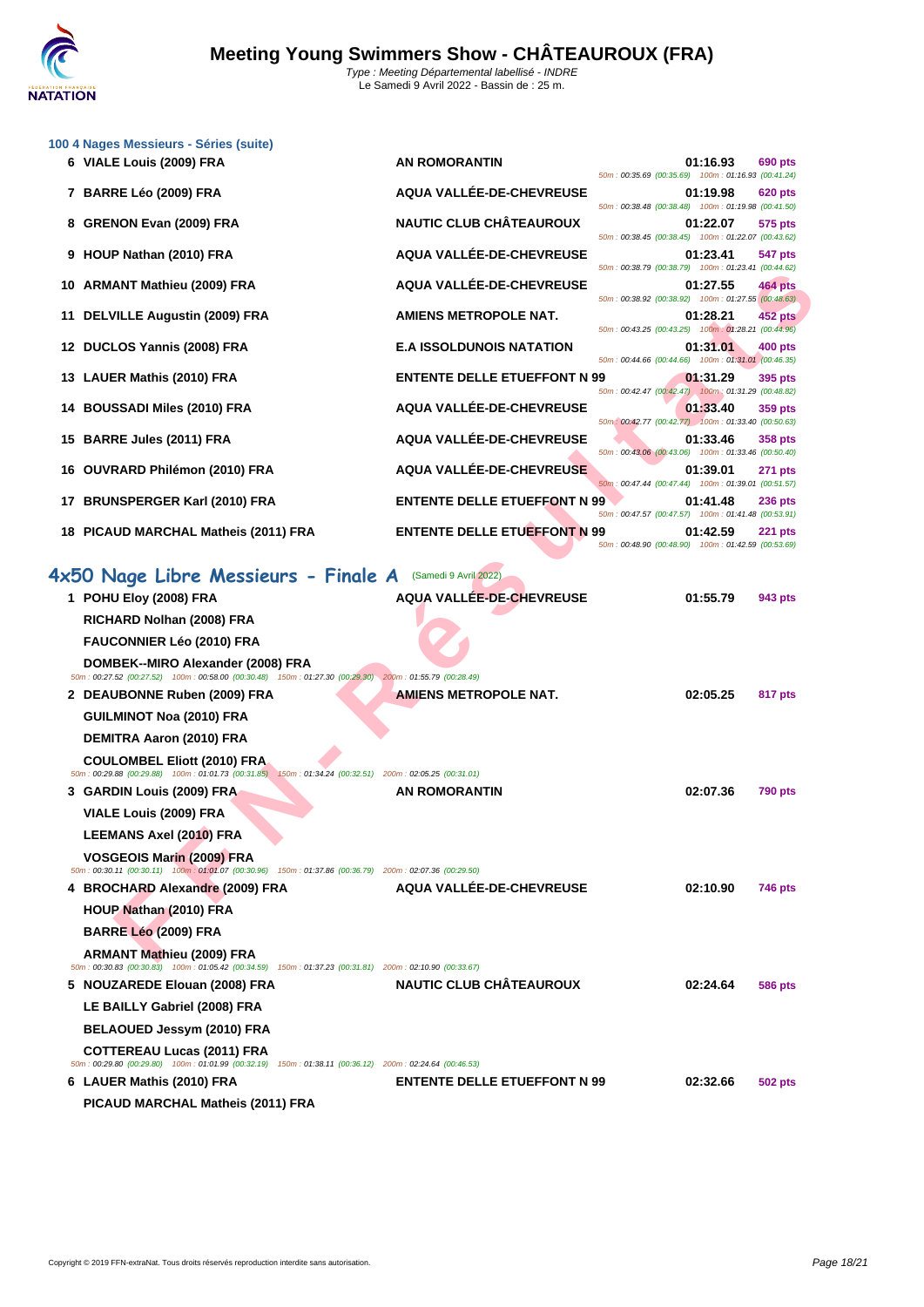| 4x50 Nage Libre Messieurs - Finale A (suite)<br><b>MORENO Louka (2011) FRA</b>                                                                 |                                                             |          |                |
|------------------------------------------------------------------------------------------------------------------------------------------------|-------------------------------------------------------------|----------|----------------|
| TAURINYA Gabin (2011) FRA<br>50m: 00:35.66 (00:35.66) 100m: 01:15.58 (00:39.92) 150m: 01:55.89 (00:40.31) 200m: 02:32.66 (00:36.77)            |                                                             |          |                |
| 7 GABILLAT Pierre (2008) FRA                                                                                                                   | <b>US LA CHATRE NATATION</b>                                | 03:01.87 | <b>250 pts</b> |
| <b>CUISINIER Stan (2013) FRA</b>                                                                                                               |                                                             |          |                |
| <b>ALIAGA Anthony (2011) FRA</b>                                                                                                               |                                                             |          |                |
| DOUTEAU-MOREAU Arthur (2010) FRA                                                                                                               |                                                             |          |                |
| 50m: 00:34.37 (00:34.37) 100m: 02:19048 : (04:45.06)                                                                                           | 200m: 03:01.87 (00:42.44)<br><b>NAUTIC CLUB CHÂTEAUROUX</b> | 03:28.80 |                |
| 8 BAILLY Thiméo (2011) FRA<br><b>BENARD Maxence (2011) FRA</b>                                                                                 |                                                             |          |                |
| FABBRI Maxence (2009) FRA                                                                                                                      |                                                             |          |                |
| <b>AADDACHI Mohamed (2010) FRA</b>                                                                                                             |                                                             |          |                |
| 50m : 00:54.07 (00:54.07) 100m : 01:49.05 (00:54.98) 150m : 02:38.94 (00:49.89) 200m : 03:28.80 (00:49.86)                                     |                                                             |          |                |
| 4x50 Nage Libre Messieurs - Séries                                                                                                             | (Samedi 9 Avril 2022)                                       |          |                |
| 1 POHU Eloy (2008) FRA                                                                                                                         | AQUA VALLÉE-DE-CHEVREUSE                                    | 01:54.33 | 964 pts        |
| RICHARD Nolhan (2008) FRA                                                                                                                      |                                                             |          |                |
| FAUCONNIER Léo (2010) FRA                                                                                                                      |                                                             |          |                |
| DOMBEK--MIRO Alexander (2008) FRA<br>50m: 00:27.19 (00:27.19) 100m: 00:57.36 (00:30.17) 150m: 01:26.60 (00:29.24) 200m: 01:54.33 (00:27.73)    |                                                             |          |                |
| 2 DEAUBONNE Ruben (2009) FRA                                                                                                                   | <b>AMIENS METROPOLE NAT.</b>                                | 02:05.65 | 812 pts        |
| <b>GUILMINOT Noa (2010) FRA</b>                                                                                                                |                                                             |          |                |
| DEMITRA Aaron (2010) FRA                                                                                                                       |                                                             |          |                |
| <b>COULOMBEL Eliott (2010) FRA</b>                                                                                                             |                                                             |          |                |
| 50m : 00:29.17 (00:29.17) 100m : 01:01.54 (00:32.37) 150m : 01:34.58 (00:33.04) 200m : 02:05.65 (00:31.07)<br>3 GARDIN Louis (2009) FRA        | <b>AN ROMORANTIN</b>                                        | 02:07.91 | <b>783 pts</b> |
| LEEMANS Axel (2010) FRA                                                                                                                        |                                                             |          |                |
| VIALE Louis (2009) FRA                                                                                                                         |                                                             |          |                |
| VOSGEOIS Marin (2009) FRA                                                                                                                      |                                                             |          |                |
| 50m: 00:30.25 (00:30.25) 100m: 01:06.82 (00:36.57) 150m: 01:38.52 (00:31.70) 200m: 02:07.91 (00:29.39)                                         |                                                             |          |                |
| 4 BROCHARD Alexandre (2009) FRA                                                                                                                | <b>AQUA VALLÉE-DE-CHEVREUSE</b>                             | 02:10.82 | 747 pts        |
| HOUP Nathan (2010) FRA                                                                                                                         |                                                             |          |                |
| BARRE Léo (2009) FRA                                                                                                                           |                                                             |          |                |
| <b>ARMANT Mathieu (2009) FRA</b><br>50m : 00:30.48 (00:30.48) 100m : 01:04.58 (00:34.10) 150m : 01:36.55 (00:31.97) 200m : 02:10.82 (00:34.27) |                                                             |          |                |
| 5 NOUZAREDE Elouan (2008) FRA                                                                                                                  | <b>NAUTIC CLUB CHÂTEAUROUX</b>                              | 02:18.86 | 651 pts        |
| BELAOUED Jessym (2010) FRA                                                                                                                     |                                                             |          |                |
| <b>COTTEREAU Lucas (2011) FRA</b>                                                                                                              |                                                             |          |                |
| LE BAILLY Gabriel (2008) FRA                                                                                                                   |                                                             |          |                |
| 50m : 00:29.97 (00:29.97) 100m : 01:05.63 (00:35.66) 150m : 01:47.12 (00:41.49) 200m : 02:18.86 (00:31.74)<br>6 LAUER Mathis (2010) FRA        | <b>ENTENTE DELLE ETUEFFONT N 99</b>                         | 02:29.39 | 535 pts        |
| PICAUD MARCHAL Matheis (2011) FRA                                                                                                              |                                                             |          |                |
| <b>MORENO Louka (2011) FRA</b>                                                                                                                 |                                                             |          |                |
| TAURINYA Gabin (2011) FRA                                                                                                                      |                                                             |          |                |
| 50m : 00:34.81 (00:34.81) 100m : 01:14.00 (00:39.19) 150m : 01:53.82 (00:39.82) 200m : 02:29.39 (00:35.57)                                     |                                                             |          |                |
| 7 GABILLAT Pierre (2008) FRA                                                                                                                   | US LA CHATRE NATATION                                       | 02:56.91 | 287 pts        |
| <b>CUISINIER Stan (2013) FRA</b>                                                                                                               |                                                             |          |                |
| <b>ALIAGA Anthony (2011) FRA</b>                                                                                                               |                                                             |          |                |
| DOUTEAU-MOREAU Arthur (2010) FRA<br>50m : 00:32.82 (00:32.82) 100m : 01:29.81 (00:56.99) 150m : 02:15.14 (00:45.33) 200m : 02:56.91 (00:41.77) |                                                             |          |                |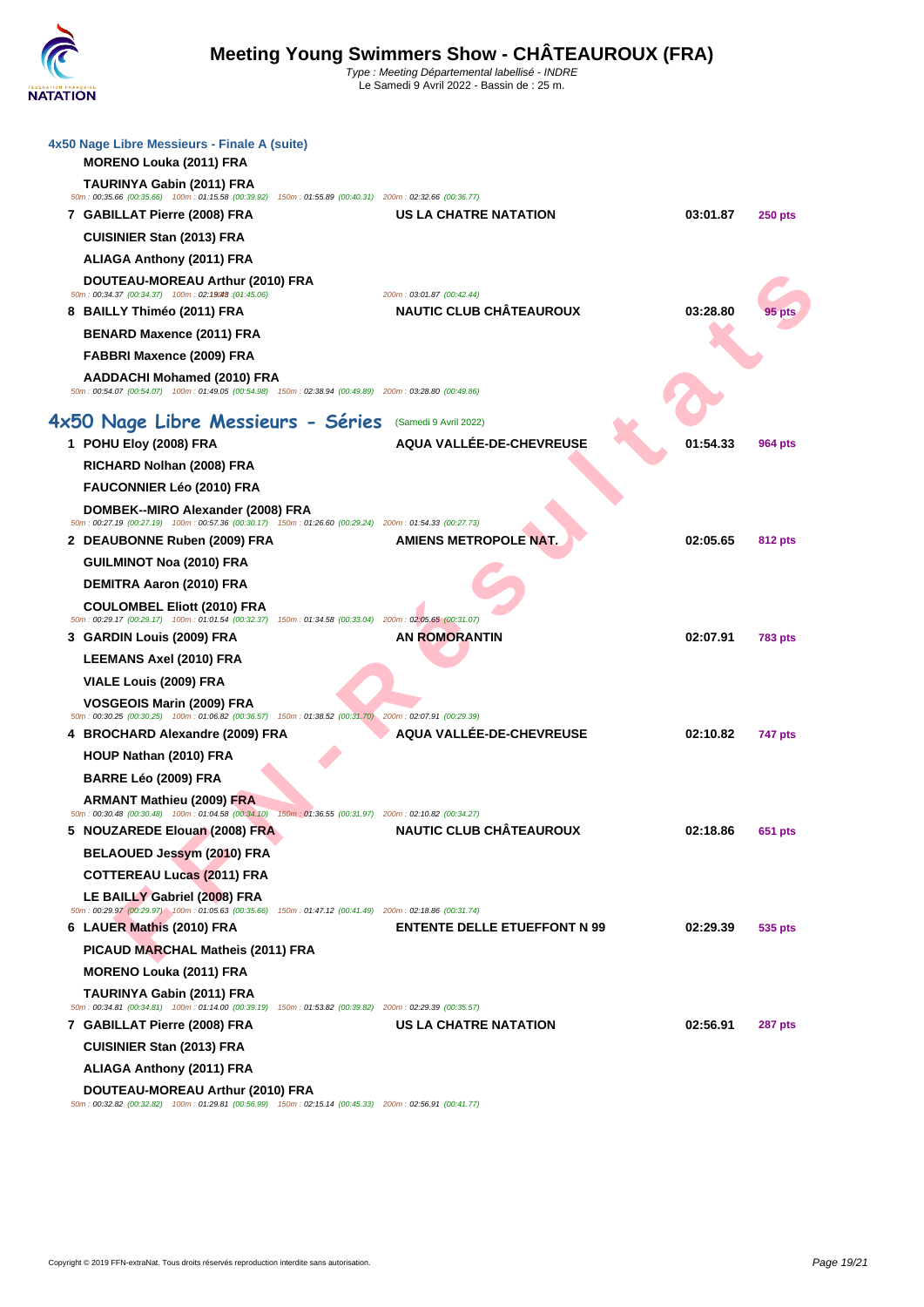

| 4x50 Nage Libre Messieurs - Séries (suite)<br>8 BAILLY Thiméo (2011) FRA                                                                     | <b>NAUTIC CLUB CHÂTEAUROUX</b>  | 03:33.54 | 75 pts         |
|----------------------------------------------------------------------------------------------------------------------------------------------|---------------------------------|----------|----------------|
| BENARD Maxence (2011) FRA                                                                                                                    |                                 |          |                |
| YVART Johann (2010) FRA                                                                                                                      |                                 |          |                |
| <b>AADDACHI Mohamed (2010) FRA</b>                                                                                                           |                                 |          |                |
| 50m : 00:51.72 (00:51.72) 100m : 01:42.54 (00:50.82) 150m : 02:42.47 (00:59.93) 200m : 03:33.54 (00:51.07)                                   |                                 |          |                |
| 4x50 4 Nages Messieurs - Finale A                                                                                                            | (Samedi 9 Avril 2022)           |          |                |
| 1 DOMBEK--MIRO Alexander (2008) FRA                                                                                                          | <b>AQUA VALLÉE-DE-CHEVREUSE</b> | 02:09.48 | 937 pts        |
| POHU Eloy (2008) FRA                                                                                                                         |                                 |          |                |
| RICHARD Nolhan (2008) FRA                                                                                                                    |                                 |          |                |
| <b>FAUCONNIER Léo (2010) FRA</b>                                                                                                             |                                 |          |                |
| 50m: 00:31.04 (00:31.04) 100m: 01:05.91 (00:34.87) 150m: 01:39.91 (00:34.00) 200m: 02:09.48 (00:29.57)                                       | <b>AN ROMORANTIN</b>            | 02:27.47 |                |
| 2 VOSGEOIS Marin (2009) FRA                                                                                                                  |                                 |          | <b>736 pts</b> |
| VIALE Louis (2009) FRA                                                                                                                       |                                 |          |                |
| <b>GARDIN Louis (2009) FRA</b>                                                                                                               |                                 |          |                |
| <b>LEEMANS Axel (2010) FRA</b><br>50m : 00:34.67 (00:34.67) 100m : 01:15.16 (00:40.49) 150m : 01:49.05 (00:33.89) 200m : 02:27.47 (00:38.42) |                                 |          |                |
| 3 ARMANT Mathieu (2009) FRA                                                                                                                  | AQUA VALLÉE-DE-CHEVREUSE        | 02:31.07 | 699 pts        |
| HOUP Nathan (2010) FRA                                                                                                                       |                                 |          |                |
| <b>BROCHARD Alexandre (2009) FRA</b>                                                                                                         |                                 |          |                |
| BARRE Léo (2009) FRA<br>50m : 00:39.13 (00:39.13) 100m : 01:25.31 (00:46.18) 150m : 01:59.25 (00:33.94) 200m : 02:31.07 (00:31.82)           |                                 |          |                |
| 4 DEAUBONNE Ruben (2009) FRA                                                                                                                 | <b>AMIENS METROPOLE NAT.</b>    | 02:31.69 | 693 pts        |
| <b>DELVILLE Augustin (2009) FRA</b>                                                                                                          |                                 |          |                |
| PIERRA-SEMPERE Theophile (2009) FRA                                                                                                          |                                 |          |                |
| JALU Aris (2010) FRA                                                                                                                         |                                 |          |                |
| 50m : 00:37.37 (00:37.37) 100m : 01:20.48 (00:43.11) 150m : 01:56.88 (00:36.40) 200m : 02:31.69 (00:34.81)<br>5 GRENON Evan (2009) FRA       | <b>NAUTIC CLUB CHÂTEAUROUX</b>  | 02:42.82 | 584 pts        |
| BELAOUED Jessym (2010) FRA                                                                                                                   |                                 |          |                |
| <b>NOUZAREDE Elouan (2008) FRA</b>                                                                                                           |                                 |          |                |
| LE BAILLY Gabriel (2008) FRA                                                                                                                 |                                 |          |                |
| 50m : 00:39.94 (00:39.94) 100m : 01:33.76 (00:53.82) 150m : 02:11.07 (00:37.31) 200m : 02:42.82 (00:31.75)                                   |                                 |          |                |
| 6 ALIAGA Anthony (2011) FRA                                                                                                                  | US LA CHATRE NATATION           | 03:14.51 | <b>326 pts</b> |
| <b>GABILLAT Pierre (2008) FRA</b>                                                                                                            |                                 |          |                |
| DUBREUIL Nolan (2012) FRA                                                                                                                    |                                 |          |                |
| DOUTEAU-MOREAU Arthur (2010) FRA<br>50m: 00:52.41 (00:52.41) 100m: 01:40.07 (00:47.66) 150m: 02:31.91 (00:51.84) 200m: 03:14.51 (00:42.60)   |                                 |          |                |
| 7 BENARD Maxence (2011) FRA                                                                                                                  | <b>NAUTIC CLUB CHÂTEAUROUX</b>  | 04:04.38 | 71 pts         |
| <b>BAILLY Thiméo (2011) FRA</b>                                                                                                              |                                 |          |                |
| <b>COTTEREAU Lucas (2011) FRA</b>                                                                                                            |                                 |          |                |
| FABBRI Maxence (2009) FRA                                                                                                                    |                                 |          |                |
| 50m: 01:07.25 (01:07.25) 100m: 03:14024 :(02:06.99)                                                                                          | 200m: 04:04.38 (00:50.14)       |          |                |
| 4x50 4 Nages Messieurs - Séries                                                                                                              | (Samedi 9 Avril 2022)           |          |                |
| 1 DOMBEK--MIRO Alexander (2008) FRA                                                                                                          | <b>AQUA VALLÉE-DE-CHEVREUSE</b> | 02:09.39 | 938 pts        |
| POHU Eloy (2008) FRA                                                                                                                         |                                 |          |                |
| RICHARD Nolhan (2008) FRA                                                                                                                    |                                 |          |                |
| FAUCONNIER Léo (2010) FRA<br>50m: 00:31.36 (00:31.36) 100m: 01:06.41 (00:35.05) 150m: 01:39.77 (00:33.36) 200m: 02:09.39 (00:29.62)          |                                 |          |                |
| 2 DEAUBONNE Ruben (2009) FRA                                                                                                                 | <b>AMIENS METROPOLE NAT.</b>    | 02:30.01 | <b>710 pts</b> |